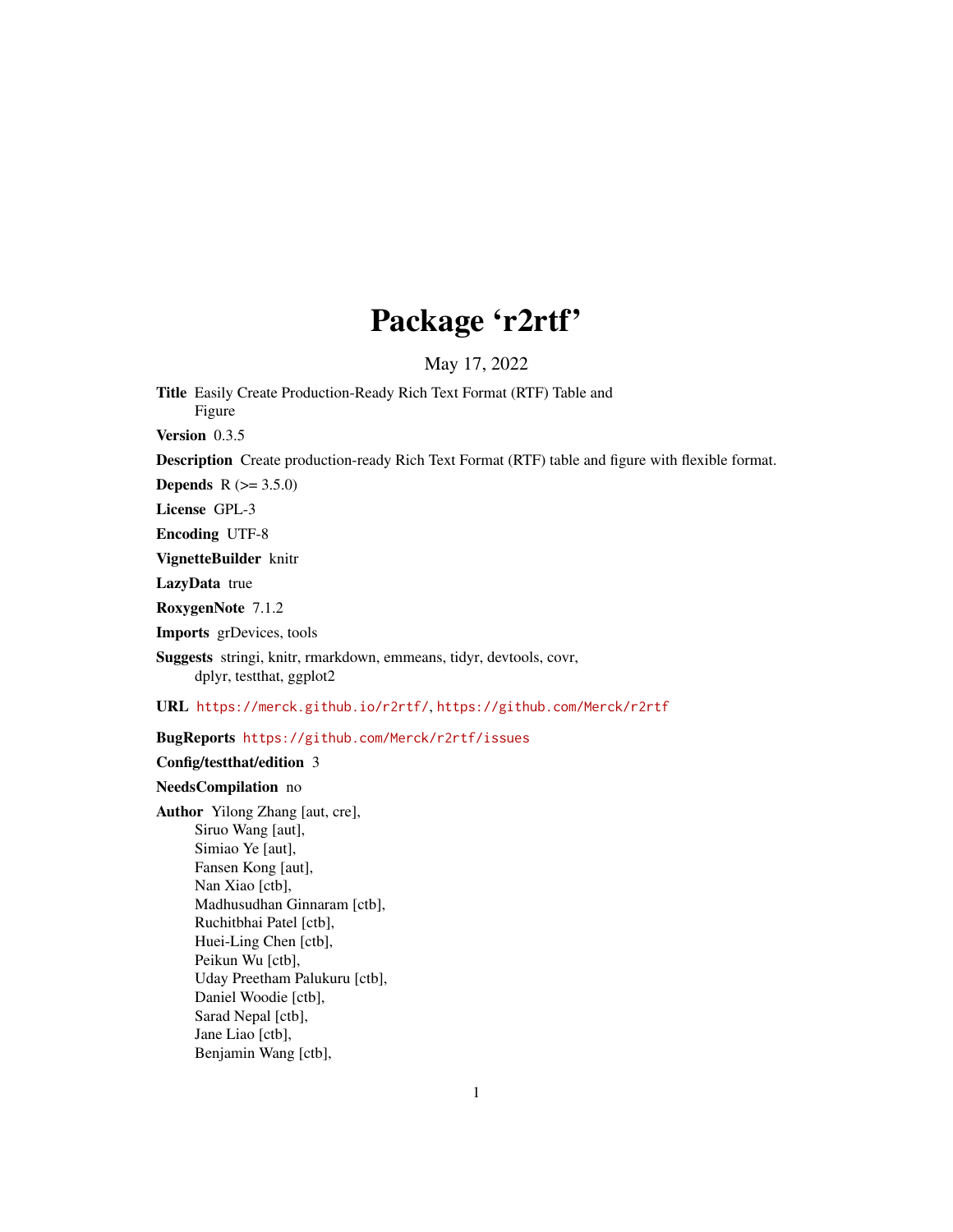Jeff Cheng [ctb], Yirong Cao [ctb], Amin Shirazi [ctb], Merck Sharp & Dohme Corp [cph] Maintainer Yilong Zhang <elong0527@gmail.com>

Repository CRAN

Date/Publication 2022-05-17 15:00:02 UTC

# R topics documented:

|                    | 3              |
|--------------------|----------------|
|                    | $\overline{4}$ |
|                    | $\overline{4}$ |
|                    | 5              |
|                    | $\overline{5}$ |
|                    | 6              |
|                    | 6              |
|                    | 7              |
|                    | $\overline{7}$ |
|                    | 8              |
|                    | 8              |
|                    | 9              |
|                    | 9              |
| 10                 |                |
| 10                 |                |
| 11                 |                |
| 11                 |                |
| 12                 |                |
| 13                 |                |
| 13                 |                |
| 14                 |                |
| 14                 |                |
| 15                 |                |
| 15                 |                |
| 16                 |                |
| 16                 |                |
| 17                 |                |
| 18                 |                |
| 19                 |                |
| 20                 |                |
| 22                 |                |
| 24                 |                |
| 24                 |                |
| 25                 |                |
| r2rtf tbl1<br>25   |                |
| r2rtf tbl2<br>26   |                |
| $r2rtf$ tbl3<br>26 |                |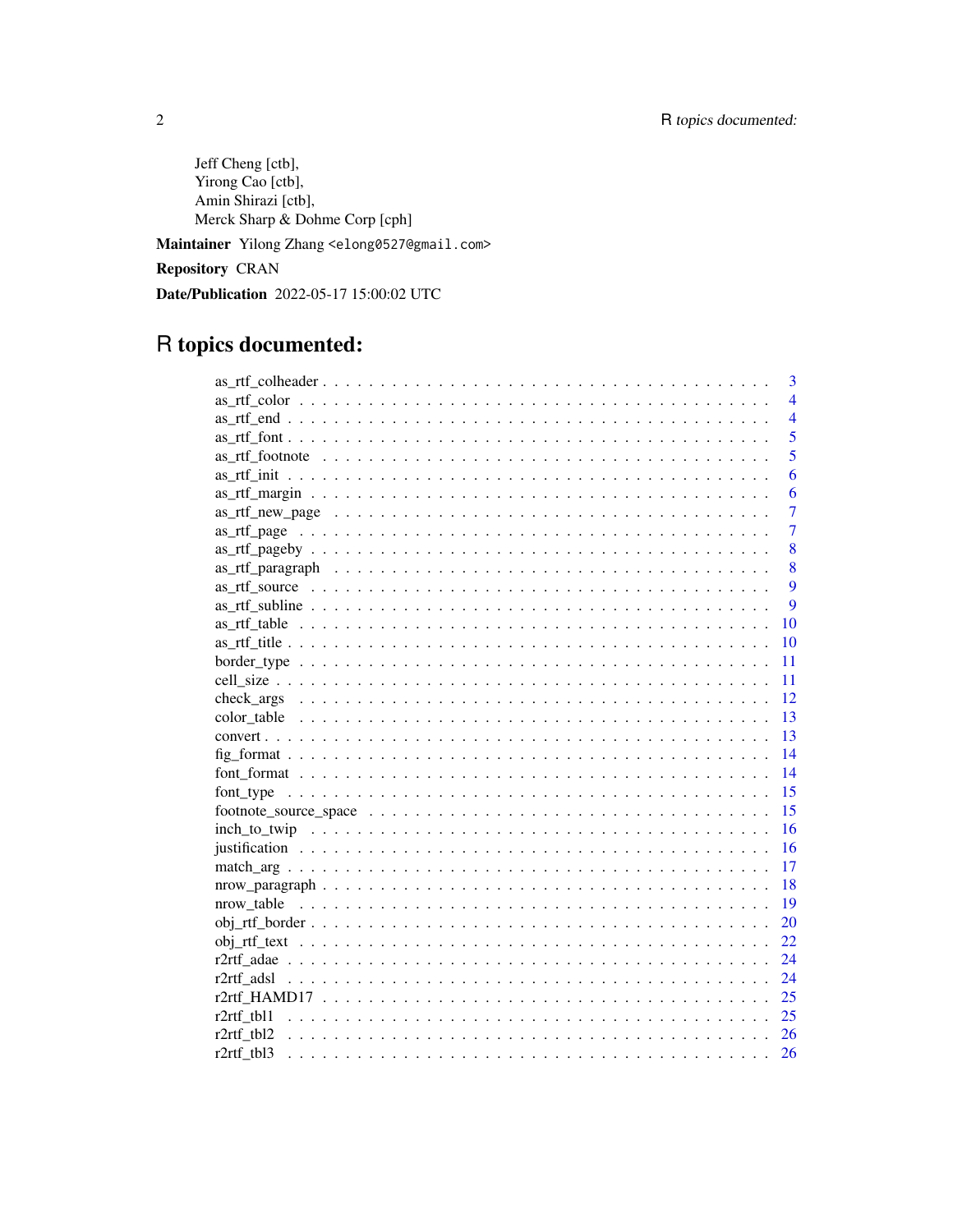<span id="page-2-0"></span>

| 26                                              |
|-------------------------------------------------|
| 31                                              |
| 32                                              |
| 35                                              |
| 36                                              |
| 37                                              |
| 38<br>rtf_encode_list                           |
| 39                                              |
| 40<br>$\frac{1}{2}$                             |
| 41                                              |
| 44                                              |
| 44                                              |
| 45                                              |
| 46                                              |
| 47                                              |
| 48                                              |
| 49                                              |
| 50                                              |
| 52                                              |
| 53                                              |
| 54                                              |
| 55                                              |
| 58                                              |
| 58                                              |
| 60                                              |
| 61                                              |
| 62                                              |
| 63<br>rtf title                                 |
| 65                                              |
| 65<br>spacing                                   |
| 66                                              |
| 66                                              |
| 67                                              |
| 68                                              |
| 68                                              |
| 69                                              |
| 69<br>$\sim$<br>1.1.1.1<br>$\sim$ $\sim$ $\sim$ |
|                                                 |
| 70                                              |

## **Index**

as\_rtf\_colheader Create Column Header RTF Encode

## Description

Create Column Header RTF Encode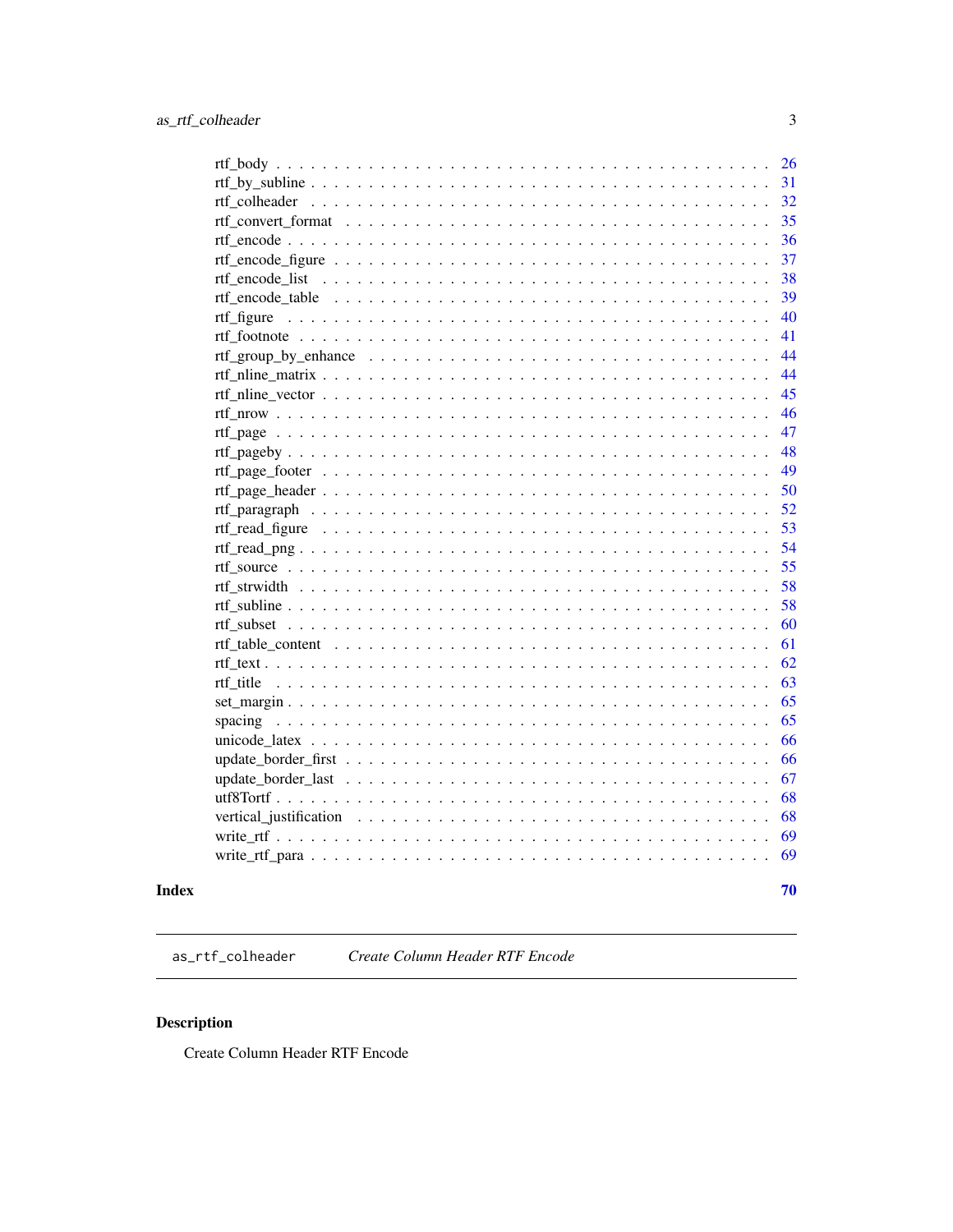#### <span id="page-3-0"></span>Usage

as\_rtf\_colheader(tbl)

### Arguments

tbl A data frame.

### Specification

- Obtain column header attributes from tbl object.
- Extract column header total width from page col\_width attribute.
- Define column header in RTF syntax using rtf\_table\_content().

as\_rtf\_color *Create RTF Color Encode*

### Description

Create RTF Color Encode

### Usage

as\_rtf\_color(tbl)

### Arguments

tbl A data frame.

### Specification

- Initiate RTF color using color\_table() if use\_color is TRUE in page attribute.
- Combine all components into a single RTF code string.

as\_rtf\_end *End RTF Encode*

### Description

End RTF Encode

#### Usage

as\_rtf\_end()

### Specification

• Add symbol right curly bracket at the end of code.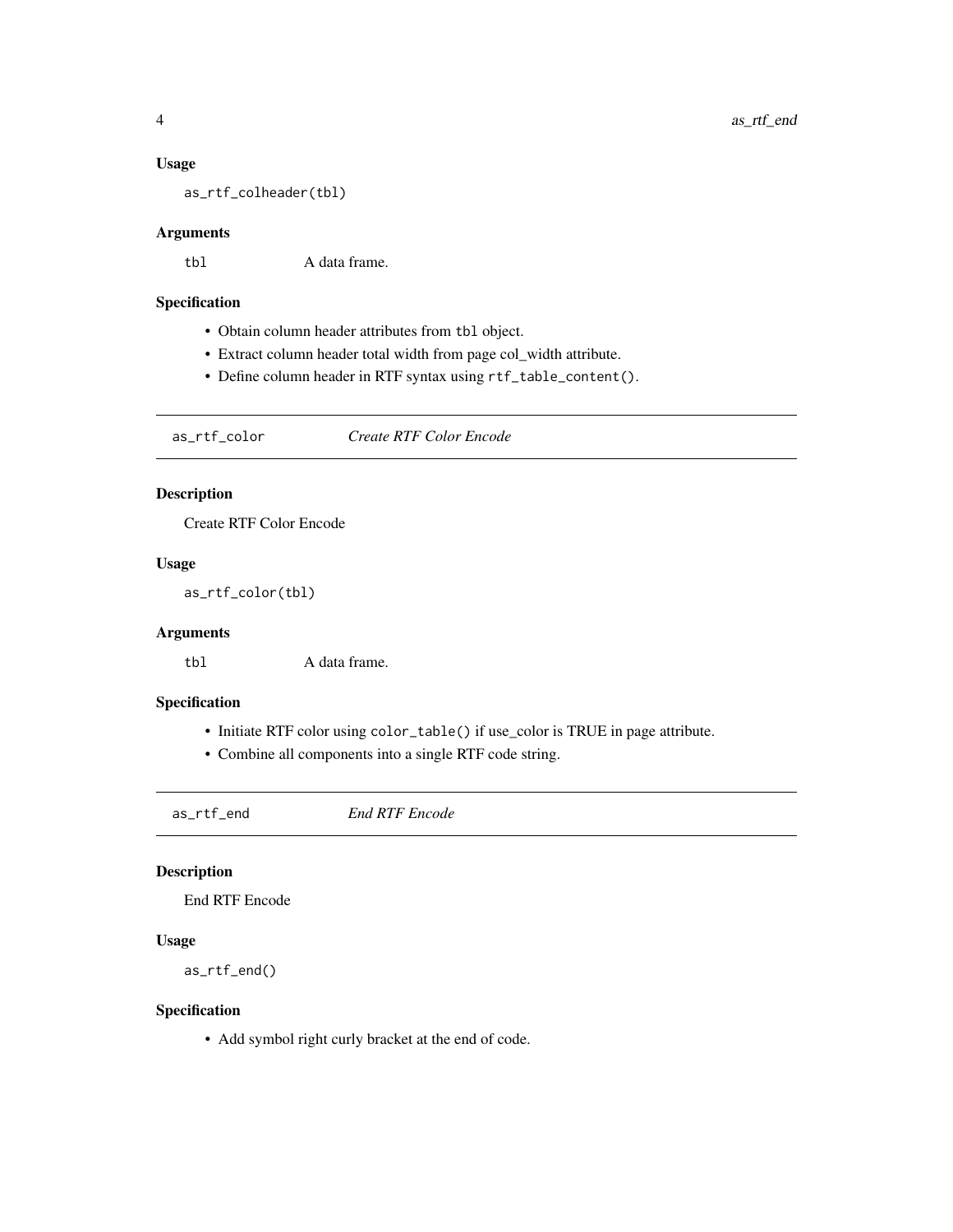<span id="page-4-0"></span>

Create RTF Font Encode

### Usage

as\_rtf\_font()

### Specification

- Initiate RTF font type using font\_type().
- Combine all components into a single RTF code string.

as\_rtf\_footnote *Create Footnote RTF Encode*

### Description

Create Footnote RTF Encode

### Usage

```
as_rtf_footnote(tbl)
```
### Arguments

tbl A data frame.

- Obtain footnote attributes from tbl.
- Define footnote in RTF syntax using rtf\_table\_content() if as\_table attribute is TRUE.
- Define footnote in RTF syntax using rtf\_paragraph() if as\_table attribute is FALSE.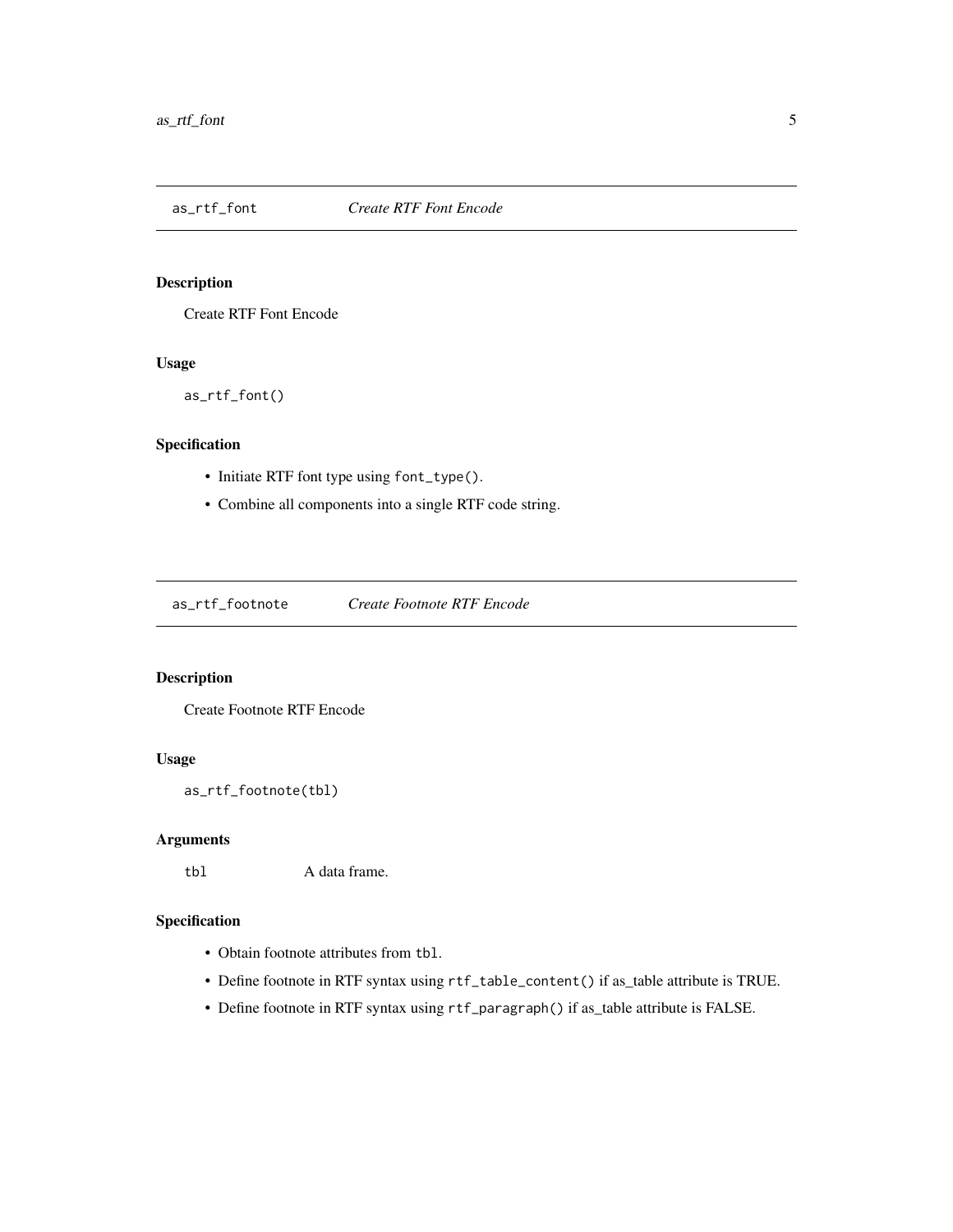<span id="page-5-0"></span>

Create RTF Header Encode

### Usage

as\_rtf\_init()

### Specification

- Initiate RTF table by defining language #1033 (U.S. English).
- Define the initiation in RTF syntax.

as\_rtf\_margin *Create RTF Page Margin Encode*

### Description

Create RTF Page Margin Encode

#### Usage

as\_rtf\_margin(tbl)

### Arguments

tbl A data frame.

- Collect margin attributes from tbl object.
- Convert margin from inch to twip using inch\_to\_twip().
- Define margin in RTF syntax.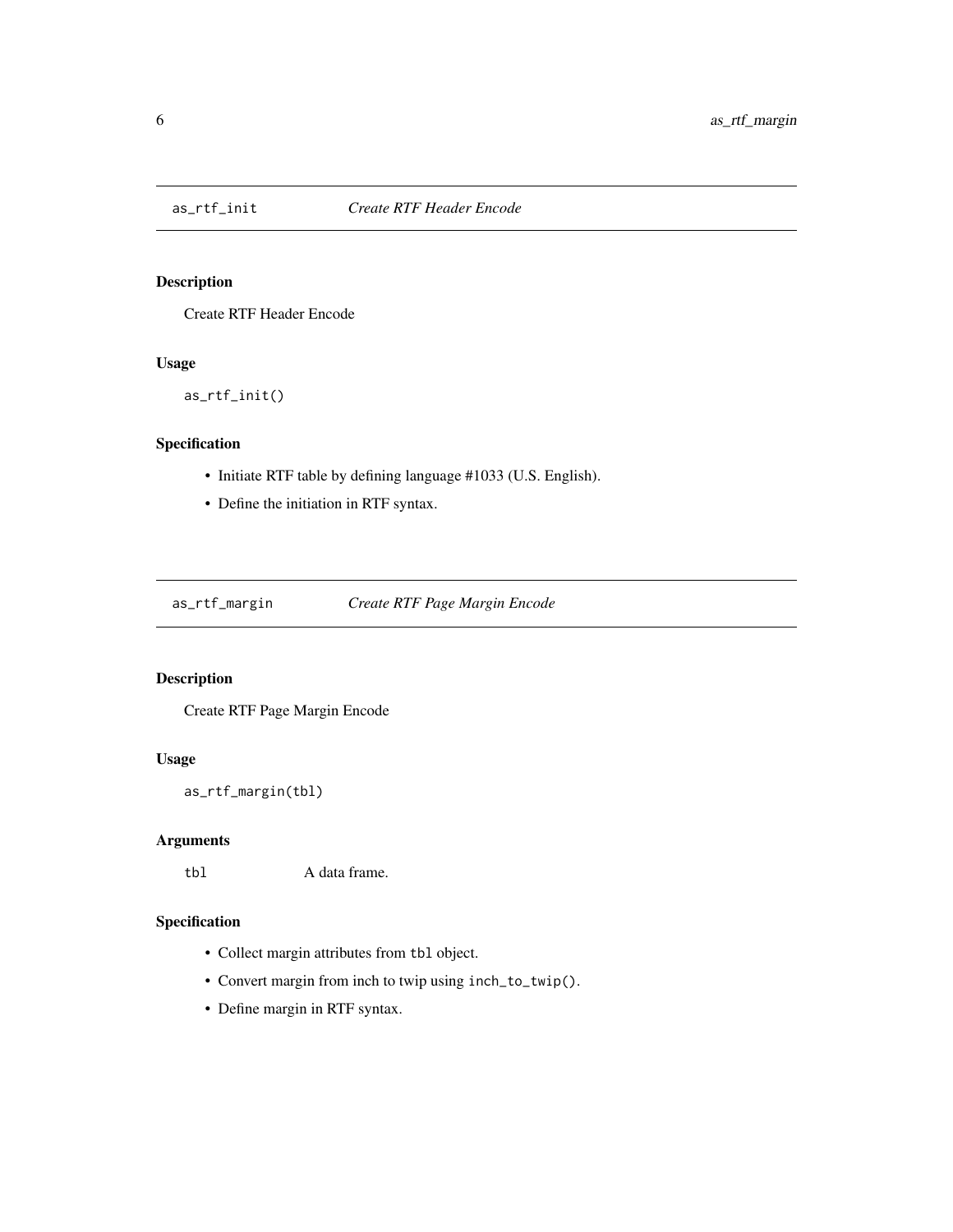<span id="page-6-0"></span>Create RTF New Page Encode

### Usage

as\_rtf\_new\_page()

### Specification

• Define new page in RTF syntax.

as\_rtf\_page *Create RTF Page Size Encode*

### Description

Create RTF Page Size Encode

### Usage

as\_rtf\_page(tbl)

### Arguments

tbl A data frame.

- Collect page attributes from tbl object.
- Convert page size from inch to twip using inch\_to\_twip().
- Define page size in width, height and orientation (landscape or portrait) in RTF syntax.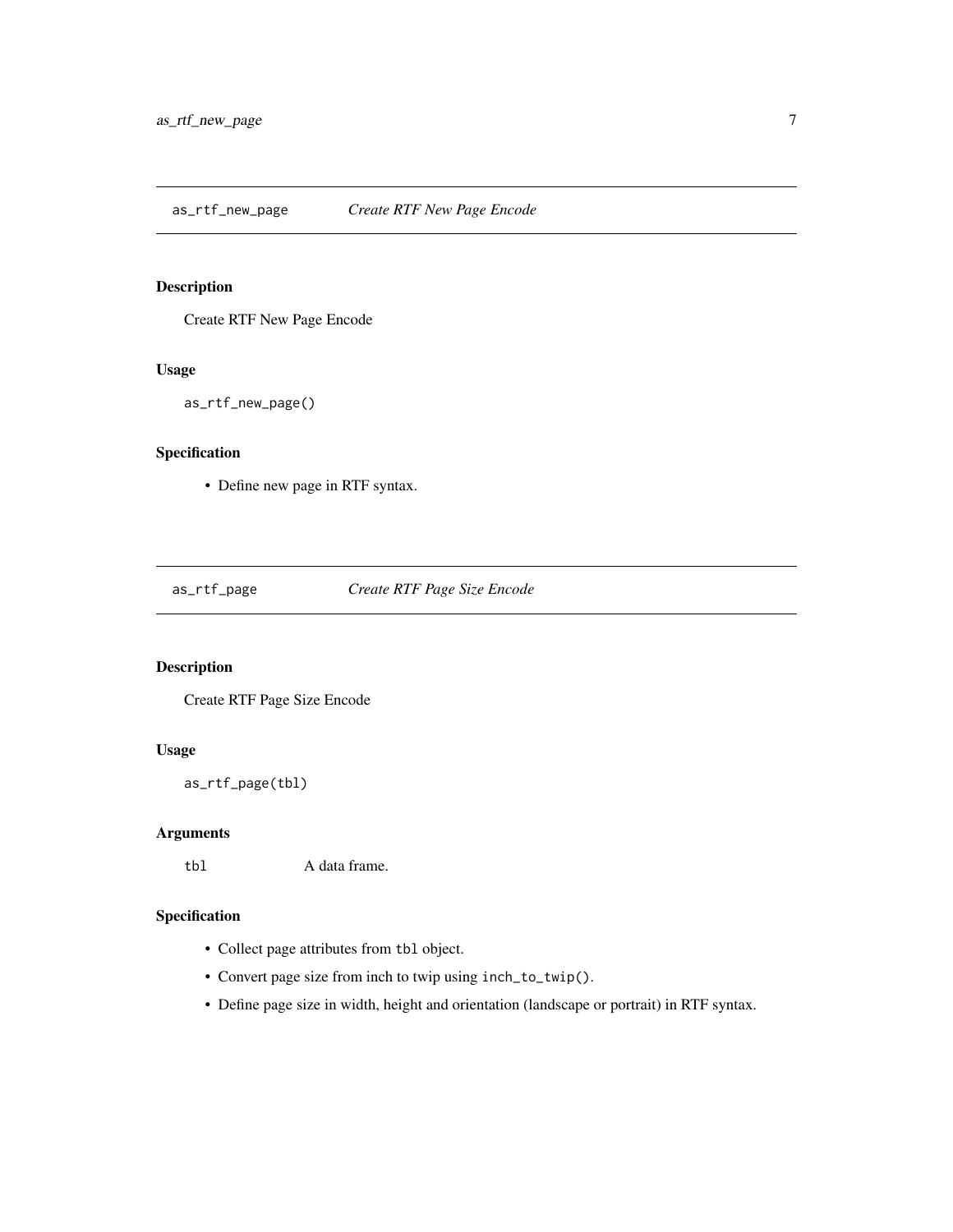<span id="page-7-0"></span>

RTF Table Page By Encoding

### Usage

as\_rtf\_pageby(tbl)

#### Arguments

tbl A data frame.

### Specification

- Collect all attributes from tbl object.
- Define table attributes using rtf\_table\_content().

as\_rtf\_paragraph *Create Paragraph RTF Encode*

### Description

Create Paragraph RTF Encode

#### Usage

```
as_rtf_paragraph(text, combine = TRUE)
```
### Arguments

| text    | A character string.                 |
|---------|-------------------------------------|
| combine | A boolean to combine string or not. |

- Obtain title and subtitle text from tbl using rtf\_text().
- Define title and subtitle text font, size, format and color attributes.
- Return title/subtitle to header using rtf\_paragraph() if not NULL, otherwise return NULL to header.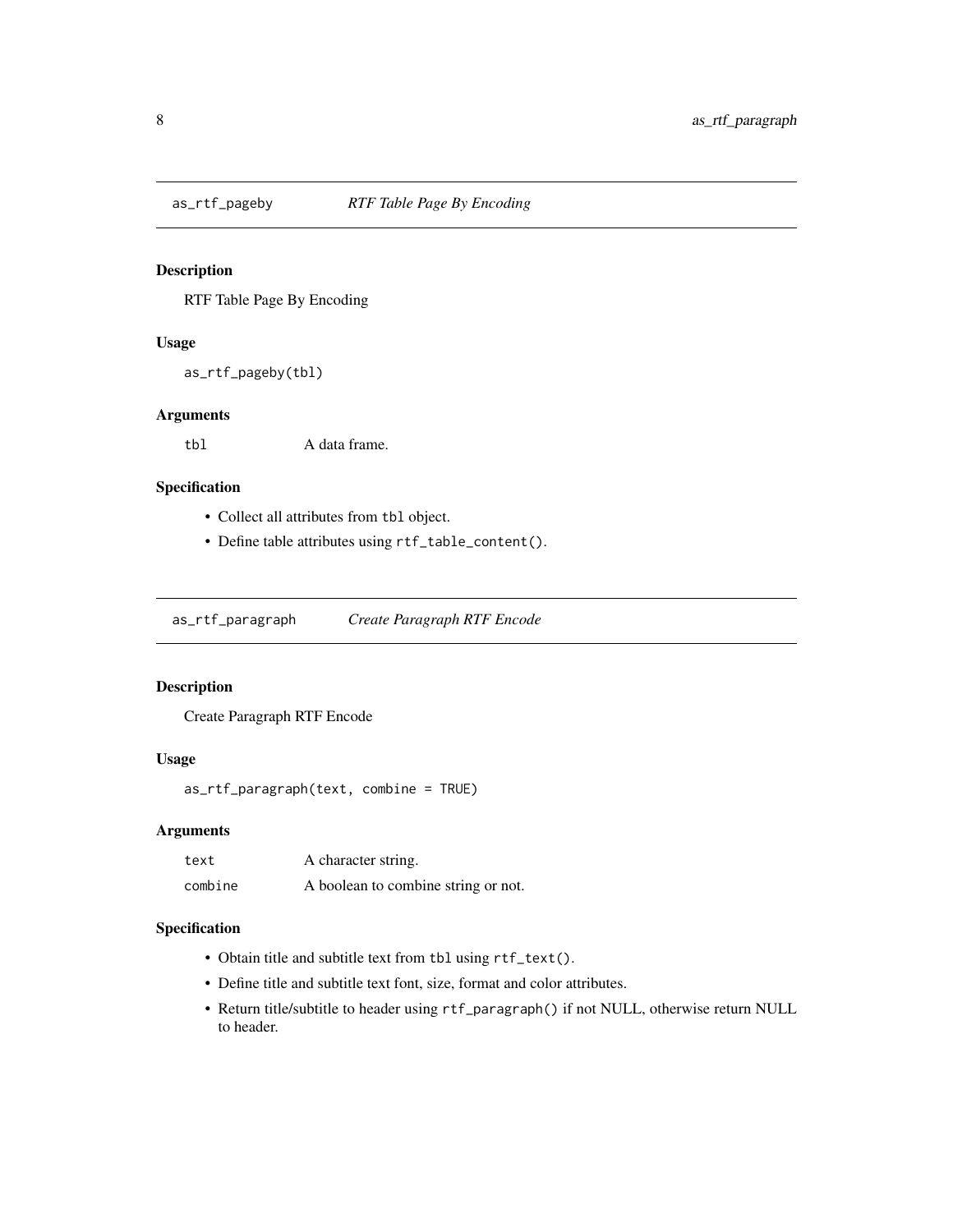<span id="page-8-0"></span>

Create Data Source RTF Encode

### Usage

as\_rtf\_source(tbl)

#### Arguments

tbl A data frame.

### Specification

- Obtain source attributes from tbl.
- Define source in RTF syntax using rtf\_table\_content() if as\_table attribute is TRUE.
- Define source in RTF syntax using rtf\_paragraph() if as\_table attribute is FALSE.

as\_rtf\_subline *Create Table Subline RTF Encode*

### Description

Create Table Subline RTF Encode

### Usage

as\_rtf\_subline(tbl)

### Arguments

tbl A data frame.

- Obtain title and subtitle text from tbl using rtf\_text().
- Define title and subtitle text font, size, format and color attributes.
- Return title/subtitle to header using rtf\_paragraph() if not NULL, otherwise return NULL to header.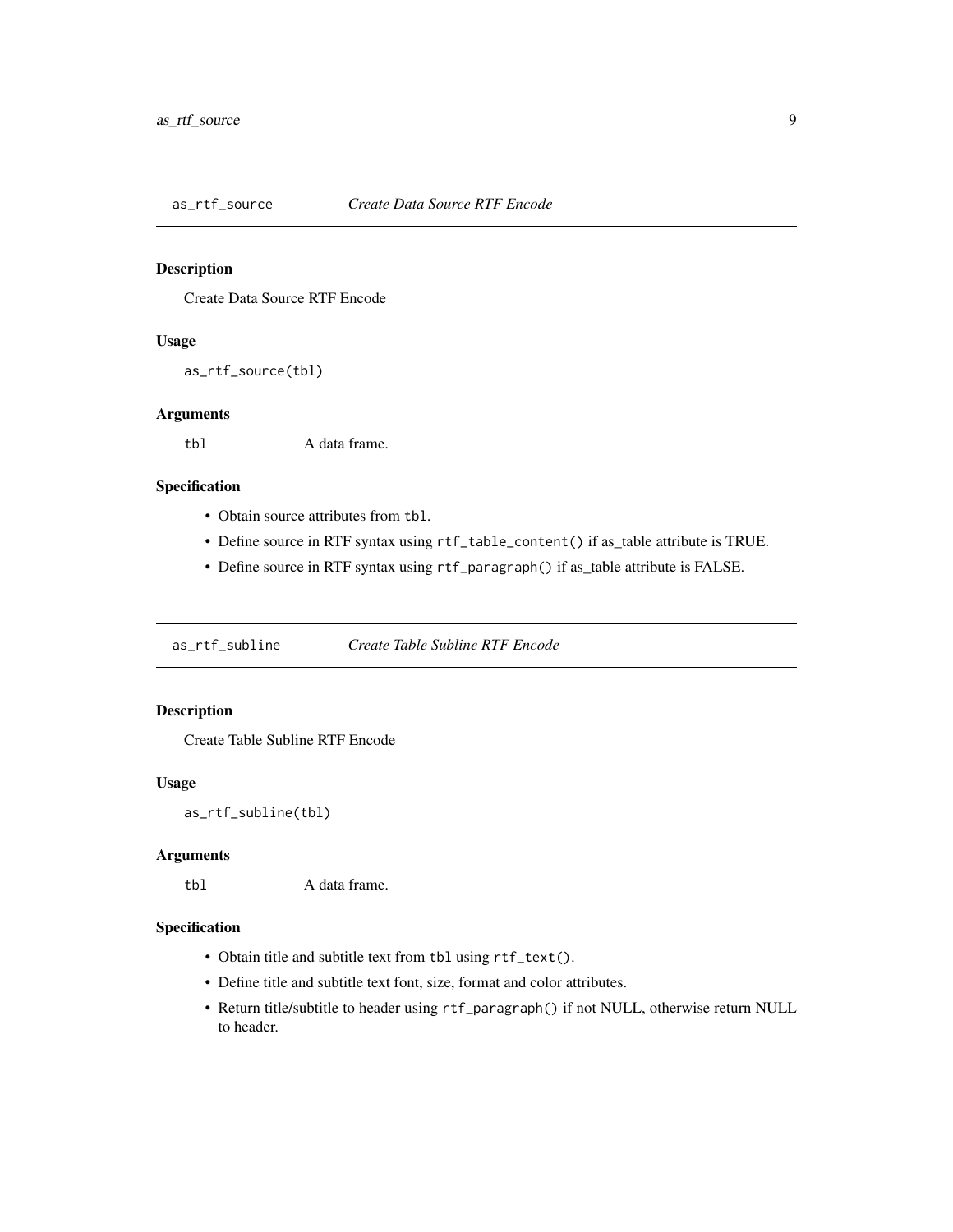<span id="page-9-0"></span>

Combine RTF Table Encoding

#### Usage

as\_rtf\_table(tbl)

### Arguments

tbl A data frame.

### Specification

- Calculate number of rows for table content, title, header, footnote and source for each page from 'tbl' object.
- Calculate number of pages using total number of rows divided by number of rows in each page.
- Extract first and last row for each page, assign border type and color attributes based on input from 'rtf\_body()'.
- Convert to RTF encoding using 'rtf\_table\_content()'.
- Combine all components into a single code string.
- Add info attributes into 'tbl'.

as\_rtf\_title *Create Table Title RTF Encode*

#### Description

Create Table Title RTF Encode

### Usage

as\_rtf\_title(tbl)

### Arguments

tbl A data frame.

- Obtain title attributes from tbl object.
- Define title in RTF syntax using as\_rtf\_paragraph() if it is not NULL, otherwise return NULL.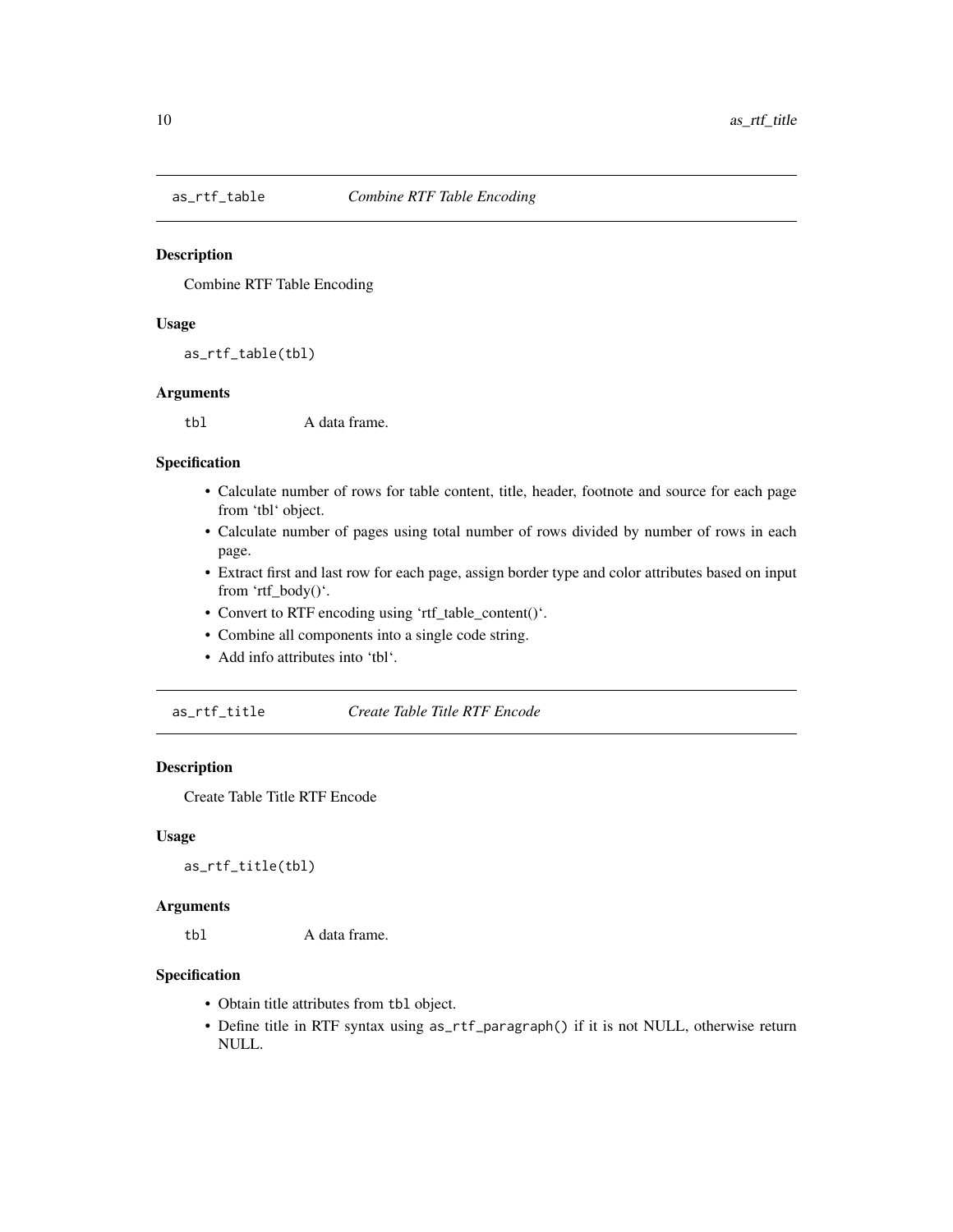<span id="page-10-0"></span>

RTF Border Type Dictionary

#### Usage

border\_type()

### Specification

- Collect most commonly used border types for a table.
- Define the border types in RTF syntax.
- Create a mapping between border types and their RTF code.
- Return to 'border\_type()' data frame to see all available border types.

cell\_size *Calculate Cell Size in Twips*

### Description

Calculate Cell Size in Twips

### Usage

```
cell_size(col_rel_width, col_total_width)
```
### Arguments

col\_rel\_width A vector of numbers separated by comma to indicate column relative width ratio. col\_total\_width

A numeric number to indicate total column width.

### Specification

• Convert inch to twip for cell size using .inch\_to\_twip().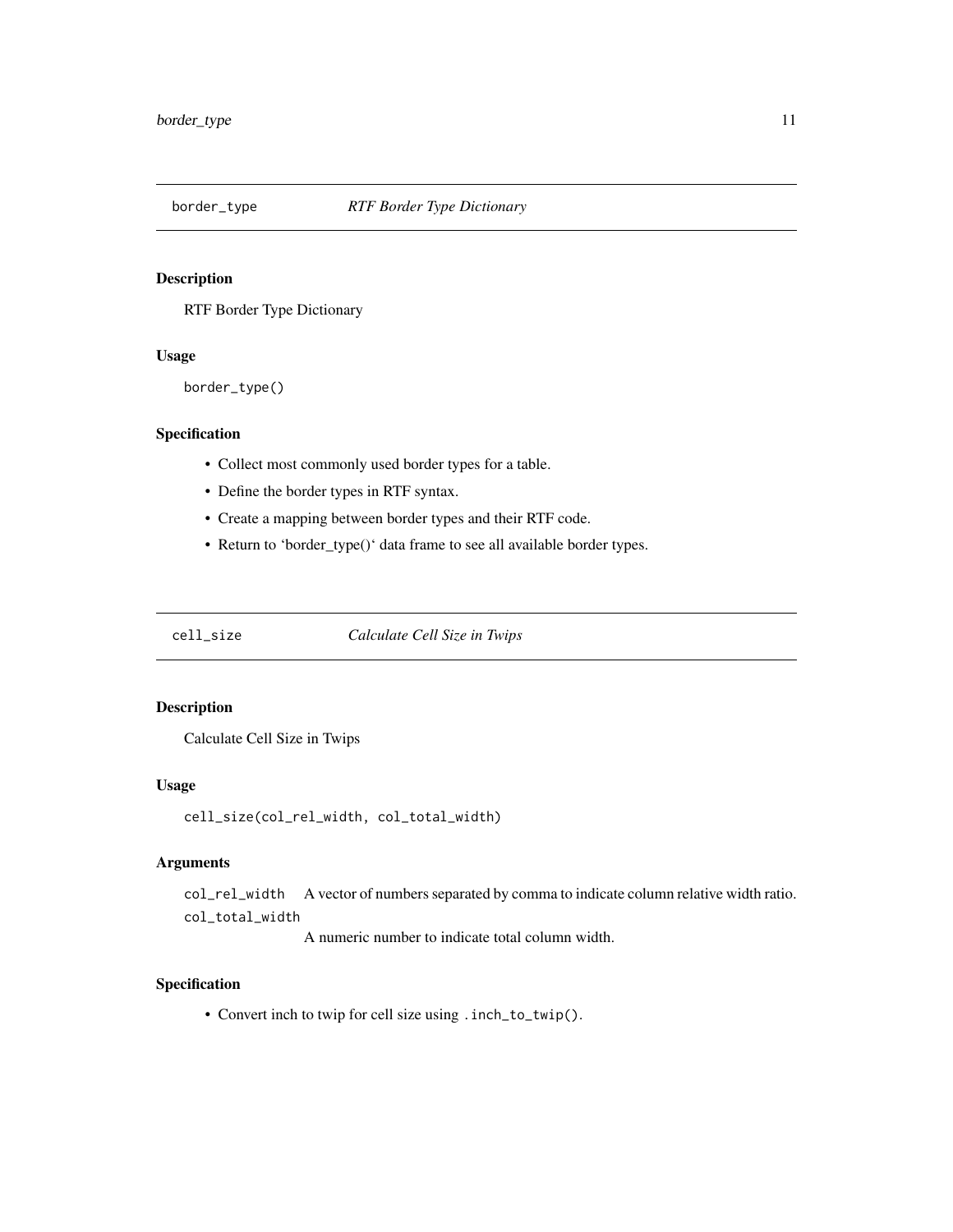<span id="page-11-0"></span>

Check Argument Types, Length or Dimension

### Usage

check\_args(arg, type, length = NULL, dim = NULL)

#### Arguments

| arg    | An argument to be checked.                      |
|--------|-------------------------------------------------|
| type   | A character vector of candidate argument type.  |
| length | A numeric value of argument length or NULL      |
| dim    | A numeric vector of argument dimension or NULL. |

#### Details

if type, length or dim is NULL, the corresponding check will not be executed.

### Value

Check failure detailed error message

#### Specification

- Check if arg is NULL.
- Extract the type, length and dim information from arg.
- Compare with target values and report error message if it does not match.

### Examples

```
## Not run:
tbl < -as.data frame(matrix(1:9, nrow = 3))check_{args(arg = thl, type = c("data-frame"))vec <- c("a", "b", "c")
check_args(arg = vec, type = c("character"), length = 3)
## End(Not run)
```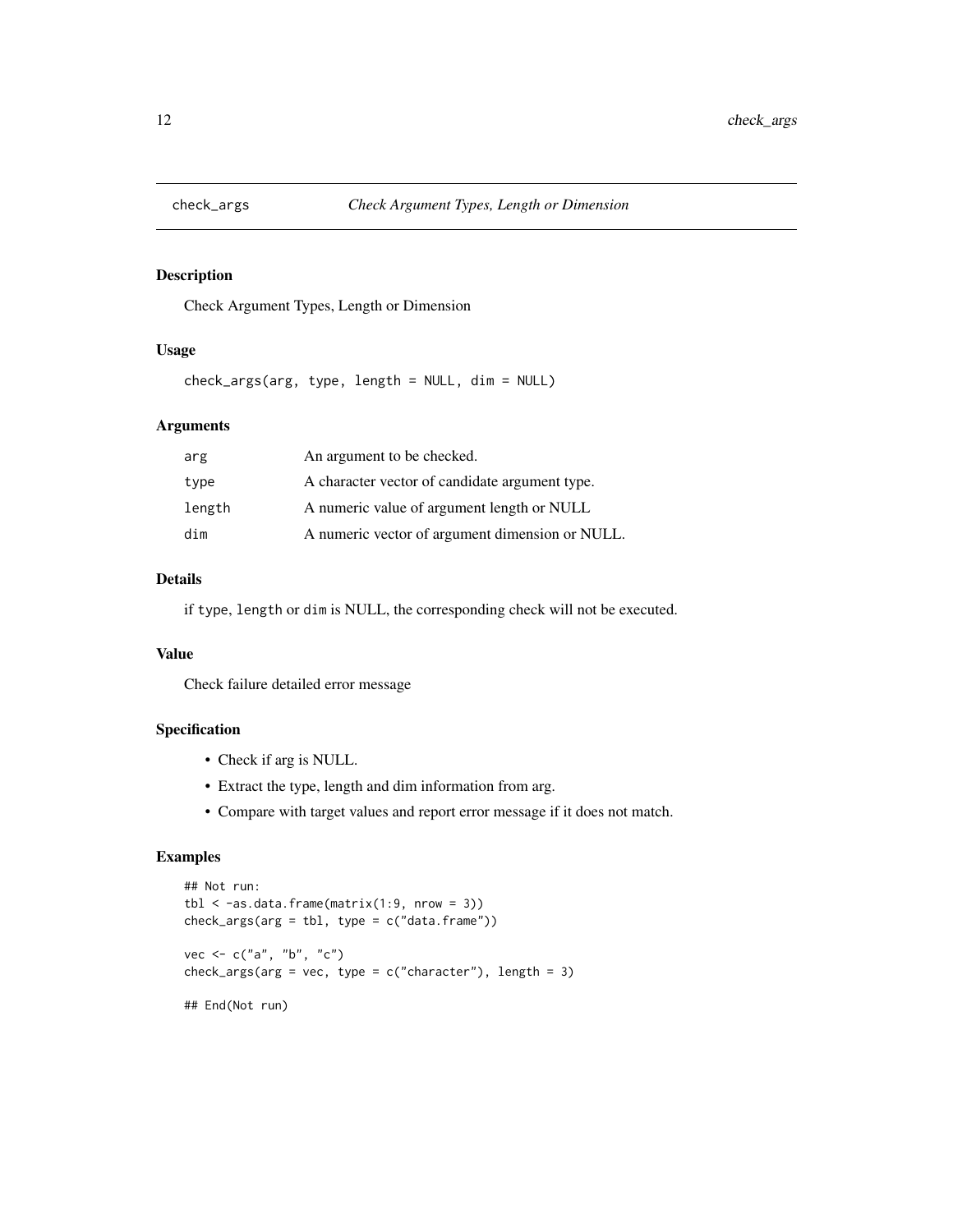<span id="page-12-0"></span>

RTF Text Color Dictionary

#### Usage

color\_table()

#### Specification

- Collect all possible colors from R graphics devices.
- Define the colors to RGB conversion in RTF syntax.
- Combine all RGB components into a single RTF code string.
- Create a mapping between colors and their RTF code.
- Return to 'color\_table()' data frame to see the complete mapping.

convert *Convert Symbol to ANSI and Unicode Encoding*

### Description

Convert Symbol to ANSI and Unicode Encoding

### Usage

```
convert(
  text,
  load_stringi = class(try(stringi::stri_replace_all_fixed, silent = TRUE)) !=
    "try-error"
)
```
#### Arguments

| text         | A string to be converted.             |
|--------------|---------------------------------------|
| load_stringi | A logical value to load string iornot |

- Define commonly used symbols in RTF syntax (superscript, subscript, greater than or equal to, less than or equal to, line break).
- Define Pattern for latex code.
- Declare fixed string in the pattern (no regular expression).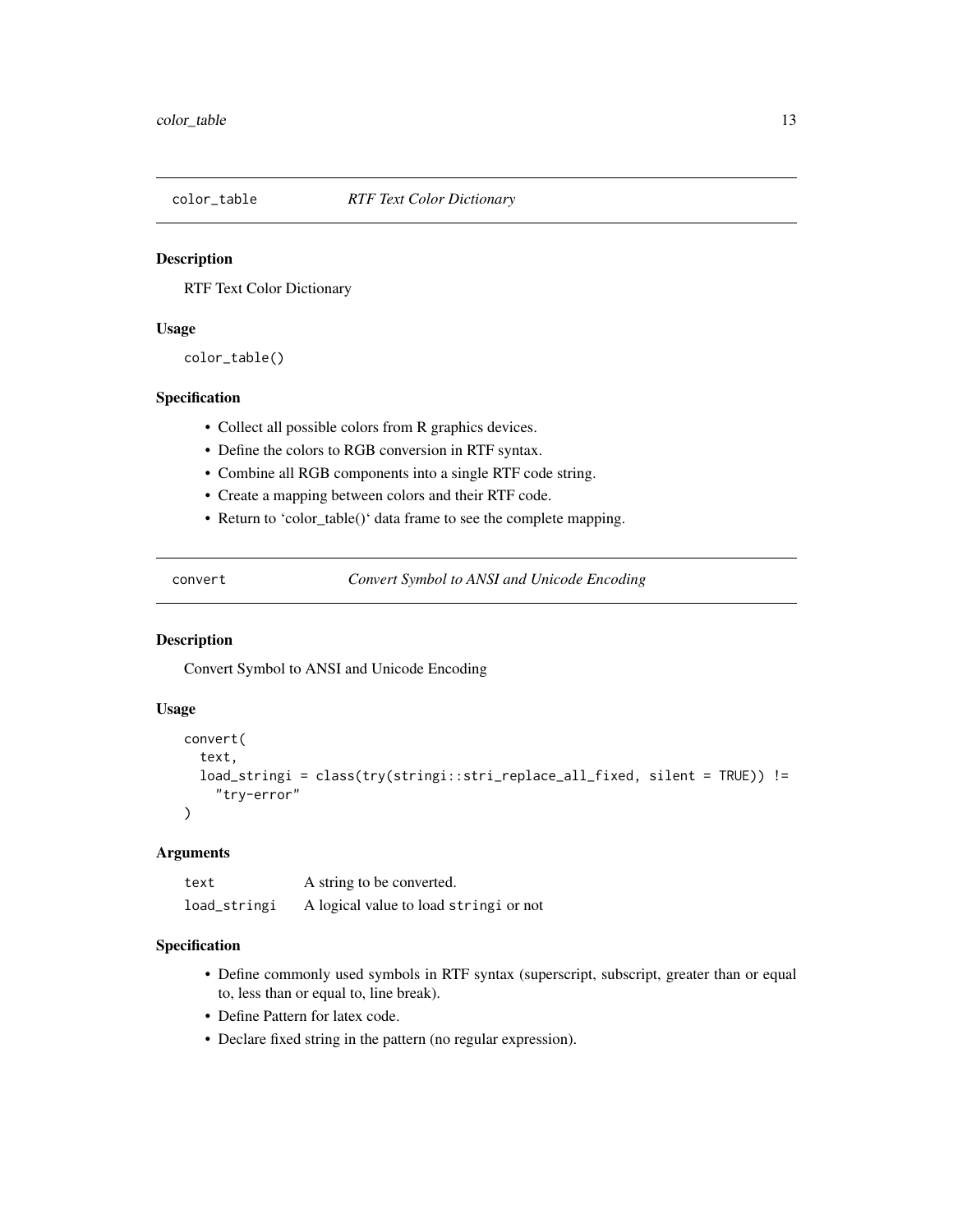<span id="page-13-0"></span>

RTF Text Format Dictionary

### Usage

fig\_format()

#### Specification

- Collect supported figure format.
- Create a mapping between figure formats and their RTF code.

font\_format *RTF Text Format Dictionary*

### Description

RTF Text Format Dictionary

### Usage

font\_format()

- Collect most commonly used font formats (normal, bold, italics, underline, strike, superscript, and subscript).
- Define font format types in "", "b", "i", "u", "s", " $^{\wedge}$ ", " $^{\wedge}$ ".
- Create a mapping between font formats and their RTF code.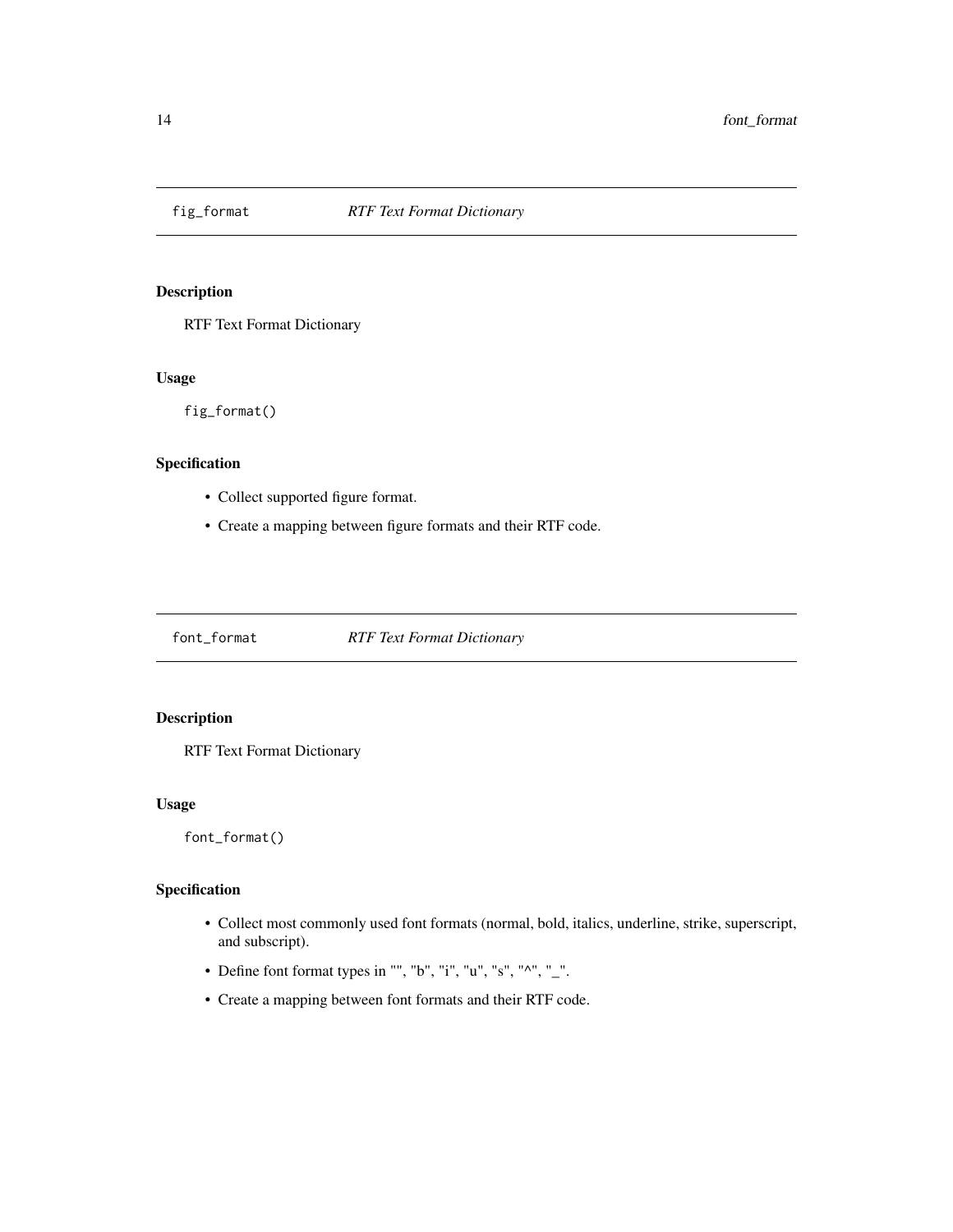<span id="page-14-0"></span>

RTF Text Font Dictionary

#### Usage

font\_type()

### Specification

- Collect most commonly used fonts (Times New Roman, Times New Roman Greek, and Arial Greek, etc.).
- Define font types from 1 to 10.
- Define font styles.
- Create a mapping between font types and their RTF code.

footnote\_source\_space *Derive Space Adjustment*

### Description

Derive Space Adjustment

#### Usage

```
footnote_source_space(tbl, text_indent_reference = "table")
```
#### Arguments

tbl A data frame. text\_indent\_reference The reference start point of text indent. Accept table or page\_margin

### Value

a value indicating the amount of space adjustment

- Collect page width, page margins and table width attributes from 'tbl' object.
- Convert the attributes from inch to twip using 'inch\_to\_twip()'.
- Derive the adjusted space by discounting page margins and table width from page width, then divided by 2.
- Set the adjusted space to 0 if previous derivation returns to negative value.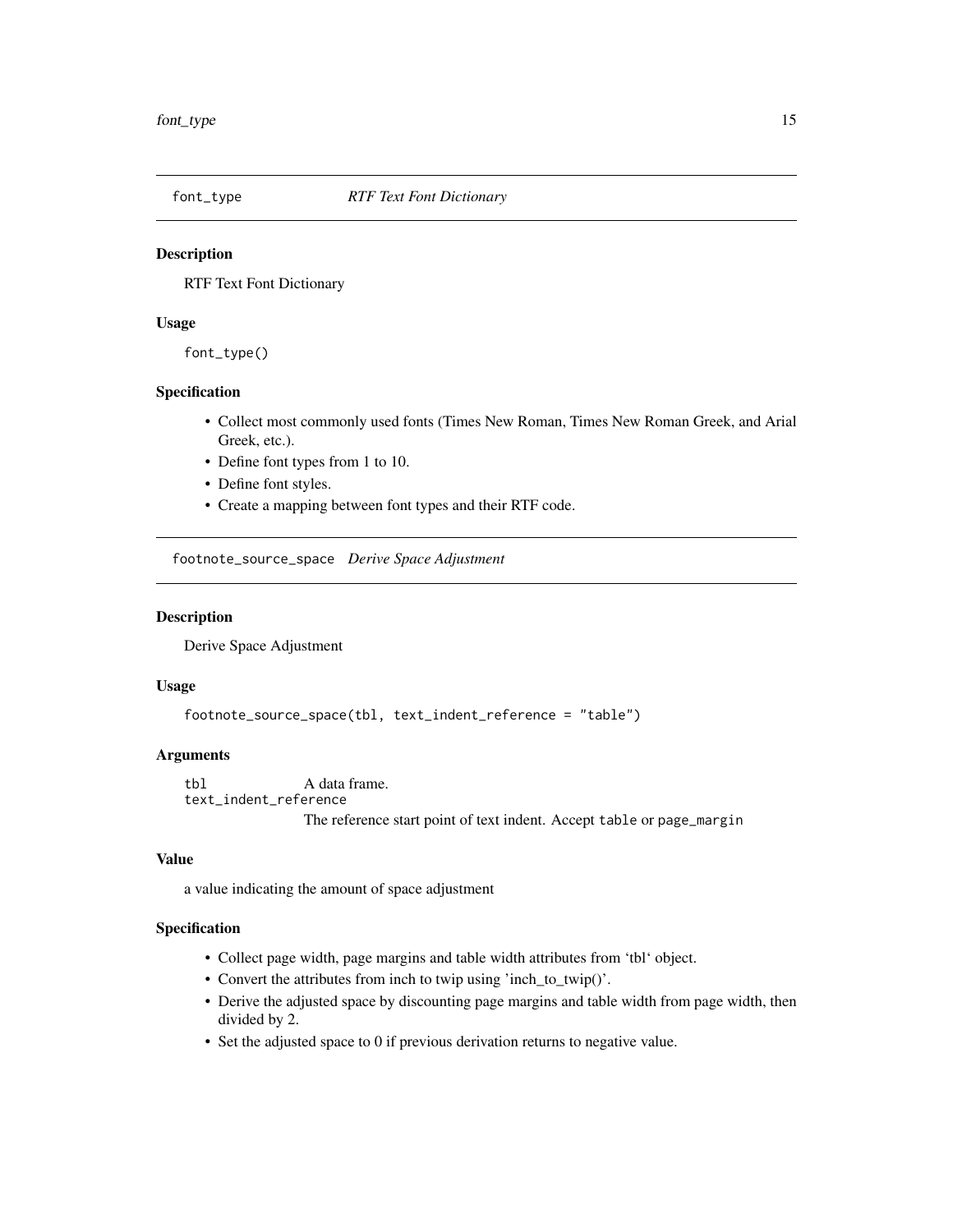<span id="page-15-0"></span>

Convert Inches to Twips

#### Usage

inch\_to\_twip(inch)

### Arguments

inch Value in inches.

### Specification

• Convert inch to twips using conversion factor 1:1440.

justification *RTF Text Justification Dictionary*

### Description

RTF Text Justification Dictionary

#### Usage

justification()

- Collect most commonly used alignments for texts or rows (left, center, right, decimal, and justified).
- Define alignments/justifications in "l", "c", "r", "d", "j".
- Define the alignments/justifications for texts in RTF syntax.
- Define the alignments/justifications for rows in RTF syntax.
- Create a mapping between justifications and their RTF code.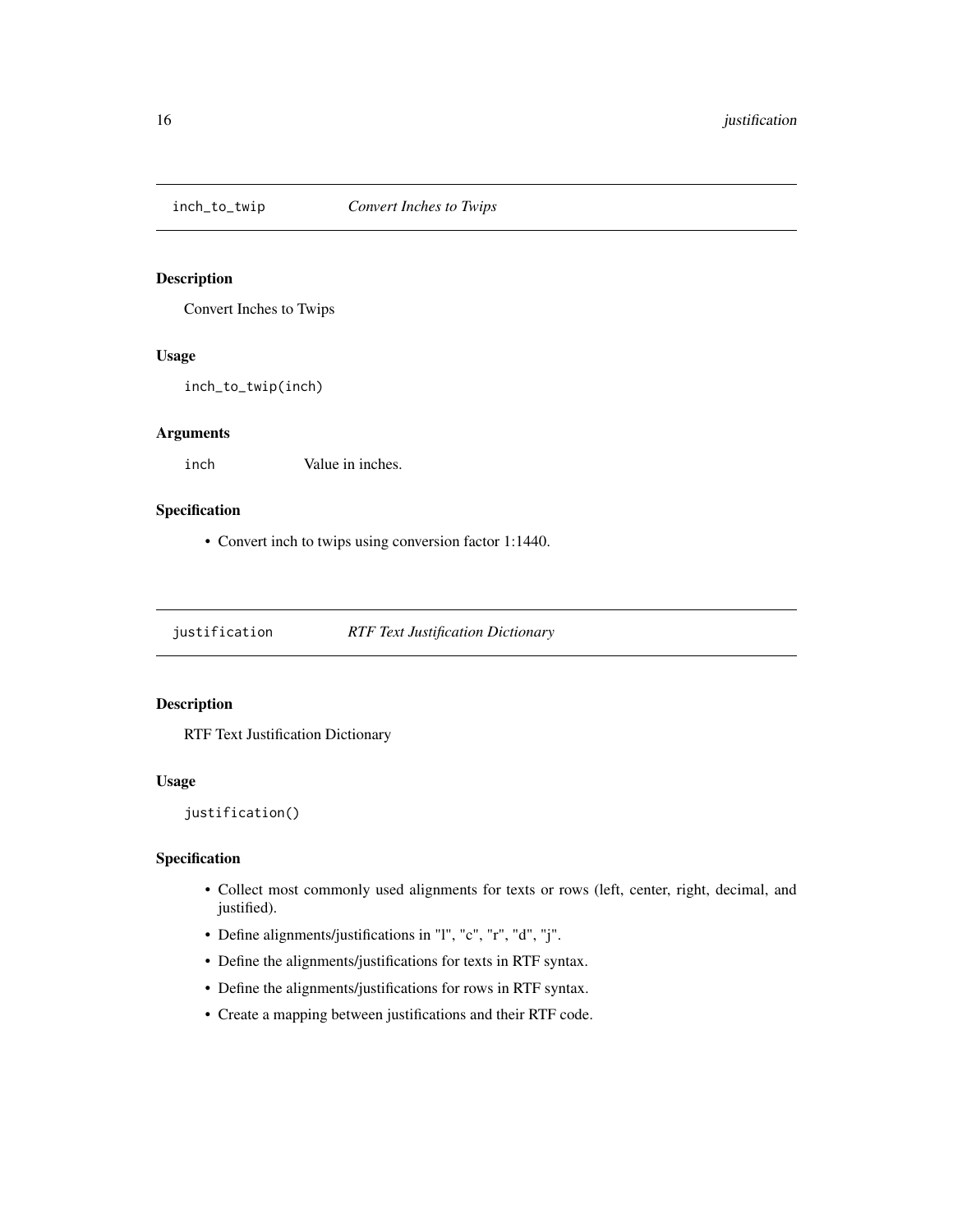<span id="page-16-0"></span>

Similar to match.arg(), match\_arg matches arg against a table of candidate values as specified by choices.

### Usage

match\_arg(arg, choices, several.ok = FALSE)

### Arguments

| arg        | a character vector (of length one unless several. ok is TRUE) or NULL.     |
|------------|----------------------------------------------------------------------------|
| choices    | a character vector of candidate values                                     |
| several.ok | logical specifying if arg should be allowed to have more than one element. |

### Details

This function resolves errors from match.arg() with " as arg input.

### Value

The matched elements of arg or in case of match failure a detailed error message

### Specification

- Convert arg and choices inputs from numeric to characters.
- Input choices imputation if it is missing.
- Input arg imputation if it is NULL.
- Input several.ok check for arg length.
- Compare arg with choices values and report error message if it does not match.

### Examples

```
## Not run:
match_arg(arg = c(2, 1), choices = c(4, 3, 1, 2), several.ok = TRUE)
match_{\text{arg}}(arg = c("c", "b"), choices = c("a", "b", "c", "d"), several.ok = TRUE)
```
## End(Not run)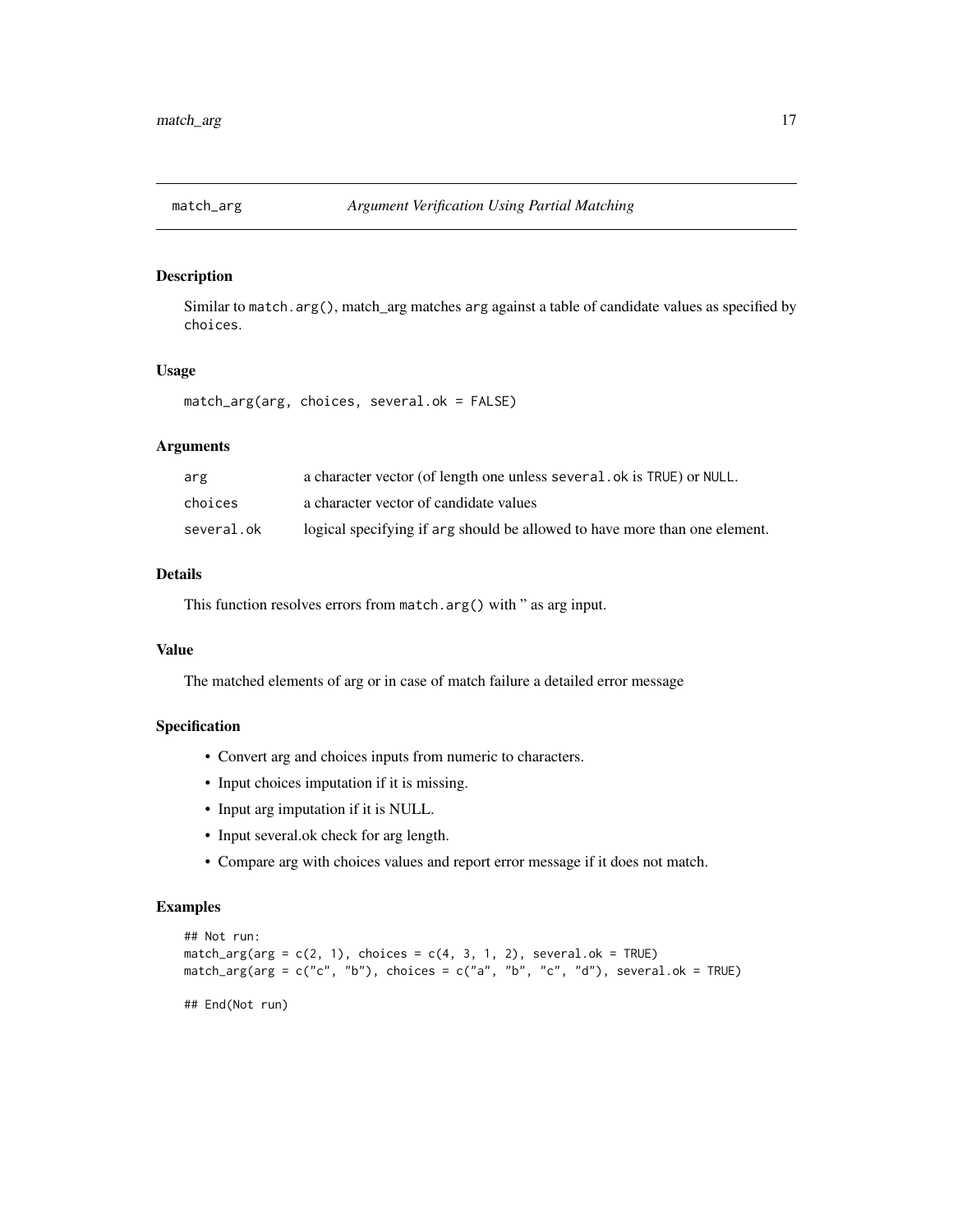<span id="page-17-0"></span>

Calculate number of rows for a paragraph like title, subline, footnote, source

### Usage

```
nrow\_param(tbl, size, padding = 0.2)
```
### Arguments

| tbl     | A data frame's rtf_title, rtf_subline, rtf_footnote, or rtf_source at-<br>tribute containing strwidth attribute |
|---------|-----------------------------------------------------------------------------------------------------------------|
| size    | Size of a line in inches                                                                                        |
| padding | Cell padding in inches                                                                                          |

#### Value

an integer (number of rows) for title, subline, footnote, or source

#### Specification

- tbl is a data frame's 'rtf\_title', 'rtf\_subline', 'rtf\_footnote', or 'rtf\_source' attribute containing 'strwidth' attribute.
- Return an integer (number of rows) for title, subline, footnote, or source

#### Examples

```
library(dplyr) # required for running example
tb \leq head(iris) %>%
 rtf_title(title = "Iris example") %>%
 rtf_footnote(footnote = c("footnote 1", "footnote 2")) %>%
 rtf_body()
r2rtf:::nrow_paragraph(attr(tb, "rtf_title"), 6.25)
r2rtf:::nrow_paragraph(attr(tb, "rtf_footnote"), 6.25)
```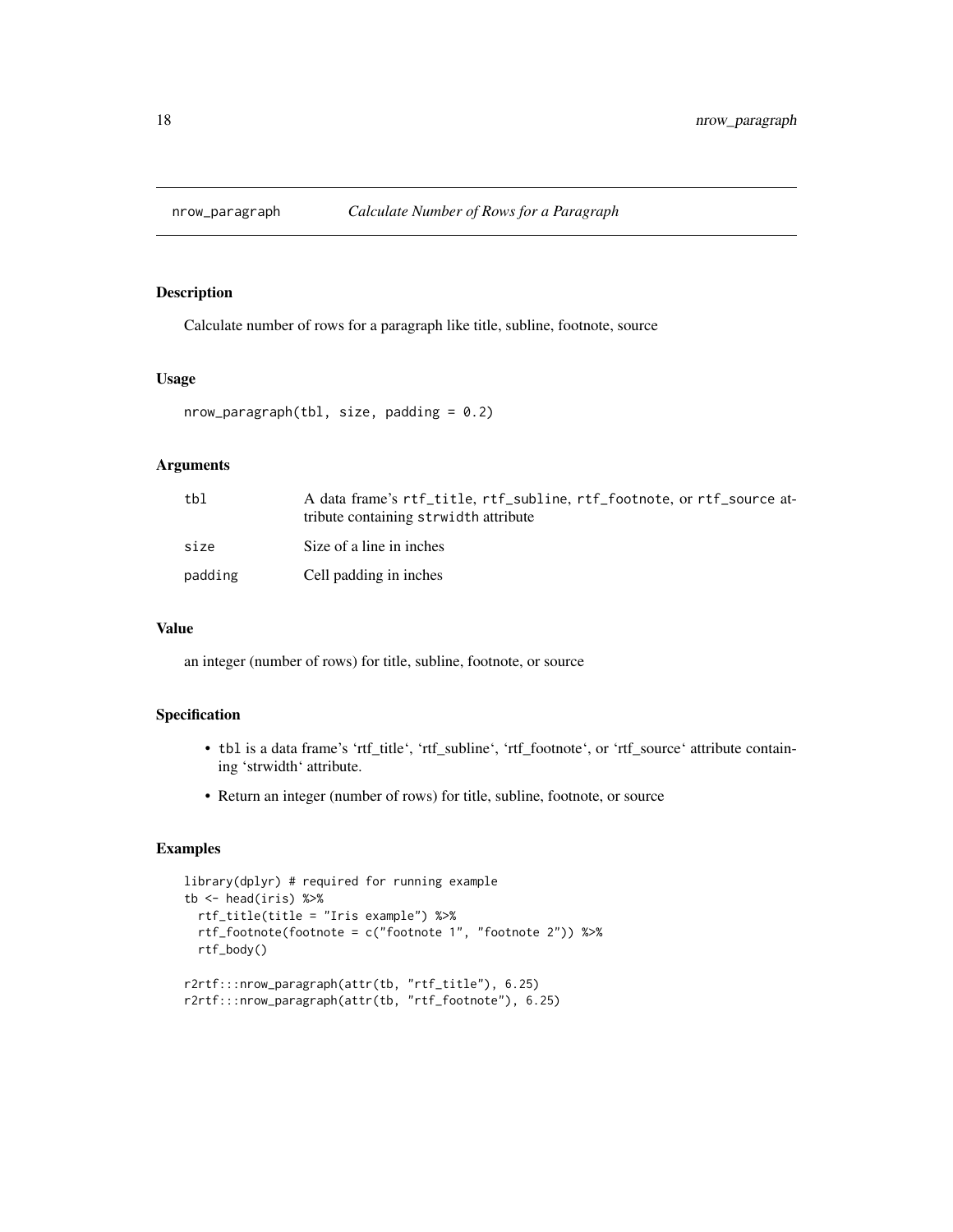<span id="page-18-0"></span>

Calculate number of lines broken to for each row of a table

#### Usage

```
nrow\_table(tbl, size, page\_size = size, padding = 0.2)
```
#### Arguments

| tbl       | A data frame with attributes or a data frame's rtf footnote or rtf source<br>attributes |
|-----------|-----------------------------------------------------------------------------------------|
| size      | Table size in inches                                                                    |
| page_size | Page size in inches                                                                     |
| padding   | Cell padding in inches                                                                  |

### Value

a numeric vector of number of maximum lines broken to for each row

### Specification

- tbl is a data frame.
- Size is table's width in inches.
- Page\_size is page's width in inches.
- Return to a numeric vector of number of maximum lines broken to for each row.

### Examples

```
library(dplyr) # required for running example
tbl \le iris[c(1:4, 50:54), ] %>%
  rtf_title(title = "Iris example") %>%
  rtf_body()
r2rtf:::nrow_table(tbl, size = 2.55)
```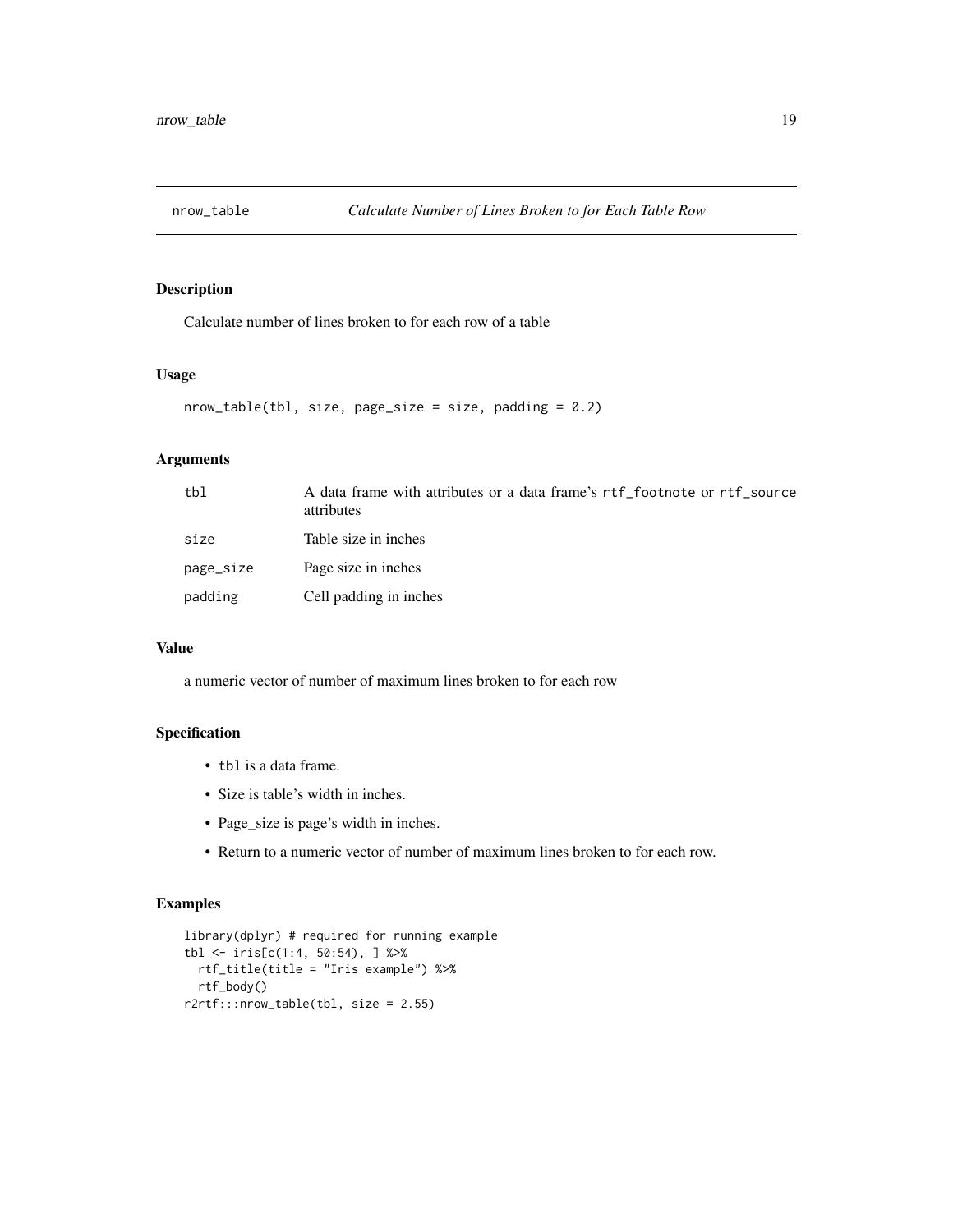<span id="page-19-0"></span>

Create an RTF Table Border Object

### Usage

```
obj_rtf_border(
  tbl,
  border_left = "single",
 border_right = "single",
  border\_top = "",border\_bottom = " " "border_first = "single",
  border_last = "single",
  border_color_left = NULL,
  border_color_right = NULL,
  border_color_top = NULL,
  border_color_bottom = NULL,
  border_color_first = NULL,
  border_color_last = NULL,
 border_width = 15,
  cell\_height = 0.15,
  cell_justification = "c",
  cell_vertical_justification = "top",
  cell_nrow = NULL
\mathcal{L}
```

| tbl          | A data frame.                                                                                                                                                                                                                                                                                                                                                                |
|--------------|------------------------------------------------------------------------------------------------------------------------------------------------------------------------------------------------------------------------------------------------------------------------------------------------------------------------------------------------------------------------------|
| border_left  | Left border type. To vary left border by column, use character vector with length<br>of vector equal to number of columns displayed e.g. c("single","single","single").<br>All possible input can be found in r2rtf:::border_type()\$name.                                                                                                                                   |
| border_right | Right border type. To vary right border by column, use character vector with<br>length of vector equal to number of columns displayed e.g. c("single","single","single").<br>All possible input can be found in r2rtf:::border_type()\$name.                                                                                                                                 |
| border_top   | Top border type. To vary top border by column, use character vector with length<br>of vector equal to number of columns displayed e.g. c("single","single","single").<br>If it is the first row in a table for this page, the top border is set to "dou-<br>ble" otherwise the border is set to "single". All possible input can be found<br>in r2rtf:::border_type()\$name. |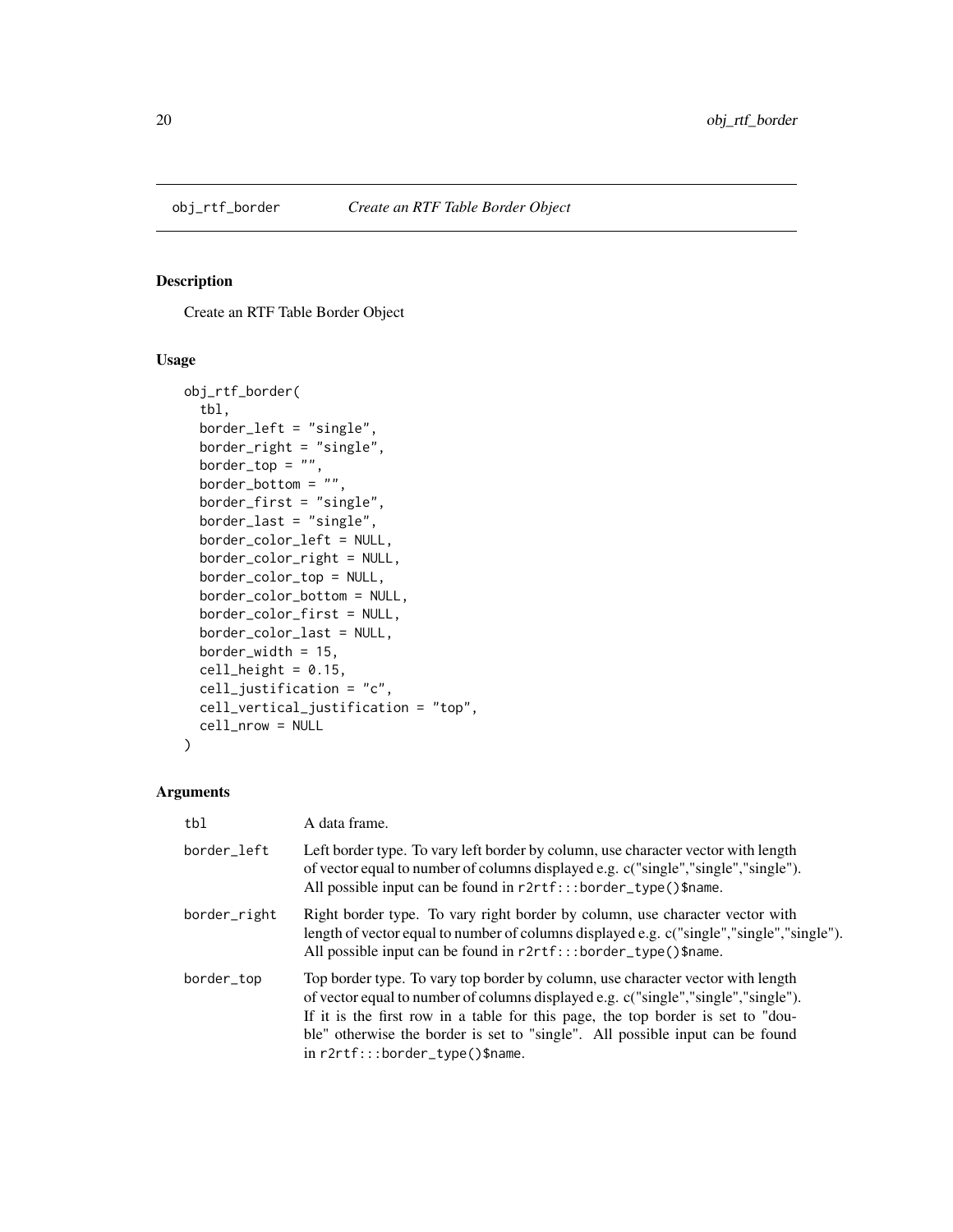| border_bottom               | Bottom border type. To vary bottom border by column, use character vector with<br>length of vector equal to number of columns displayed e.g. c("single","single","single").<br>All possible input can be found in r2rtf:::border_type()\$name.                             |  |
|-----------------------------|----------------------------------------------------------------------------------------------------------------------------------------------------------------------------------------------------------------------------------------------------------------------------|--|
| border_first                | First top border type of the whole table. All possible input can be found in<br>r2rtf:::border_type()\$name.                                                                                                                                                               |  |
| border_last                 | Last bottom border type of the whole table. All possible input can be found in<br>r2rtf:::border_type()\$name.                                                                                                                                                             |  |
| border_color_left           |                                                                                                                                                                                                                                                                            |  |
|                             | Left border color type. Default is NULL for black. To vary left border color by<br>column, use character vector with length of vector equal to number of columns<br>displayed e.g. c("white","red","blue"). All possible input can be found in grDevices::colors().        |  |
| border_color_right          |                                                                                                                                                                                                                                                                            |  |
|                             | Right border color type. Default is NULL for black. To vary right border<br>color by column, use character vector with length of vector equal to number<br>of columns displayed e.g. c("white","red","blue"). All possible input can be<br>found in grDevices::colors().   |  |
| border_color_top            |                                                                                                                                                                                                                                                                            |  |
|                             | Top border color type. Default is NULL for black. To vary top border color by<br>column, use character vector with length of vector equal to number of columns<br>displayed e.g. c("white","red","blue"). All possible input can be found in grDevices::colors().          |  |
| border_color_bottom         |                                                                                                                                                                                                                                                                            |  |
|                             | Bottom border color type. Default is NULL for black. To vary bottom border<br>color by column, use character vector with length of vector equal to number of<br>columns displayed e.g. c("white","red","blue"). All possible input can be found<br>in grDevices::colors(). |  |
| border_color_first          |                                                                                                                                                                                                                                                                            |  |
|                             | First top border color type of the whole table. Default is NULL for black. All<br>possible input can be found in grDevices::colors().                                                                                                                                      |  |
| border_color_last           |                                                                                                                                                                                                                                                                            |  |
|                             | Last bottom border color type of the whole table. Default is NULL for black.<br>All possible input can be found in grDevices:: colors().                                                                                                                                   |  |
| border_width                | Border width in twips. Default is 15 for 0.0104 inch.                                                                                                                                                                                                                      |  |
| cell_height                 | Cell height in inches. Default is 0.15 for 0.15 inch.                                                                                                                                                                                                                      |  |
| cell_justification          |                                                                                                                                                                                                                                                                            |  |
|                             | Justification type for cell. All possible input can be found in r2rtf::: justification()\$type.                                                                                                                                                                            |  |
| cell_vertical_justification |                                                                                                                                                                                                                                                                            |  |

Vertical justification type for cell. All possible input can be found in  $r2rtf::|vertcal_j$ ustification

cell\_nrow Number of rows required in each cell.

### Value

the same tbl with additional border attributes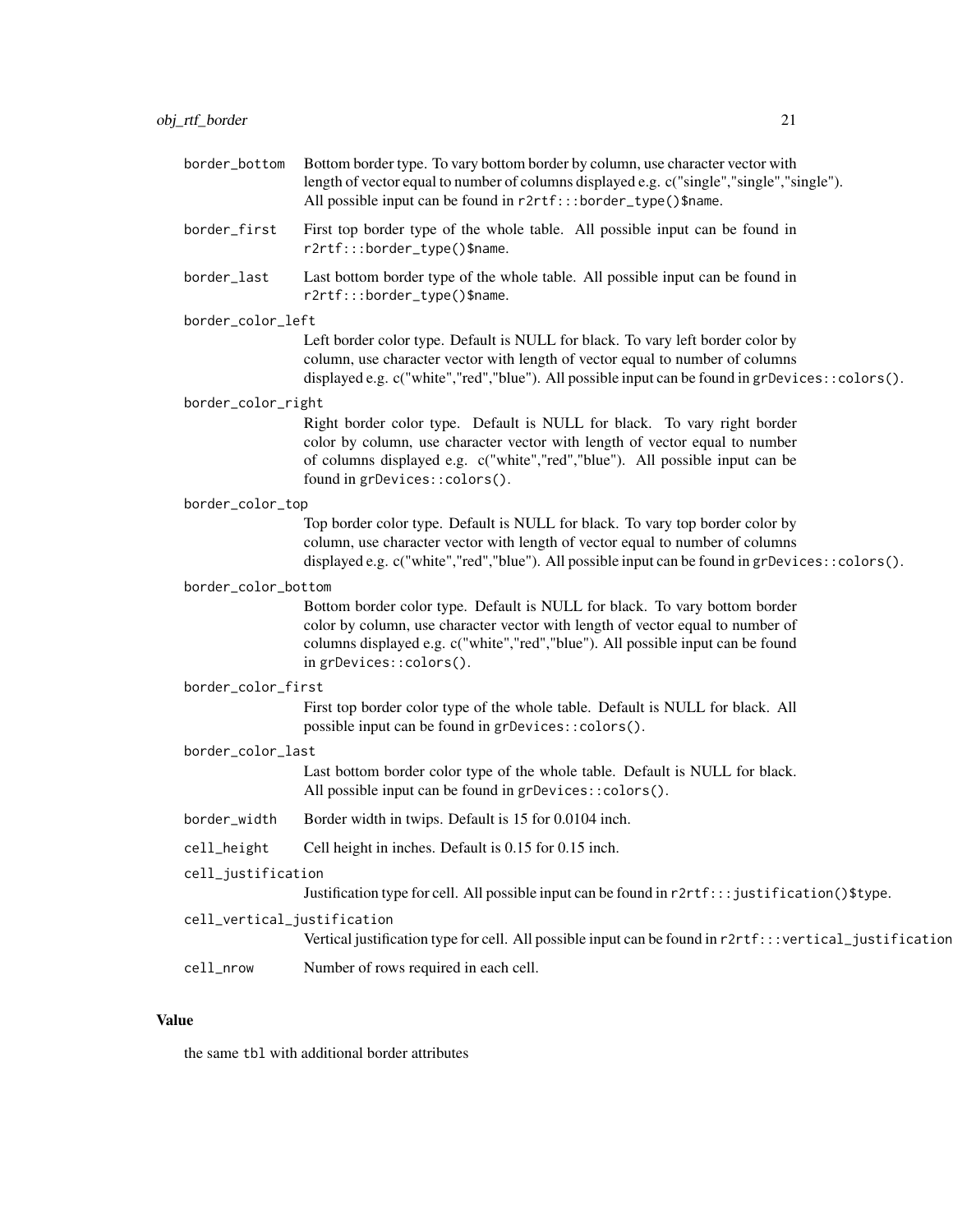### <span id="page-21-0"></span>Specification

- Input checks using check\_args(), match\_arg() and stopifnot().
- Define border attributes based on the input.
- Register use\_color attribute.
- Return tbl with attributes.

obj\_rtf\_text *Create an RTF Text Object*

### Description

Create an RTF Text Object

#### Usage

```
obj_rtf_text(
  text,
  text_font = 1,
  text_format = NULL,
  text_font_size = 9,
  text_color = NULL,
  text_background_color = NULL,
  text_justification = "l",
  text_indent_first = 0,
  text\_indent\_left = 0,
  text\_indent\_right = 0,
  text\_space = 1,
  text_space_before = 15,
  text_space_after = 15,
  text_new_page = FALSE,
  text_hyphenation = TRUE,
  text_convert = TRUE
\mathcal{L}
```

| text        | A character string.                                                                                                                                                                                                                                                                                                                                          |
|-------------|--------------------------------------------------------------------------------------------------------------------------------------------------------------------------------------------------------------------------------------------------------------------------------------------------------------------------------------------------------------|
| text_font   | Text font type. Default is 1 for Times New Roman. To vary text font type by col-<br>umn, use numeric vector with length of vector equal to number of columns dis-<br>played e.g. $c(1,2,3)$ . All possible input can be found in $r2rtf$ :::font_type()\$type.                                                                                               |
| text_format | Text format type. Default is NULL for normal. Combination of format type<br>are permitted as input for e.g. "ub" for bold and underlined text. To vary text<br>format by column, use character vector with length of vector equal to number<br>of columns displayed e.g. c("i","u","ib"). All possible input can be found in<br>r2rtf:::font_format()\$type. |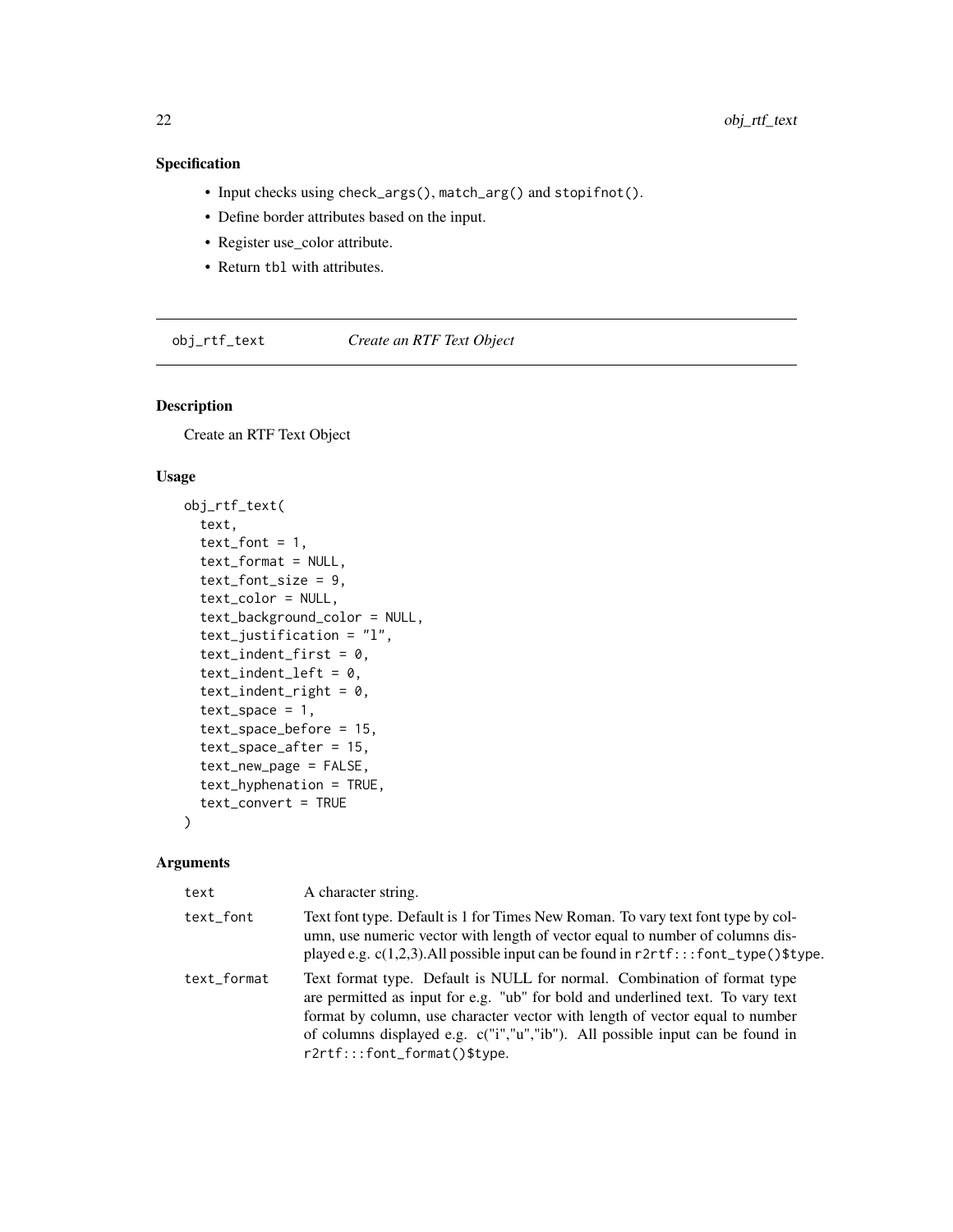| text_font_size Text font size. To vary text font size by column, use numeric vector with length |
|-------------------------------------------------------------------------------------------------|
| of vector equal to number of columns displayed e.g. $c(9,20,40)$ .                              |

text\_color Text color type. Default is NULL for black. To vary text color by column, use character vector with length of vector equal to number of columns displayed e.g. c("white","red","blue"). All possible input can be found in grDevices::colors().

#### text\_background\_color

Text background color type. Default is NULL for white. To vary text color by column, use character vector with length of vector equal to number of columns displayed e.g. c("white","red","blue"). All possible input can be found in grDevices::colors().

#### text\_justification

Justification type for text. Default is "c" for center justification. To vary text justification by column, use character vector with length of vector equal to number of columns displayed e.g. c("c","l","r"). All possible input can be found in r2rtf:::justification()\$type.

#### text\_indent\_first

A value of text indent in first line. The unit is twip.

#### text\_indent\_left

A value of text left indent. The unit is twip.

#### text\_indent\_right

A value of text right indent. The unit is twip.

text\_space Line space between paragraph in twips. Default is 0.

#### text\_space\_before

Line space before a paragraph in twips.

#### text\_space\_after

Line space after a paragraph in twips.

text\_new\_page A logical value to control whether display text in new page.

#### text\_hyphenation

A logical value to control whether display text linked with hyphenation.

text\_convert A logical value to convert special characters.

#### Value

the same text (data frame or text) with additional attributes

- Input checks using check\_args(), match\_arg() and stopifnot().
- Define text attributes based on the input.
- Return text with attributes.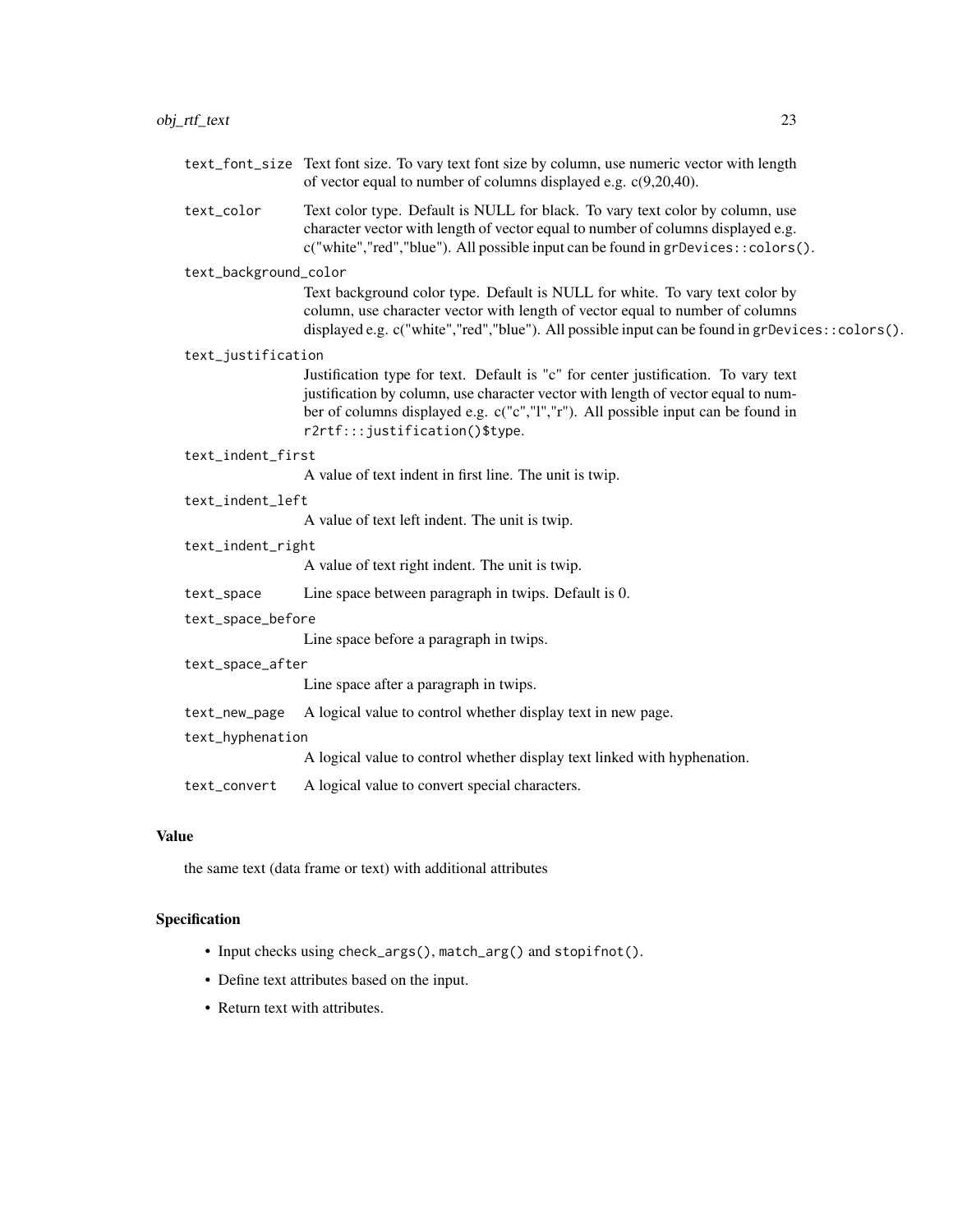<span id="page-23-0"></span>

A dataset containing the adverse event information of a clinical trial following CDISC ADaM standard.

### Usage

r2rtf\_adae

### Format

A data frame with 1191 rows and 55 variables.

### Details

Definition of each variable can be found in [https://github.com/phuse-org/phuse-scripts/](https://github.com/phuse-org/phuse-scripts/tree/master/data/adam/cdisc) [tree/master/data/adam/cdisc](https://github.com/phuse-org/phuse-scripts/tree/master/data/adam/cdisc)

#### Source

<https://github.com/phuse-org/phuse-scripts/tree/master/data/adam/cdisc>

r2rtf\_adsl *A Subject Level Demographic Dataset*

### Description

A dataset containing the demographic information of a clinical trial following CDISC ADaM standard.

#### Usage

r2rtf\_adsl

### Format

A data frame with 254 rows and 51 variables.

#### Details

Definition of each variable can be found in [https://github.com/phuse-org/phuse-scripts/](https://github.com/phuse-org/phuse-scripts/tree/master/data/adam/cdisc) [tree/master/data/adam/cdisc](https://github.com/phuse-org/phuse-scripts/tree/master/data/adam/cdisc)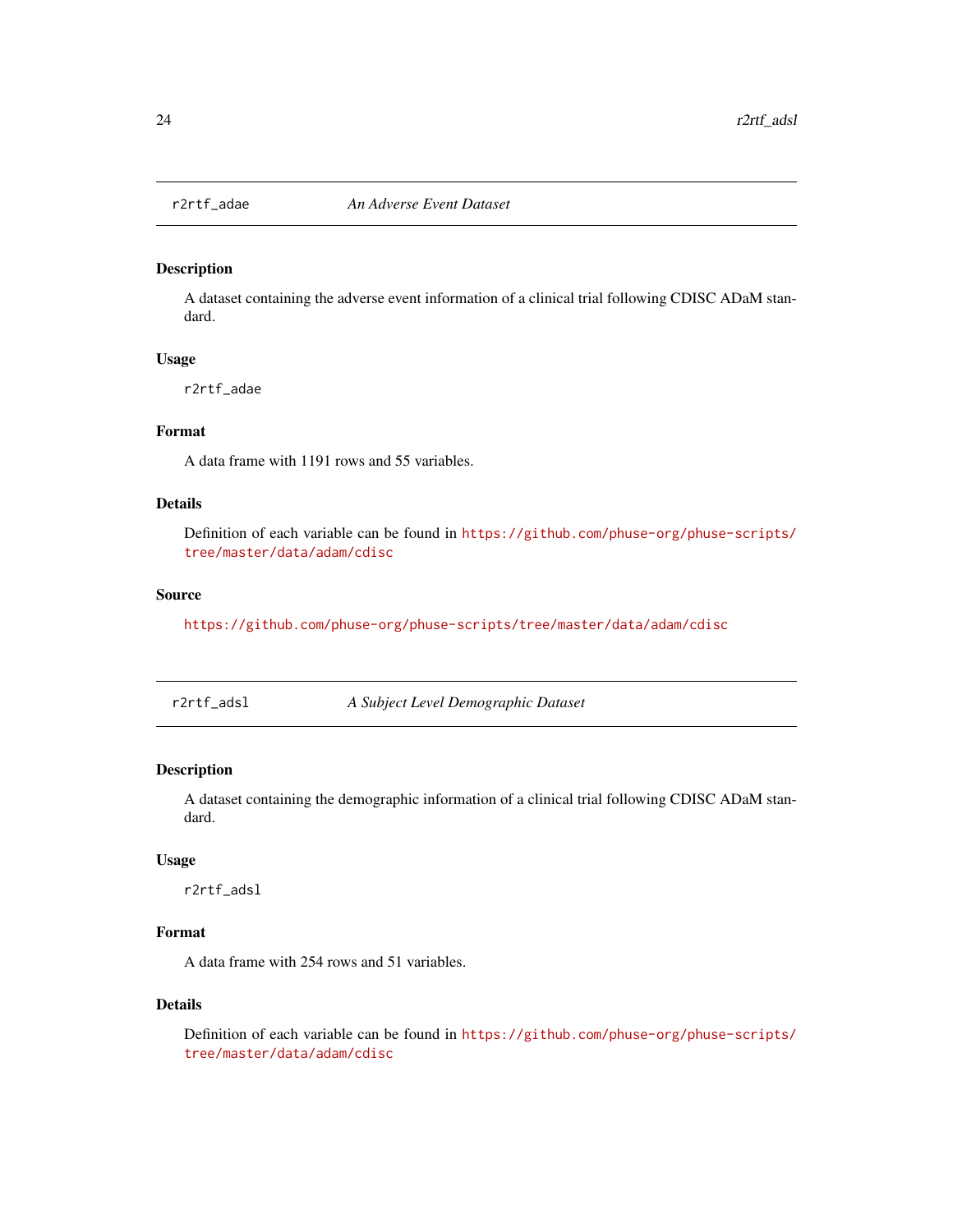### <span id="page-24-0"></span>r2rtf\_HAMD17 25

### Source

<https://github.com/phuse-org/phuse-scripts/tree/master/data/adam/cdisc>

r2rtf\_HAMD17 *An Efficacy Clinical Trial Data to Evaluate a Drug to Reduce Lower Back Pain*

### Description

A dataset prepared by the Drug Information Association scientific working group to investigate a drug to reduce lower back pain.

#### Usage

r2rtf\_HAMD17

### Format

A data frame with 831 rows and 6 variables.

#### Details

Definition of each variable can be found in <https://missingdata.lshtm.ac.uk/dia-working-group/>

#### Source

<https://missingdata.lshtm.ac.uk/dia-working-group/>

r2rtf\_tbl1 *Within Group Results from an ANCOVA Model*

#### Description

A dataset containing within group results from an ANCOVA model.

#### Usage

r2rtf\_tbl1

### Format

A data frame with 2 rows and 8 variables.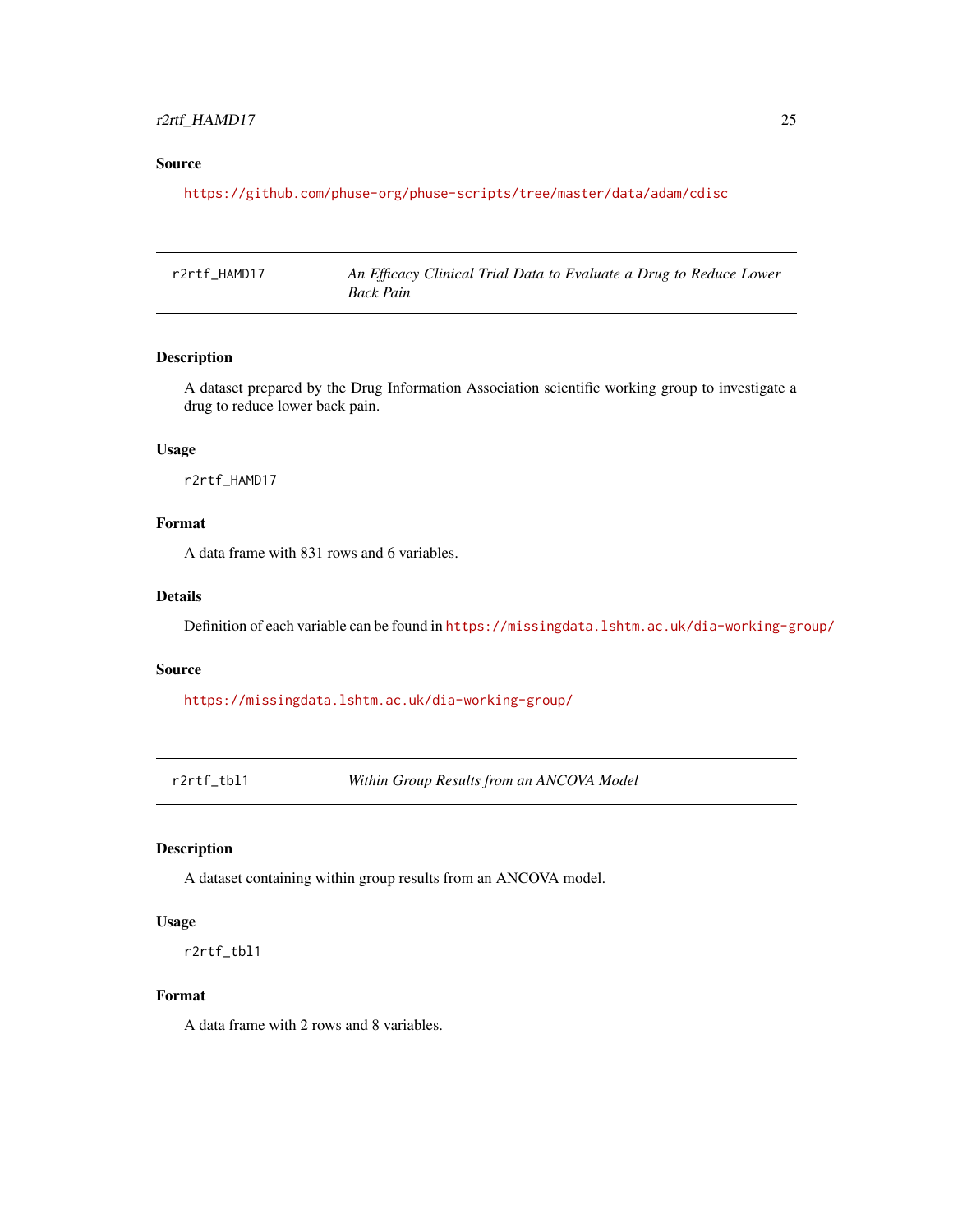<span id="page-25-0"></span>

A dataset containing between group results from an ANCOVA model.

#### Usage

r2rtf\_tbl2

### Format

A data frame with 1 row and 3 variables.

r2rtf\_tbl3 *Root Mean Square Error from an ANCOVA model*

### Description

A dataset containing root mean square error from an ANCOVA model.

### Usage

r2rtf\_tbl3

### Format

A data frame with 1 row and 1 variable.

rtf\_body *Add Table Body Attributes to the Table*

### Description

Add Table Body Attributes to the Table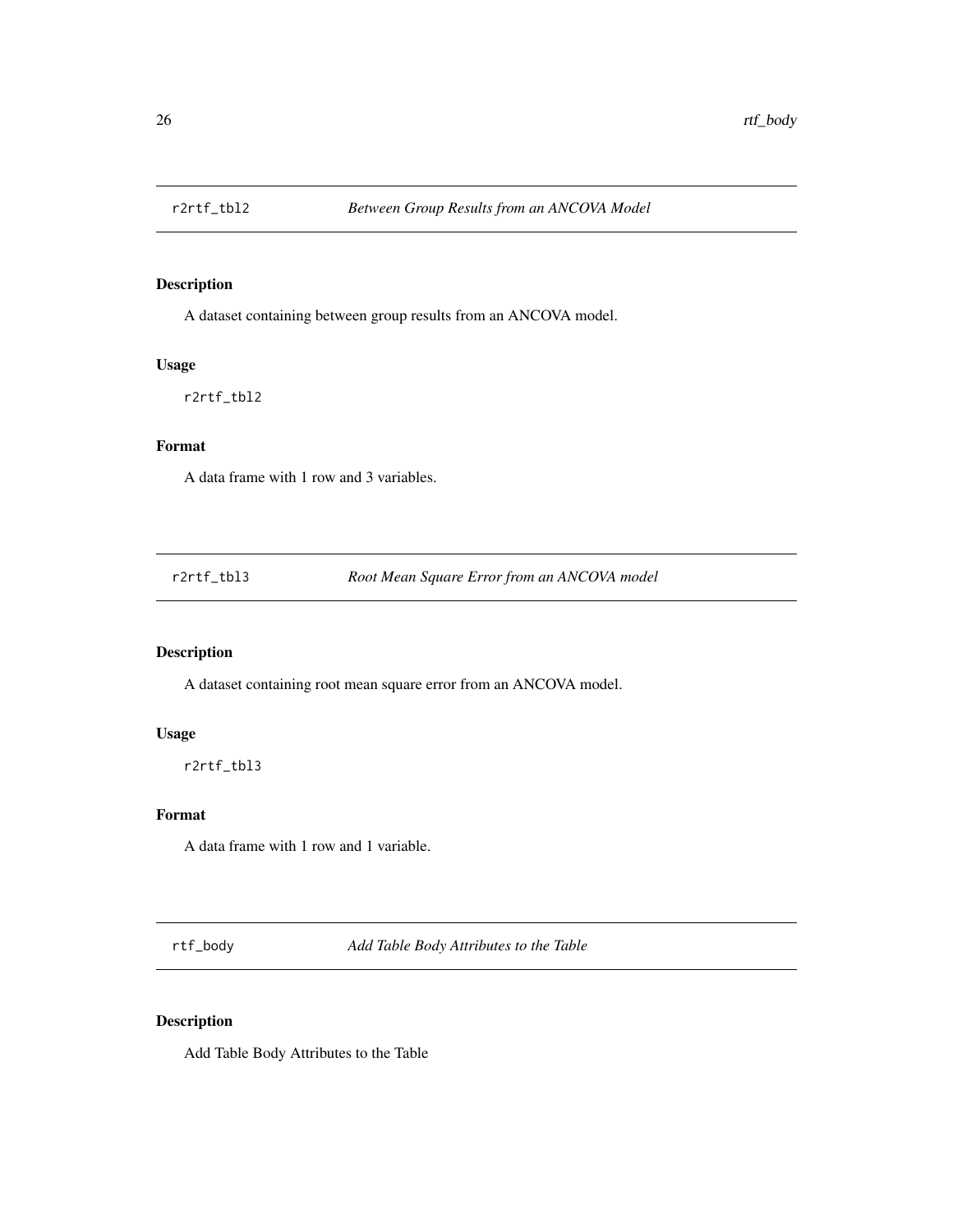#### rtf\_body 27

#### Usage

```
rtf_body(
  tbl,
  col_{rel\_width} = rep(1, ncol(tbl)),
  as_colheader = TRUE,
  border_left = "single",
  border_right = "single",
  border_top = NULL,
  border_bottom = NULL,
  border_first = "single",
  border_last = "single",
  border_color_left = NULL,
  border_color_right = NULL,
  border_color_top = NULL,
  border_color_bottom = NULL,
  border_color_first = NULL,
  border_color_last = NULL,
  border_width = 15,
  cell\_height = 0.15,
  cell_justification = "c",
  cell_vertical_justification = "top",
  cell_nrow = NULL,
  text_font = 1,
  text_format = NULL,
  text_font_size = 9,
  text_color = NULL,
  text_background_color = NULL,
  text_justification = NULL,
  text\_indent\_first = 0,
  text\_indent\_left = 0,
  text\_indent\_right = 0,
  text\_space = 1,
  text_space_before = 15,
  text_space_after = 15,
  text_convert = TRUE,
  group_by = NULL,
  page_by = NULL,
  new_page = FALSE,
  pageby_header = TRUE,
 pageby_row = "column",
  subline_by = NULL,
  last_row = TRUE
```

```
)
```
### Arguments

tbl A data frame. col\_rel\_width Column relative width in a vector e.g.  $c(2,1,1)$  refers to 2:1:1. Default is NULL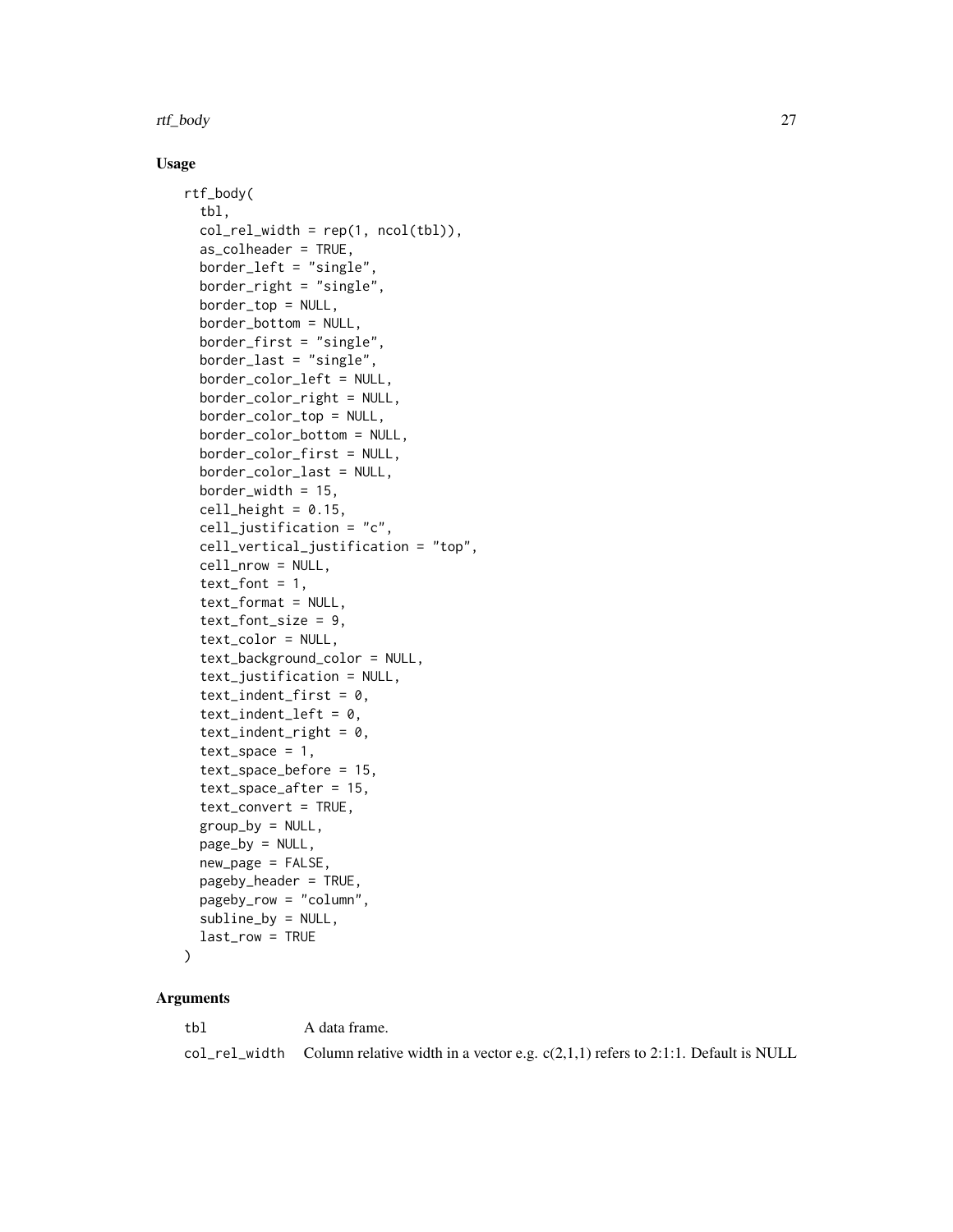for equal column width.

as\_colheader A boolean value to indicate whether to add default column header to the table. Default is TRUE to use data frame column names as column header.

- border\_left Left border type. To vary left border by column, use character vector with length of vector equal to number of columns displayed e.g. c("single","single","single"). All possible input can be found in r2rtf:::border\_type()\$name.
- border\_right Right border type. To vary right border by column, use character vector with length of vector equal to number of columns displayed e.g. c("single","single","single"). All possible input can be found in r2rtf:::border\_type()\$name.
- border\_top Top border type. To vary top border by column, use character vector with length of vector equal to number of columns displayed e.g. c("single","single","single"). If it is the first row in a table for this page, the top border is set to "double" otherwise the border is set to "single". All possible input can be found in r2rtf:::border\_type()\$name.
- border\_bottom Bottom border type. To vary bottom border by column, use character vector with length of vector equal to number of columns displayed e.g. c("single","single","single"). All possible input can be found in r2rtf:::border\_type()\$name.
- border\_first First top border type of the whole table. All possible input can be found in r2rtf:::border\_type()\$name.
- border\_last Last bottom border type of the whole table. All possible input can be found in r2rtf:::border\_type()\$name.
- border\_color\_left

Left border color type. Default is NULL for black. To vary left border color by column, use character vector with length of vector equal to number of columns displayed e.g. c("white", "red", "blue"). All possible input can be found in grDevices::colors().

#### border\_color\_right

Right border color type. Default is NULL for black. To vary right border color by column, use character vector with length of vector equal to number of columns displayed e.g. c("white","red","blue"). All possible input can be found in grDevices::colors().

#### border\_color\_top

Top border color type. Default is NULL for black. To vary top border color by column, use character vector with length of vector equal to number of columns displayed e.g. c("white","red","blue"). All possible input can be found in grDevices::colors().

#### border\_color\_bottom

Bottom border color type. Default is NULL for black. To vary bottom border color by column, use character vector with length of vector equal to number of columns displayed e.g. c("white","red","blue"). All possible input can be found in grDevices::colors().

#### border\_color\_first

First top border color type of the whole table. Default is NULL for black. All possible input can be found in grDevices::colors().

#### border\_color\_last

Last bottom border color type of the whole table. Default is NULL for black. All possible input can be found in grDevices::colors().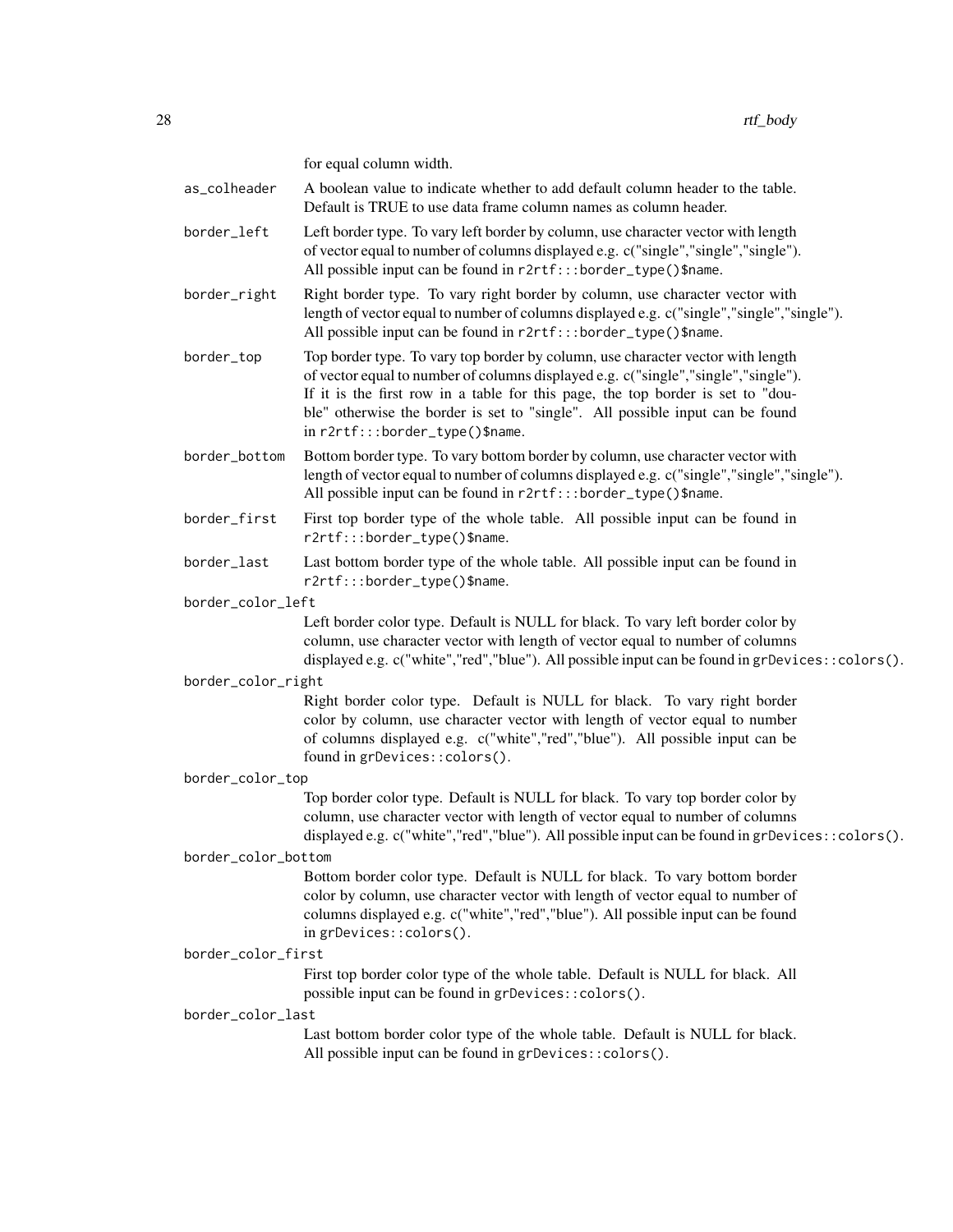### rtf\_body 29

| border_width                    | Border width in twips. Default is 15 for 0.0104 inch.                                                                                                                                                                                                                                                                                                        |
|---------------------------------|--------------------------------------------------------------------------------------------------------------------------------------------------------------------------------------------------------------------------------------------------------------------------------------------------------------------------------------------------------------|
| cell_height                     | Cell height in inches. Default is 0.15 for 0.15 inch.                                                                                                                                                                                                                                                                                                        |
| cell_justification              |                                                                                                                                                                                                                                                                                                                                                              |
|                                 | Justification type for cell. All possible input can be found in r2rtf:::justification()\$type.                                                                                                                                                                                                                                                               |
| cell_vertical_justification     |                                                                                                                                                                                                                                                                                                                                                              |
|                                 | Vertical justification type for cell. All possible input can be found in r2rtf:::vertical_justification                                                                                                                                                                                                                                                      |
| cell_nrow                       | Number of rows required in each cell.                                                                                                                                                                                                                                                                                                                        |
| text_font                       | Text font type. Default is 1 for Times New Roman. To vary text font type by col-<br>umn, use numeric vector with length of vector equal to number of columns dis-<br>played e.g. c(1,2,3). All possible input can be found in r2rtf:::font_type()\$type.                                                                                                     |
| text_format                     | Text format type. Default is NULL for normal. Combination of format type<br>are permitted as input for e.g. "ub" for bold and underlined text. To vary text<br>format by column, use character vector with length of vector equal to number<br>of columns displayed e.g. c("i","u","ib"). All possible input can be found in<br>r2rtf:::font_format()\$type. |
|                                 | text_font_size Text font size. To vary text font size by column, use numeric vector with length<br>of vector equal to number of columns displayed e.g. $c(9,20,40)$ .                                                                                                                                                                                        |
| text_color                      | Text color type. Default is NULL for black. To vary text color by column, use<br>character vector with length of vector equal to number of columns displayed e.g.<br>c("white","red","blue"). All possible input can be found in grDevices:: colors().                                                                                                       |
| text_background_color           |                                                                                                                                                                                                                                                                                                                                                              |
|                                 | Text background color type. Default is NULL for white. To vary text color by<br>column, use character vector with length of vector equal to number of columns<br>displayed e.g. c("white","red","blue"). All possible input can be found in grDevices::colors().                                                                                             |
| text_justification              |                                                                                                                                                                                                                                                                                                                                                              |
|                                 | Justification type for text. Default is "c" for center justification. To vary text<br>justification by column, use character vector with length of vector equal to num-<br>ber of columns displayed e.g. c("c","l","r"). All possible input can be found in<br>r2rtf:::justification()\$type.                                                                |
| text_indent_first               |                                                                                                                                                                                                                                                                                                                                                              |
|                                 | A value of text indent in first line. The unit is twip.                                                                                                                                                                                                                                                                                                      |
| text_indent_left                |                                                                                                                                                                                                                                                                                                                                                              |
|                                 | A value of text left indent. The unit is twip.                                                                                                                                                                                                                                                                                                               |
| text_indent_right               | A value of text right indent. The unit is twip.                                                                                                                                                                                                                                                                                                              |
|                                 | Line space between paragraph in twips. Default is 0.                                                                                                                                                                                                                                                                                                         |
| text_space<br>text_space_before |                                                                                                                                                                                                                                                                                                                                                              |
|                                 | Line space before a paragraph in twips.                                                                                                                                                                                                                                                                                                                      |
| text_space_after                |                                                                                                                                                                                                                                                                                                                                                              |
|                                 | Line space after a paragraph in twips.                                                                                                                                                                                                                                                                                                                       |
| text_convert                    | A logical value to convert special characters.                                                                                                                                                                                                                                                                                                               |
| group_by                        | A character vector of variable names in tb1.                                                                                                                                                                                                                                                                                                                 |
| page_by                         | Column names in a character vector to group by table in sections.                                                                                                                                                                                                                                                                                            |
|                                 |                                                                                                                                                                                                                                                                                                                                                              |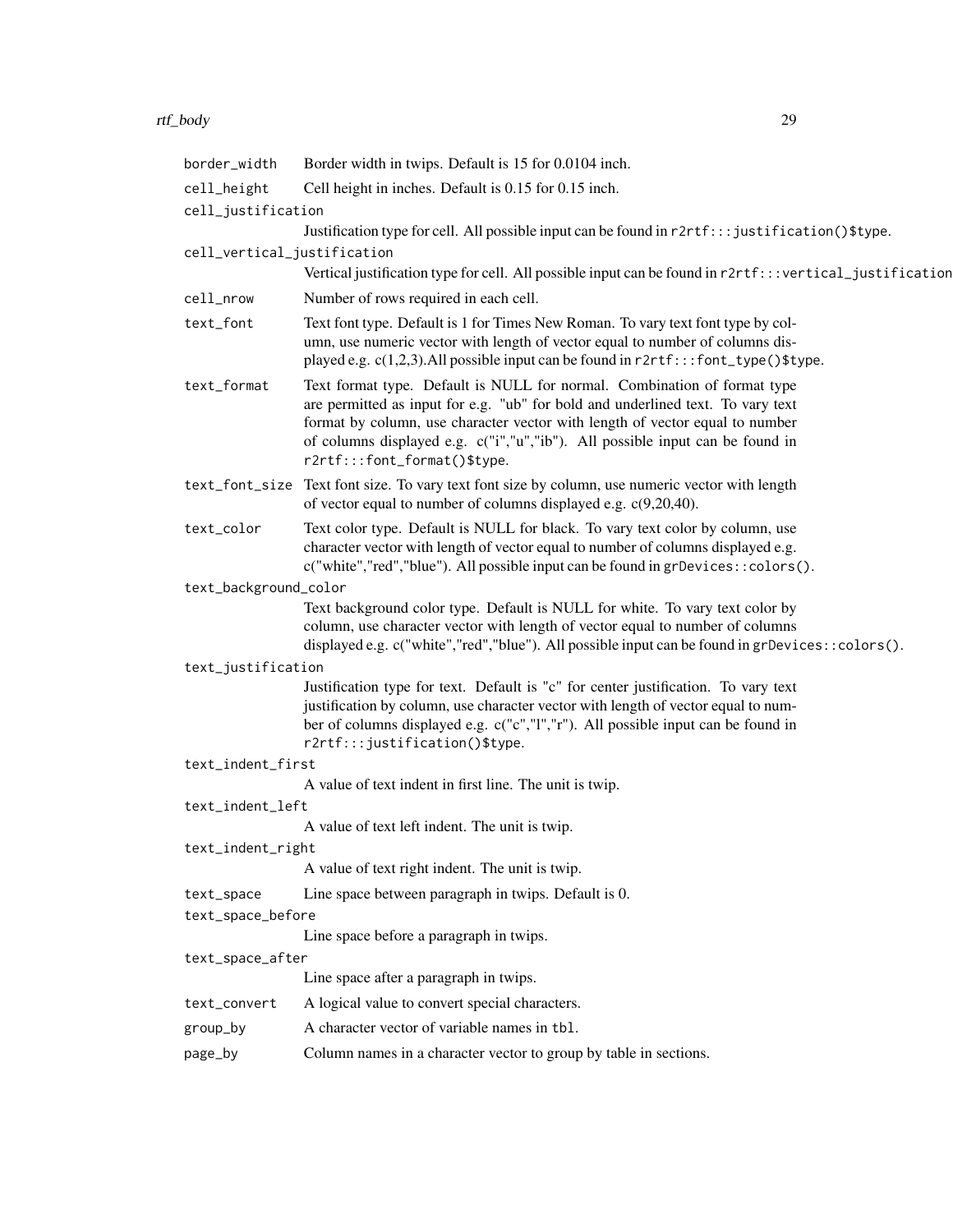| new_page      | A boolean value to indicate whether to separate grouped table into pages by<br>sections. Default is FALSE.                                                                                                                                                                               |
|---------------|------------------------------------------------------------------------------------------------------------------------------------------------------------------------------------------------------------------------------------------------------------------------------------------|
| pageby_header | A boolean value to display pageby header at the beginning of each page. Default<br>is TRUE. If the value is FALSE, the pageby header is displayed in the first page of<br>the pageby group. The special pageby value " $---$ " is to avoid displaying a<br>pageby header for this group. |
| pageby_row    | A character vector of location of page_by variable. Possible input are 'column'<br>or 'first row'.                                                                                                                                                                                       |
| subline_by    | Column names in a character vector to subline by table in sections.                                                                                                                                                                                                                      |
| last row      | A boolean value to indicate whether the table contains the last row of the final<br>table.                                                                                                                                                                                               |

#### Value

the same data frame tbl with additional attributes for table body

- Validate if input tbl argument is of type data.frame.
- Validate if input column relative width argument is of type integer or numeric.
- Validate if input column header argument is of type logical.
- Validate if input border and border color arguments are of type character.
- Validate if input border width and cell height arguments are of type integer or numeric.
- Validate if input cell justification argument is of type character.
- Validate if input text font, font size, space before and space after arguments are of type integer or numeric.
- Validate if input text format, color, background color and justification arguments are of type character.
- Validate if input group by and page by arguments are of type character.
- Validate if input new page, pageby header and last row arguments are of type integer or numeric.
- Validate if input border left, right, top, bottom, first and last arguments are valid using border\_type()\$name.
- Validate if input border color left, right, top, bottom, first and last arguments are valid using colors().
- Validate if input text color and background color arguments are valid using colors().
- Validate if input cell justification and text justification arguments are valid using justification()\$type.
- Validate if input text font argument is valid using font\_type()\$type.
- Validate if input text format argument is valid using font\_format()\$type.
- Validate if input border width, cell height and text font size arguments are greater than 0.#'
- Validate if input text space before and text space after arguments are greater than or equal to 0.
- Add default page attributes if missing for input table data frame using rtf\_page().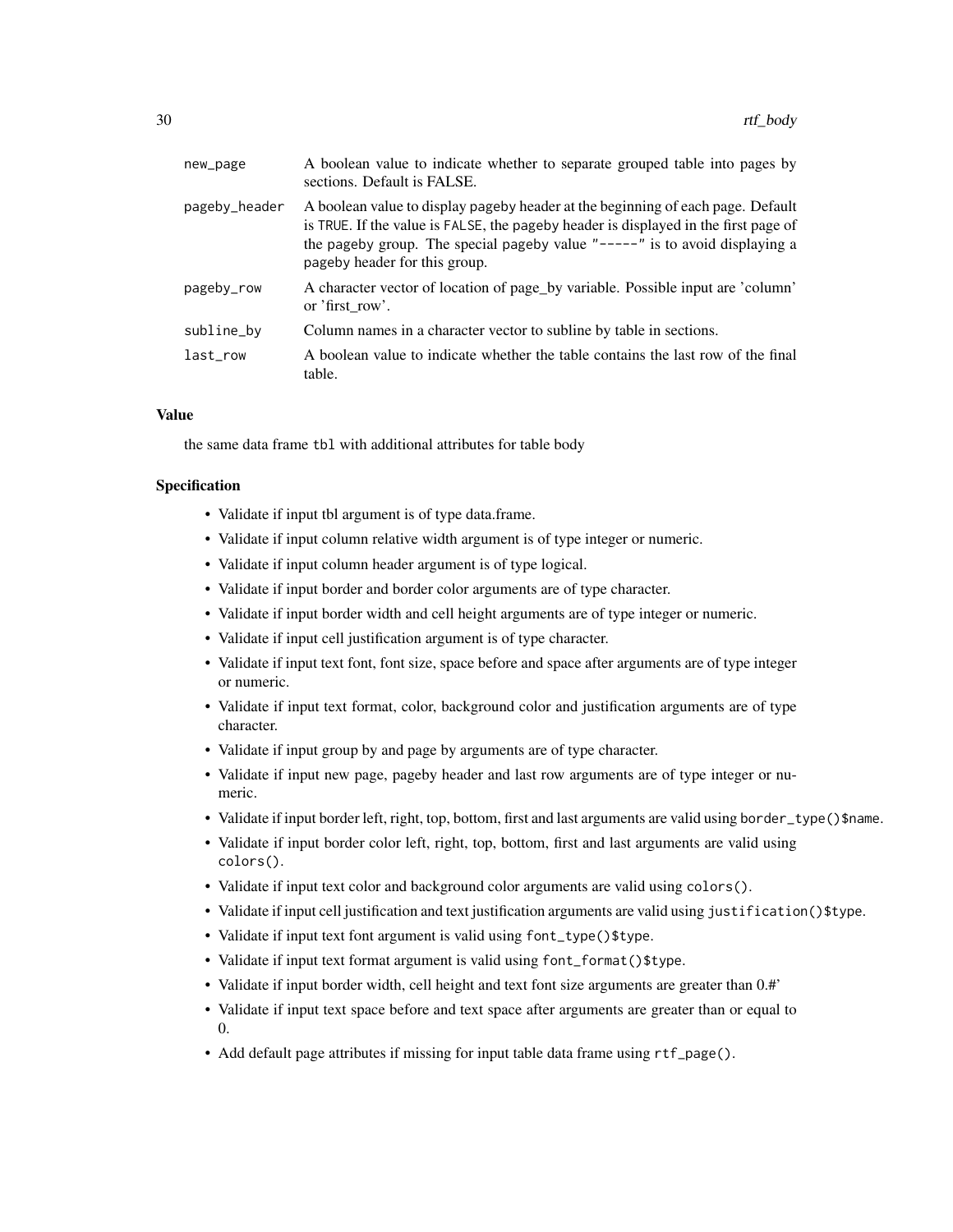- <span id="page-30-0"></span>• Add page attribute use\_color as TRUE if the input text, background or border color arguments are not black.
- Add column header attribute rtf\_colheader if input column header argument is TRUE using rtf\_colheader().
- Add black as default text color attribute if input text background color argument is not NULL and text color argument is NULL.
- Define matrices of same dimensions as input table data frame for non missing input arguments for border top, bottom, left, right, first and last.
- Define matrices of same dimensions as input table data frame for non missing input arguments for border color top, bottom, left, right, first and last.
- Define matrices of same dimensions as input table data frame for non missing input arguments for text font, format, color, background color, justification and font size.
- Add the defined matrices as attributes to input table data frame.
- Define pageby attributes using input page by, new page, pageby header arguments and rtf\_pageby().
- Define table body attributes of tbl based on the input.
- Return tbl.

#### Examples

```
library(dplyr) # required to run examples
data(r2rtf_tbl1)
r2rtf_tbl1 %>%
 rtf_body(
    col_{rel\_width} = c(3, 1, 3, 1, 3, 1, 3, 5),text_justification = c("l", rep("c", 7)),
   last_row = FALSE
 ) %>%
 attributes()
```
rtf\_by\_subline *Add Sublineby Attributes to Table*

#### Description

Add Sublineby Attributes to Table

#### Usage

```
rtf_by_subline(tbl, subline_by)
```

| tb]        | A data frame.                                                       |
|------------|---------------------------------------------------------------------|
| subline_by | Column names in a character vector to subline by table in sections. |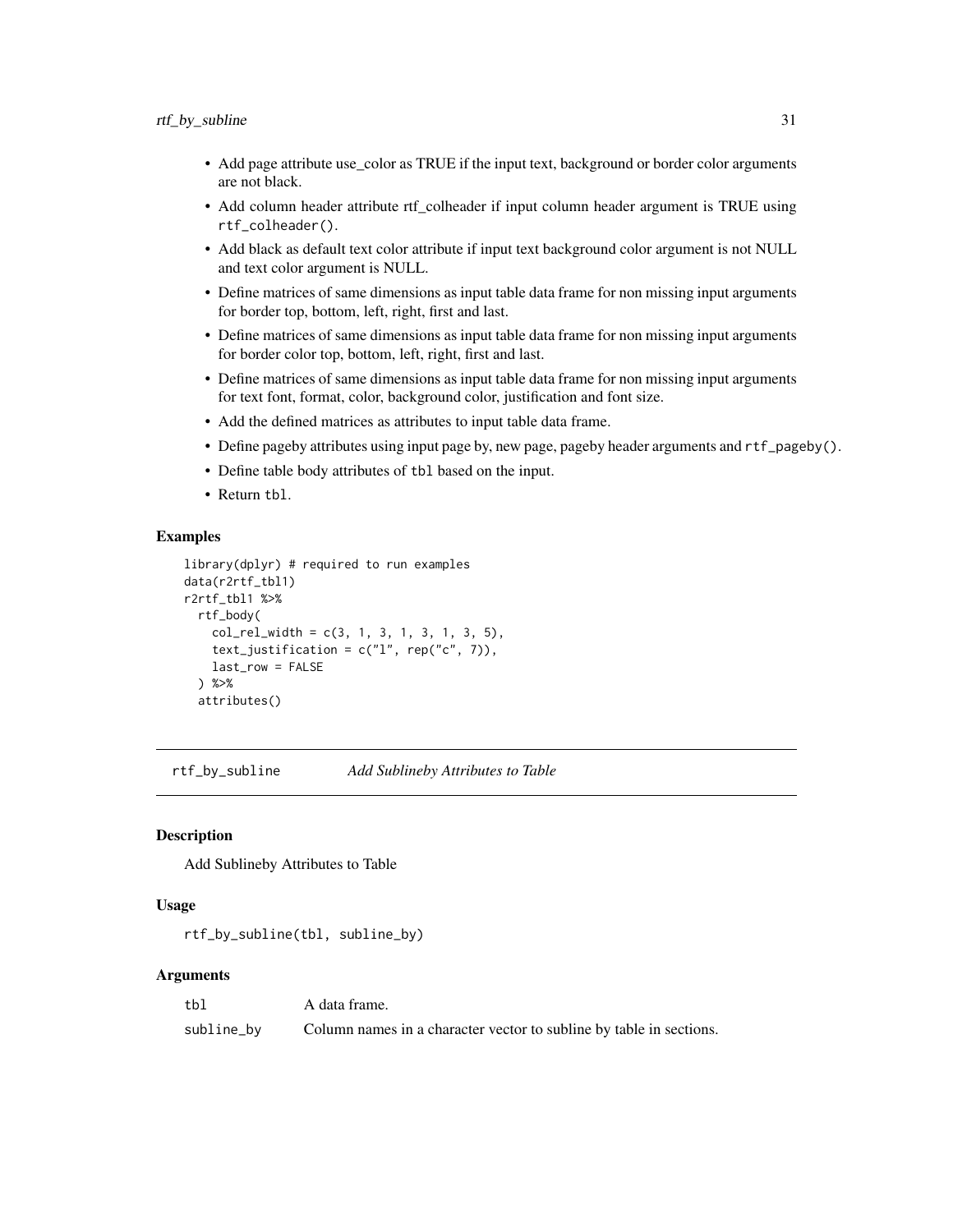<span id="page-31-0"></span>

Add Column Header Attributes to Table

#### Usage

```
rtf_colheader(
  tbl,
  colheader = NULL,
  col_rel_width = NULL,
  border_left = "single",
  border_right = "single",
  border_top = "single",
  border_bottom = ",
  border_color_left = NULL,
  border_color_right = NULL,
  border_color_top = NULL,
  border_color_bottom = NULL,
  border_width = 15,
  cell\_height = 0.15,
  cell_justification = "c",
  cell_vertical_justification = "bottom",
  cell_nrow = NULL,
  text_font = 1,
  text_format = NULL,
  text_font_size = 9,
  text_color = NULL,
  text_background_color = NULL,
  text_justification = "c",
  text\_indent\_first = 0,
  text\_indent\_left = 0,
  text\_indent\_right = 0,
  text_space = 1,
  text_space_before = 15,
  text_space_after = 15,
  text_convert = TRUE
\lambda
```

| tbl       | A data frame.                                                                                            |
|-----------|----------------------------------------------------------------------------------------------------------|
| colheader | A character string that uses "1" to separate column names. Default is NULL for<br>a blank column header. |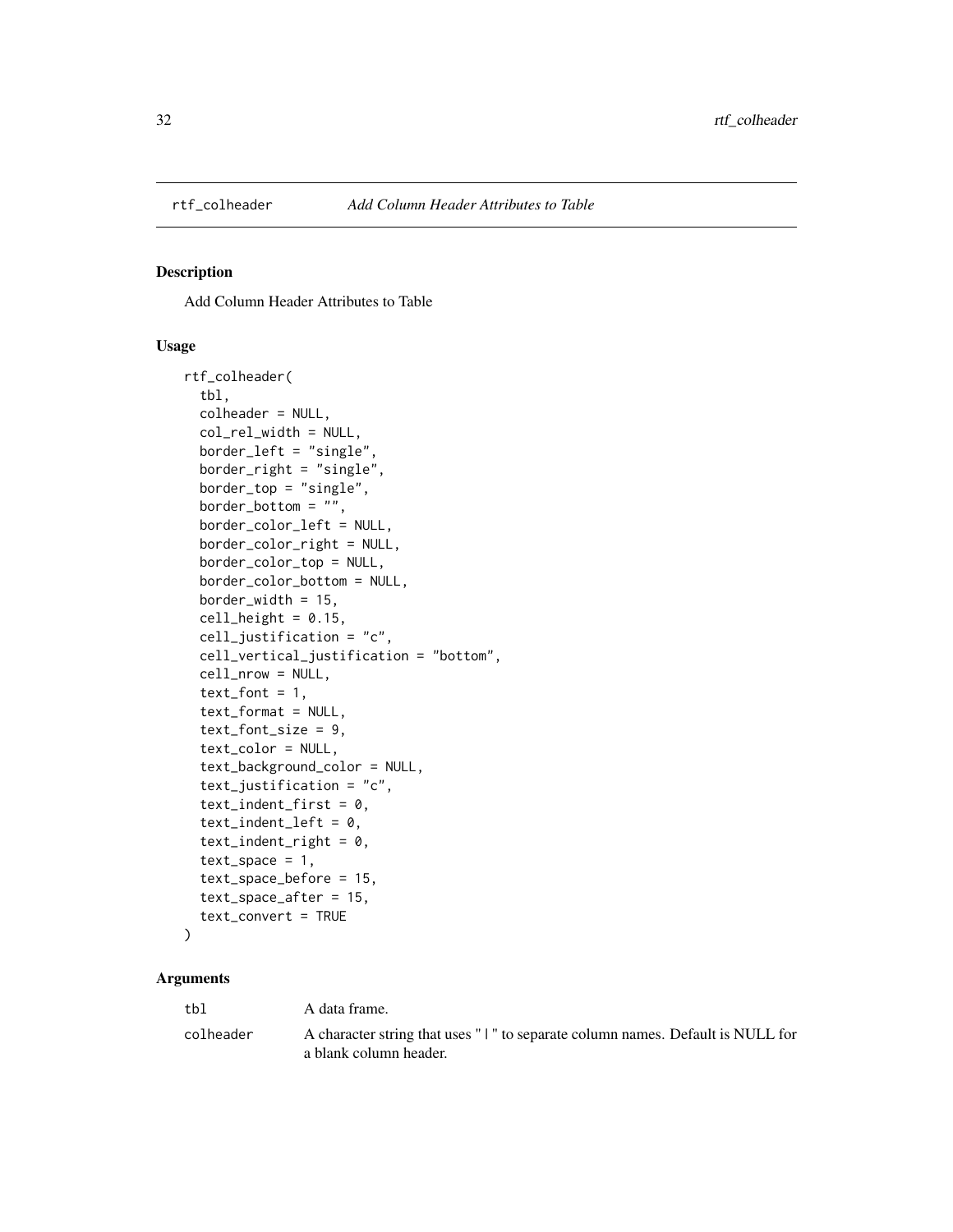| col_rel_width               | A Column relative width in a vector e.g. $c(2,1,1)$ refers to 2:1:1. Default is<br>NULL for equal column width.                                                                                                                                                                                                                                                              |
|-----------------------------|------------------------------------------------------------------------------------------------------------------------------------------------------------------------------------------------------------------------------------------------------------------------------------------------------------------------------------------------------------------------------|
| border_left                 | Left border type. To vary left border by column, use character vector with length<br>of vector equal to number of columns displayed e.g. c("single","single","single").<br>All possible input can be found in r2rtf:::border_type()\$name.                                                                                                                                   |
| border_right                | Right border type. To vary right border by column, use character vector with<br>length of vector equal to number of columns displayed e.g. c("single","single","single").<br>All possible input can be found in r2rtf:::border_type()\$name.                                                                                                                                 |
| border_top                  | Top border type. To vary top border by column, use character vector with length<br>of vector equal to number of columns displayed e.g. c("single","single","single").<br>If it is the first row in a table for this page, the top border is set to "dou-<br>ble" otherwise the border is set to "single". All possible input can be found<br>in r2rtf:::border_type()\$name. |
| border_bottom               | Bottom border type. To vary bottom border by column, use character vector with<br>length of vector equal to number of columns displayed e.g. c("single","single","single").<br>All possible input can be found in r2rtf:::border_type()\$name.                                                                                                                               |
| border_color_left           |                                                                                                                                                                                                                                                                                                                                                                              |
|                             | Left border color type. Default is NULL for black. To vary left border color by<br>column, use character vector with length of vector equal to number of columns<br>displayed e.g. c("white","red","blue"). All possible input can be found in grDevices::colors().                                                                                                          |
| border_color_right          |                                                                                                                                                                                                                                                                                                                                                                              |
|                             | Right border color type. Default is NULL for black. To vary right border<br>color by column, use character vector with length of vector equal to number<br>of columns displayed e.g. c("white","red","blue"). All possible input can be<br>found in grDevices::colors().                                                                                                     |
| border_color_top            |                                                                                                                                                                                                                                                                                                                                                                              |
|                             | Top border color type. Default is NULL for black. To vary top border color by<br>column, use character vector with length of vector equal to number of columns<br>displayed e.g. c("white","red","blue"). All possible input can be found in grDevices::colors().                                                                                                            |
| border_color_bottom         |                                                                                                                                                                                                                                                                                                                                                                              |
|                             | Bottom border color type. Default is NULL for black. To vary bottom border<br>color by column, use character vector with length of vector equal to number of<br>columns displayed e.g. c("white","red","blue"). All possible input can be found<br>in grDevices::colors().                                                                                                   |
| border_width                | Border width in twips. Default is 15 for 0.0104 inch.                                                                                                                                                                                                                                                                                                                        |
| cell_height                 | Cell height in inches. Default is 0.15 for 0.15 inch.                                                                                                                                                                                                                                                                                                                        |
| cell_justification          |                                                                                                                                                                                                                                                                                                                                                                              |
|                             | Justification type for cell. All possible input can be found in r2rtf:::justification()\$type.                                                                                                                                                                                                                                                                               |
| cell_vertical_justification | Vertical justification type for cell. All possible input can be found in r2rtf:::vertical_justification                                                                                                                                                                                                                                                                      |
| cell_nrow                   | Number of rows required in each cell.                                                                                                                                                                                                                                                                                                                                        |
|                             |                                                                                                                                                                                                                                                                                                                                                                              |
| text_font                   | Text font type. Default is 1 for Times New Roman. To vary text font type by col-<br>umn, use numeric vector with length of vector equal to number of columns dis-<br>played e.g. c(1,2,3). All possible input can be found in r2rtf:::font_type()\$type.                                                                                                                     |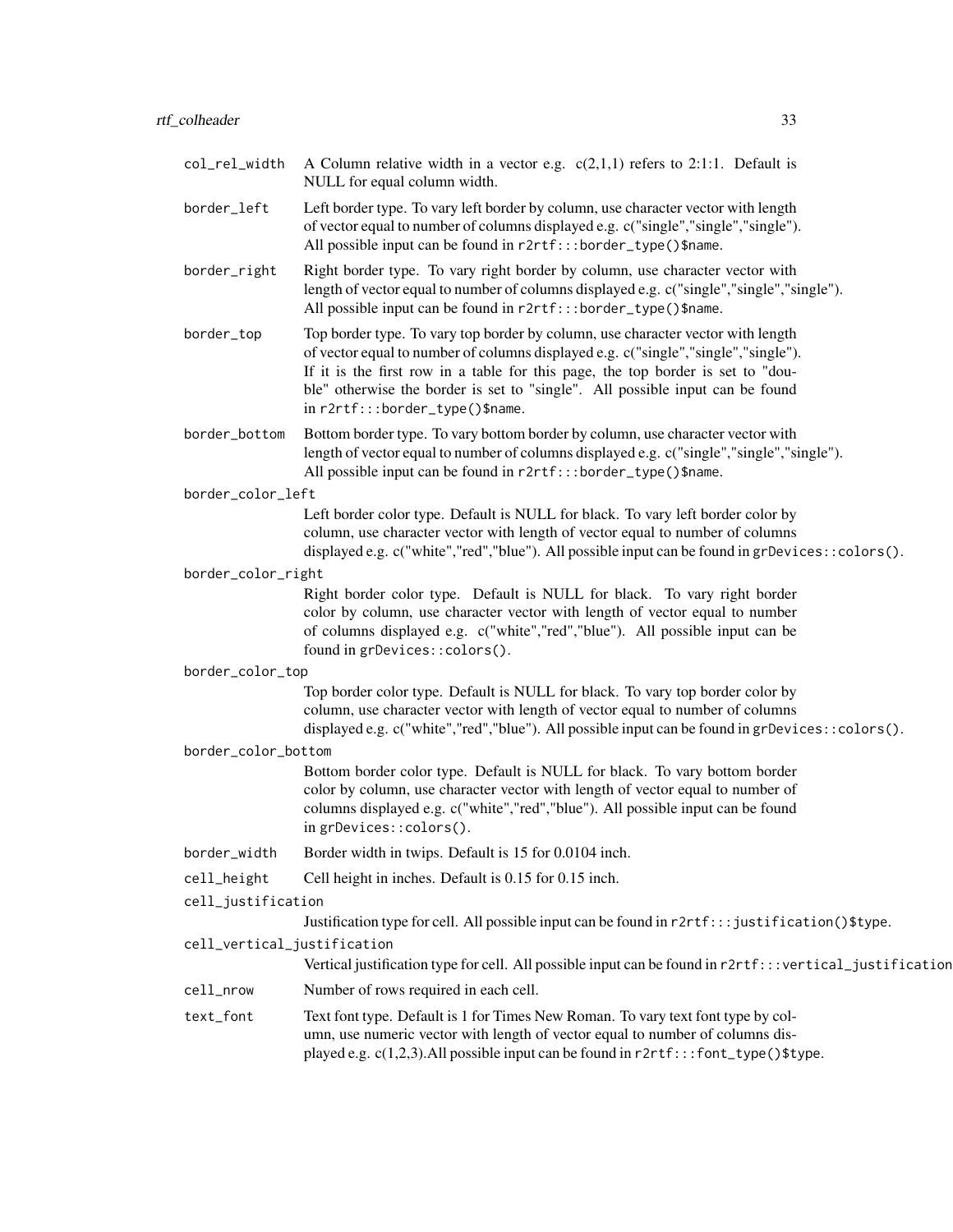| text_format           | Text format type. Default is NULL for normal. Combination of format type<br>are permitted as input for e.g. "ub" for bold and underlined text. To vary text<br>format by column, use character vector with length of vector equal to number<br>of columns displayed e.g. c("i","u","ib"). All possible input can be found in<br>r2rtf:::font_format()\$type. |
|-----------------------|--------------------------------------------------------------------------------------------------------------------------------------------------------------------------------------------------------------------------------------------------------------------------------------------------------------------------------------------------------------|
|                       | text_font_size Text font size. To vary text font size by column, use numeric vector with length<br>of vector equal to number of columns displayed e.g. $c(9,20,40)$ .                                                                                                                                                                                        |
| text_color            | Text color type. Default is NULL for black. To vary text color by column, use<br>character vector with length of vector equal to number of columns displayed e.g.<br>c("white","red","blue"). All possible input can be found in grDevices:: colors().                                                                                                       |
| text_background_color |                                                                                                                                                                                                                                                                                                                                                              |
|                       | Text background color type. Default is NULL for white. To vary text color by<br>column, use character vector with length of vector equal to number of columns<br>displayed e.g. $c("white", "red", "blue").$ All possible input can be found in gr $Devices::colors()$ .                                                                                     |
| text_justification    |                                                                                                                                                                                                                                                                                                                                                              |
|                       | Justification type for text. Default is "c" for center justification. To vary text<br>justification by column, use character vector with length of vector equal to num-<br>ber of columns displayed e.g. c("c","l","r"). All possible input can be found in<br>r2rtf:::justification()\$type.                                                                |
| text_indent_first     |                                                                                                                                                                                                                                                                                                                                                              |
|                       | A value of text indent in first line. The unit is twip.                                                                                                                                                                                                                                                                                                      |
| text_indent_left      |                                                                                                                                                                                                                                                                                                                                                              |
|                       | A value of text left indent. The unit is twip.                                                                                                                                                                                                                                                                                                               |
| text_indent_right     |                                                                                                                                                                                                                                                                                                                                                              |
|                       | A value of text right indent. The unit is twip.                                                                                                                                                                                                                                                                                                              |
| text_space            | Line space between paragraph in twips. Default is 0.                                                                                                                                                                                                                                                                                                         |
| text_space_before     |                                                                                                                                                                                                                                                                                                                                                              |
|                       | Line space before a paragraph in twips.                                                                                                                                                                                                                                                                                                                      |
| text_space_after      |                                                                                                                                                                                                                                                                                                                                                              |
|                       | Line space after a paragraph in twips.                                                                                                                                                                                                                                                                                                                       |
| text_convert          | A logical value to convert special characters.                                                                                                                                                                                                                                                                                                               |

### Value

The same data frame tbl with additional attributes for table column header.

- Input checks using check\_args(), match\_arg() and stopifnot(). The required argument is tbl, i.e. A data frame must define by tbl.
- Set default page attributes and register use\_color attribute.
- Define column header attributes of tbl based on the input.
- Return tbl.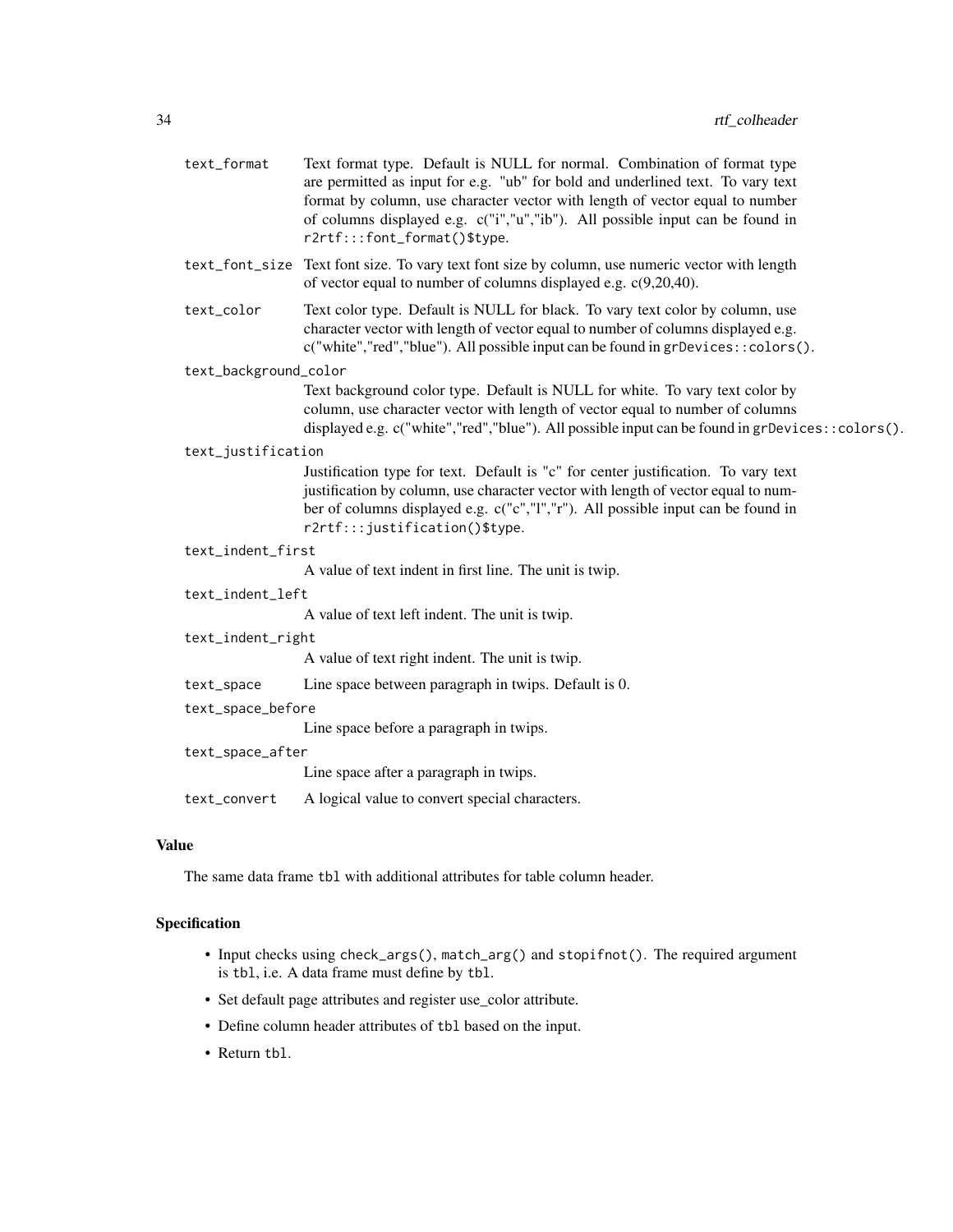### <span id="page-34-0"></span>rtf\_convert\_format 35

### Examples

```
library(dplyr) # required to run examples
data(r2rtf_tbl1)
r2rtf_tbl1 %>%
  rtf_colheader(
   colheader = "Treatment | N | Mean (SD) | N | Mean (SD) | N |
                Mean (SD) | LS Mean (95% CI)\\dagger",
   text_format = c("b", "", "u", "", "u", "", "u", "i")
  ) %>%
  attr("rtf_colheader")
```
rtf\_convert\_format *Convert RTF file to Other Format*

### Description

This is an experimental function.

#### Usage

```
rtf_convert_format(
  input,
 output_file = NULL,
 output\_dir = "."format = "pdf",overwrite = FALSE
)
```
### Arguments

| input       | A vector of file paths for the input file to be converted.                        |
|-------------|-----------------------------------------------------------------------------------|
| output_file | A vector of filename for the output file. Default is the same filename for input. |
| output_dir  | The output directory for the converted output_dir.                                |
| format      | Converted file format extension. Currently support "pdf" or "docx"                |
| overwrite   | logical; should existing destination files be overwritten?                        |

### Details

Convert RTF files to PDF or DOCX files. Require libreoffice.

### Value

A vector of file paths for the converted files.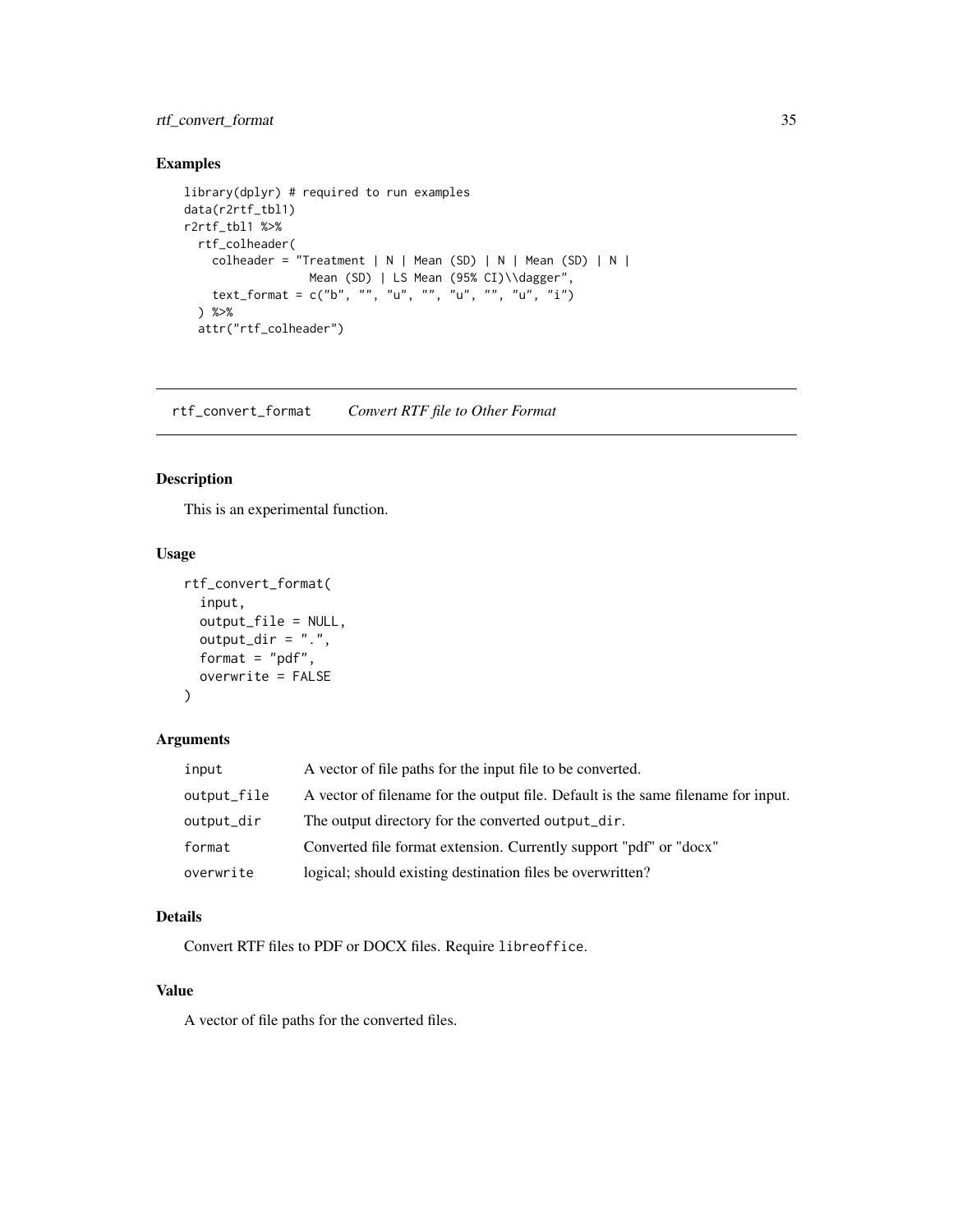<span id="page-35-0"></span>

This function extracts table/figure attributes and render to RTF encoding that is ready to save to an RTF file.

#### Usage

```
rtf_encode(
  tbl,
  doc_type = "table",
  page_title = "all",
  page_footnote = "last",
 page_source = "last",
  verbose = FALSE
)
```
#### Arguments

| tbl           | A data frame for table or a list of binary string for figure.                               |
|---------------|---------------------------------------------------------------------------------------------|
| doc_type      | The doc_type of input, default is table.                                                    |
| page_title    | A character of title displaying location. Possible values are "first", "last" and<br>"all". |
| page_footnote | A character of title displaying location. Possible values are "first", "last" and<br>"all". |
| page_source   | A character of title displaying location. Possible values are "first", "last" and<br>"all". |
| verbose       | a boolean value to return more details of RTF encoding.                                     |

#### Value

```
For \code{rtf_encode}, a vector of RTF code.
For \code{write_rtf}, no return value.
```
- Input check for doc\_type ("table" or "figure").
- Input check for title, footnote and source position ("all", "first" or "last").
- If doc\_type is "table" and class is data.frame then run rtf\_encode\_table(tbl).
- If doc\_type is "table" and class is list then run rtf\_encode\_list(tbl).
- If doc\_type is "figure" then run rtf\_encode\_figure(tbl).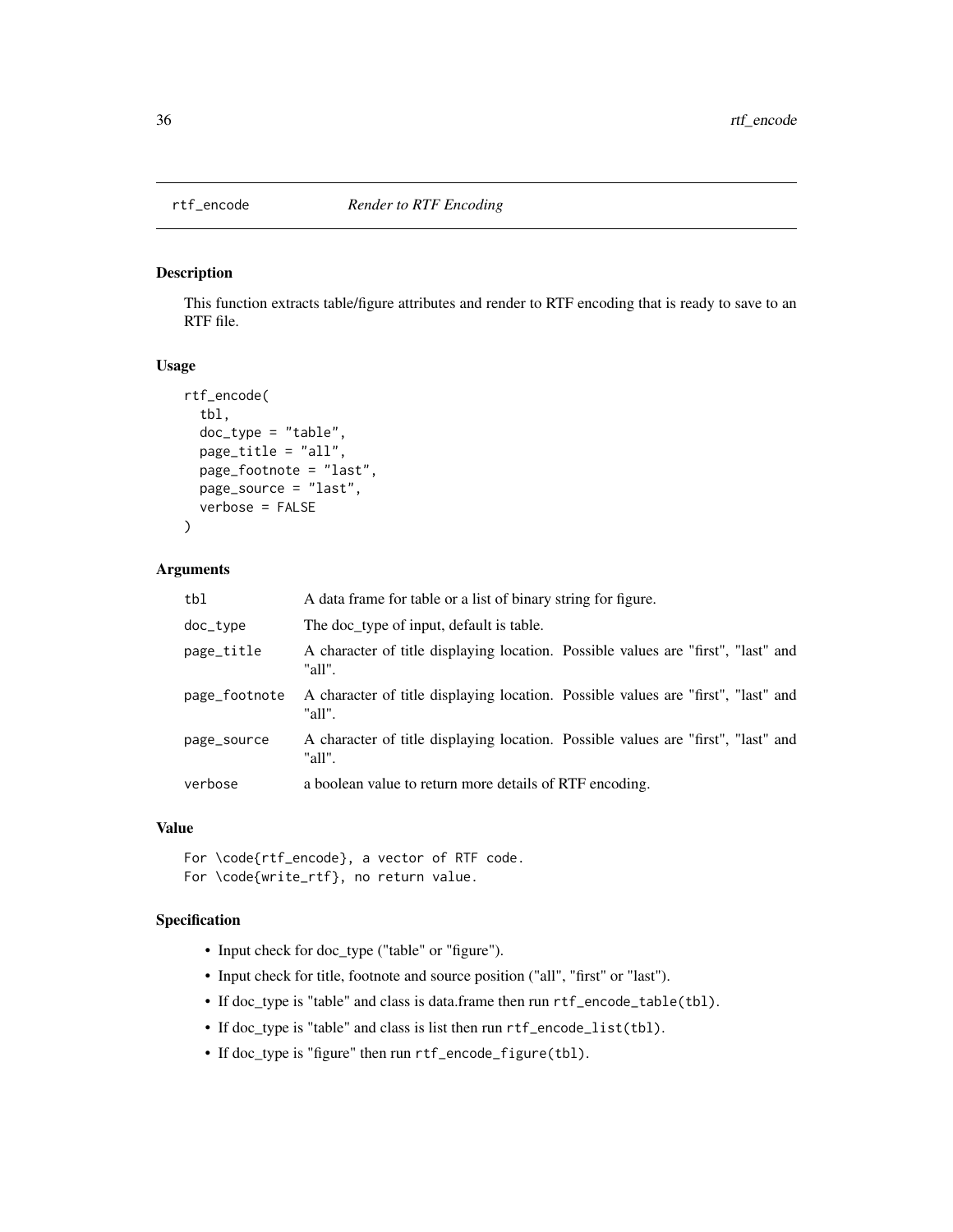### <span id="page-36-0"></span>rtf\_encode\_figure 37

#### Examples

```
library(dplyr) # required to run examples
# Example 1
head(iris) %>%
  rtf_body() %>%
  rtf_encode() %>%
  write_rtf(file = file.path(tempdir(), "table1.rtf"))
# Example 2
## Not run:
library(dplyr) # required to run examples
file <- file.path(tempdir(), "figure1.png")
png(file)
plot(1:10)
dev.off()
# Read in PNG file in binary format
rtf_read_figure(file) %>%
  rtf_figure() %>%
  rtf_encode(doc_type = "figure") %>%
  write\_rtf(file = file.path(tempdir(), "figure1.rtf"))## End(Not run)
# Example 3
## convert tbl_1 to the table body. Add title, subtitle, two table
## headers, and footnotes to the table body.
data(r2rtf_tbl2)
## convert r2rtf_tbl2 to the table body. Add a table column header to table body.
t2 <- r2rtf_tbl2 %>%
  rtf_colheader(
   colheader = "Pairwise Comparison |
                   Difference in LS Mean(95% CI)\\dagger | p-Value",
    text_justification = c("1", "c", "c")) %>%
  rtf_body(
   col_{rel\_width} = c(8, 7, 5),text_justification = c("1", "c", "c"),
   last_row = FALSE
  \lambda# concatenate a list of table and save to an RTF file
t2 %>%
  rtf_encode() %>%
  write_rtf(file.path(tempdir(), "table2.rtf"))
```
rtf\_encode\_figure *Render Figure to RTF Encoding*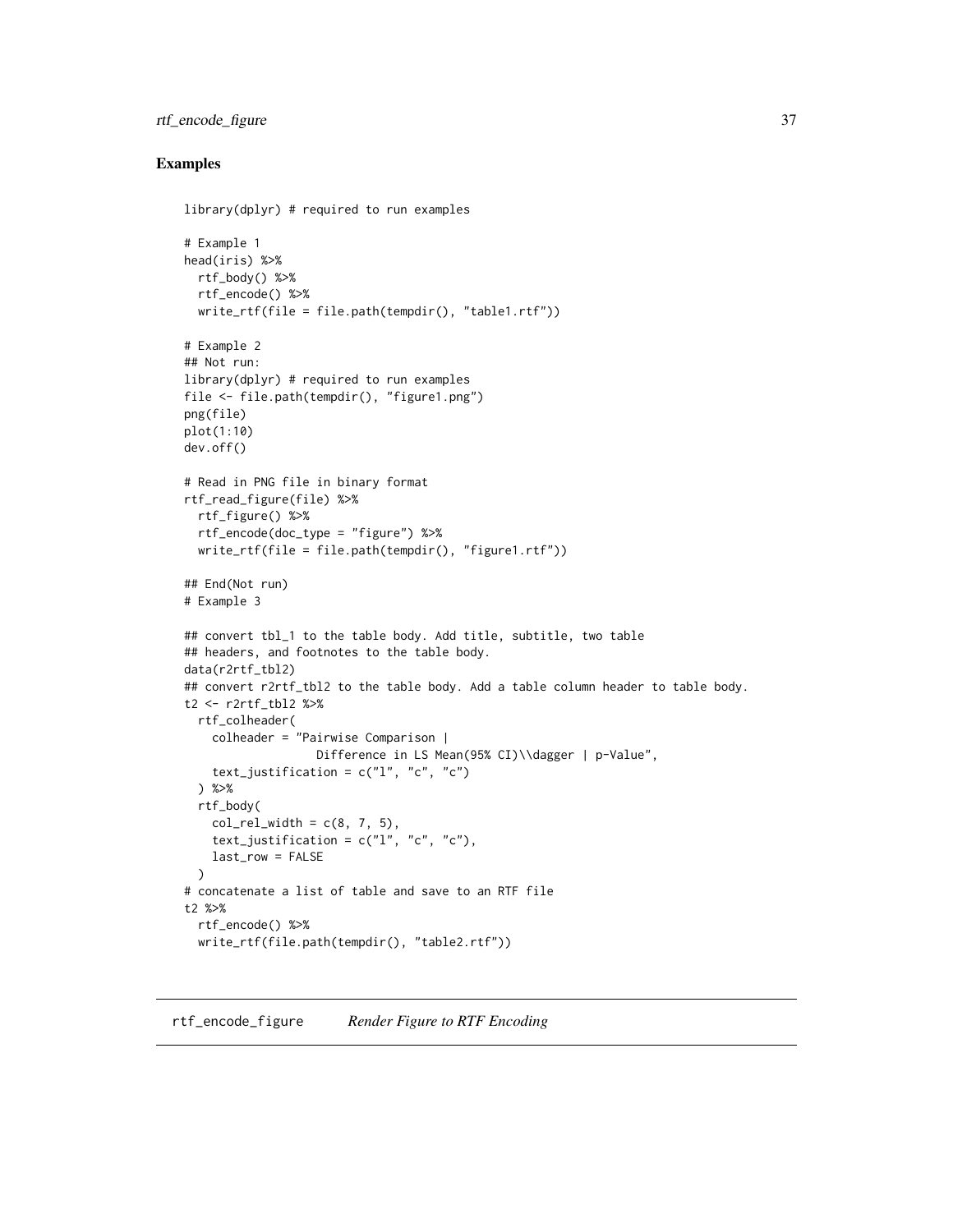Render Figure to RTF Encoding

#### Usage

```
rtf_encode_figure(tbl)
```
#### Arguments

tbl A data frame for table or a list of binary string for figure.

#### Specification

- Collect footnote attributes from tbl object.
- Define page, margin, header, footnote, source and new\_page in RTF syntax.
- Define page height and width in RTF syntax.
- Initiate RTF using as\_rtf\_init() and as\_rtf\_font().
- Get page title display location ("all", "first", "last") from arg input and display it in page accordingly.
- Get page footnote display location ("all", "first", "last") from arg input and display it in page accordingly.
- Get page source display location ("all", "first", "last") from arg input and display it in page accordingly.
- Translate all tbl attributes into RTF syntax.
- Combine all components into a single RTF code string.

rtf\_encode\_list *Render List to RTF Encoding*

### Description

Render List to RTF Encoding

#### Usage

```
rtf_encode_list(tbl)
```
#### Arguments

tbl A data frame for table or a list of binary string for figure.

<span id="page-37-0"></span>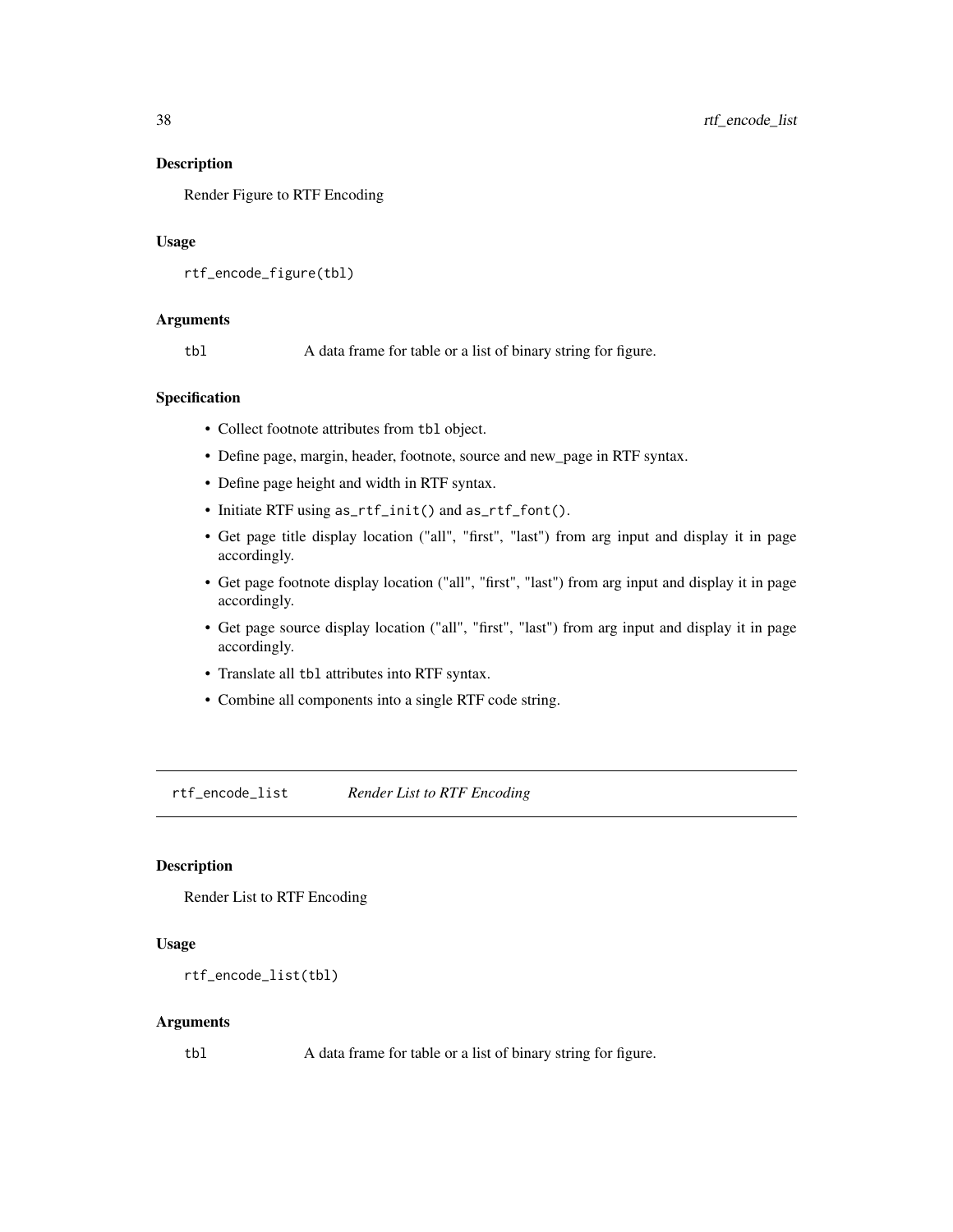### <span id="page-38-0"></span>rtf\_encode\_table 39

#### Specification

- Collect color attributes from tbl object.
- Initiate RTF using as\_rtf\_init(), as\_rtf\_font() and color syntax obtained from previous step.
- Translate all tbl attributes into RTF syntax.
- Combine all components into a single RTF code string.

rtf\_encode\_table *Render Table to RTF Encoding*

### **Description**

Render Table to RTF Encoding

### Usage

```
rtf_encode_table(tbl, verbose = FALSE)
```
#### Arguments

| tbl     | A data frame for table or a list of binary string for figure. |
|---------|---------------------------------------------------------------|
| verbose | a boolean value to return more details of RTF encoding.       |

- Initiate RTF using as\_rtf\_init(), as\_rtf\_font() and as\_rtf\_color().
- Define page, margin, header, footnote, source and new\_page in RTF syntax.
- Define column header, first border and last border type in RTF syntax.
- Check whether footnote and source will be displayed as table if they exist.
- Define table content in RTF syntax.
- Get page title display location ("all", "first", "last") from arg input and display it in page accordingly.
- Get page footnote display location ("all", "first", "last") from arg input and display it in page accordingly.
- Get page source display location ("all", "first", "last") from arg input and display it in page accordingly.
- Translate all tbl attributes into RTF syntax.
- Combine all components into a single RTF code string.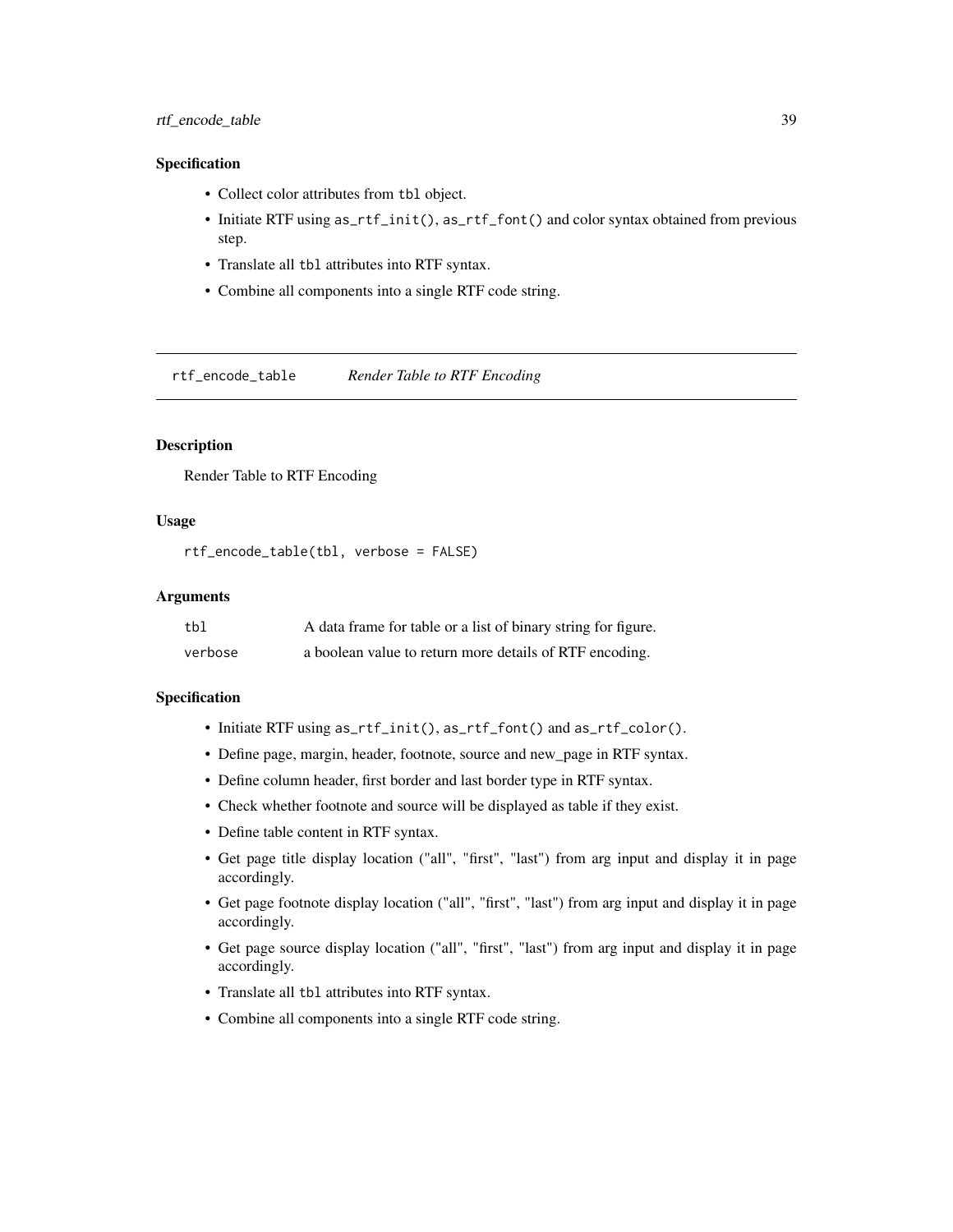<span id="page-39-0"></span>

Add Figure Attributes

### Usage

```
rtf_figure(tbl, fig_width = 5, fig_height = 5, fig_format = NULL)
```
### Arguments

| tbl        | A data frame.                                        |
|------------|------------------------------------------------------|
| fig_width  | the width of figures in inch.                        |
| fig_height | the height of figures in inch.                       |
| fig_format | the figure format defined in $r2rtf$ :: fig_format() |

#### Value

the same data frame tbl with additional attributes for figure body

### Specification

- If page attributes are NULL then assign default page attributes using 'rtf\_page()' function.
- Check if input width and height are greater than zero.
- Define figure width and height attributes based on the inputs.
- Return to 'tbl' with figure width and height attributes.

### Examples

```
## Not run:
library(dplyr) # required to run examples
file <- file.path(tempdir(), "figure1.png")
png(file)
plot(1:10)
dev.off()
# Read in PNG file in binary format
rtf_read_figure(file) %>%
  rtf_figure() %>%
  attributes()
## End(Not run)
```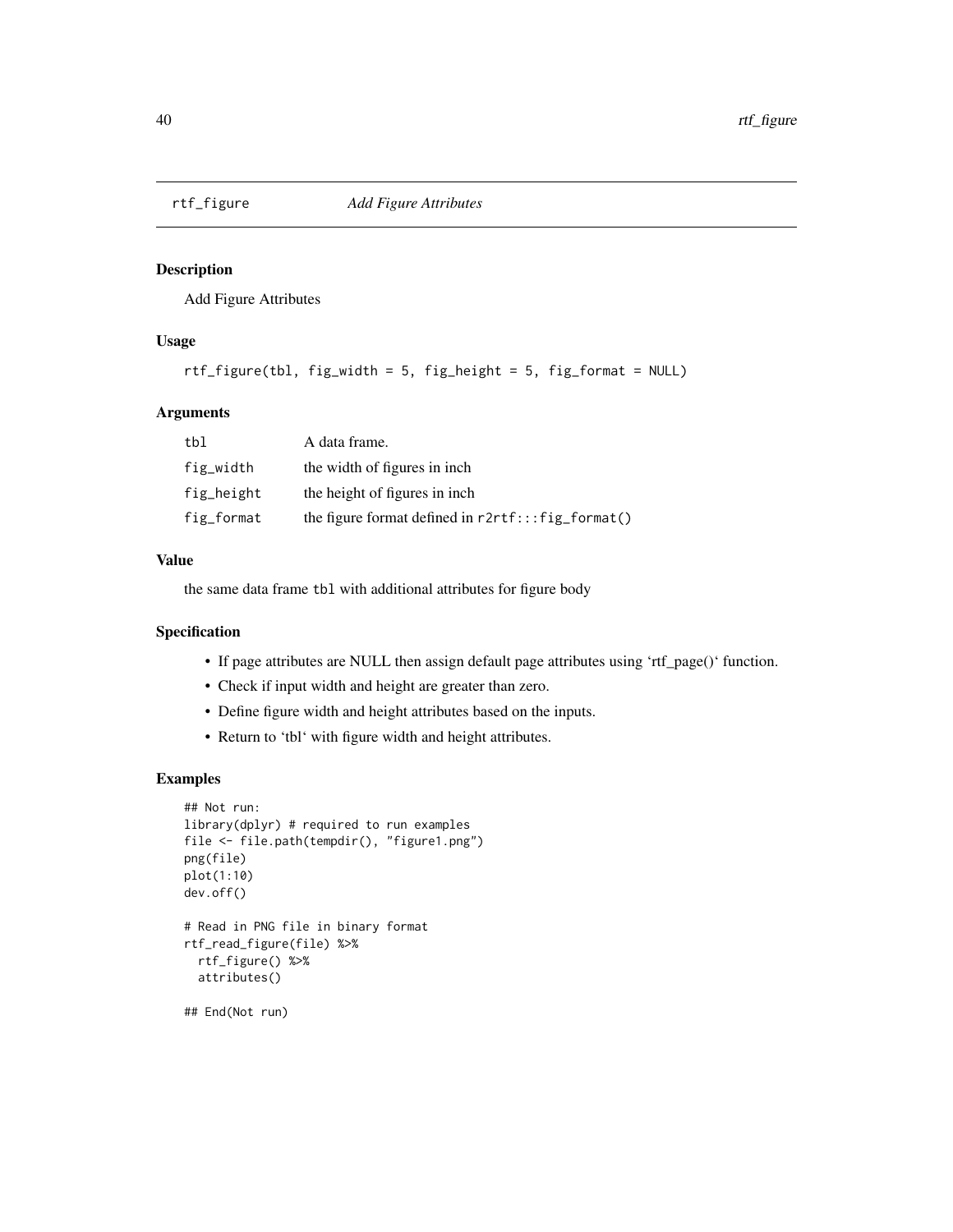<span id="page-40-0"></span>

Add Footnote Attributes to Table

#### Usage

```
rtf_footnote(
  tbl,
  footnote = ",
  border_left = "single",
 border_right = "single",
 border\_top = "",border_bottom = "single",
 border_color_left = NULL,
  border_color_right = NULL,
 border_color_top = NULL,
  border_color_bottom = NULL,
  border_width = 15,
  cell\_height = 0.15,
  cell_justification = "c",
  cell_vertical_justification = "top",
  cell_nrow = NULL,
  text_font = 1,
  text_format = NULL,
  text_font_size = 9,
  text_color = NULL,
  text_background_color = NULL,
  text_justification = "l",
  text_indent_first = 0,
  text\_indent\_left = 0,
  text\_indent\_right = 0,
  text_indent_reference = "table",
  text\_space = 1,
  text_space_before = 15,
  text_space_after = 15,
  text_convert = TRUE,
  as_table = TRUE
)
```

| tbl      | A data frame.                            |
|----------|------------------------------------------|
| footnote | A vector of character for footnote text. |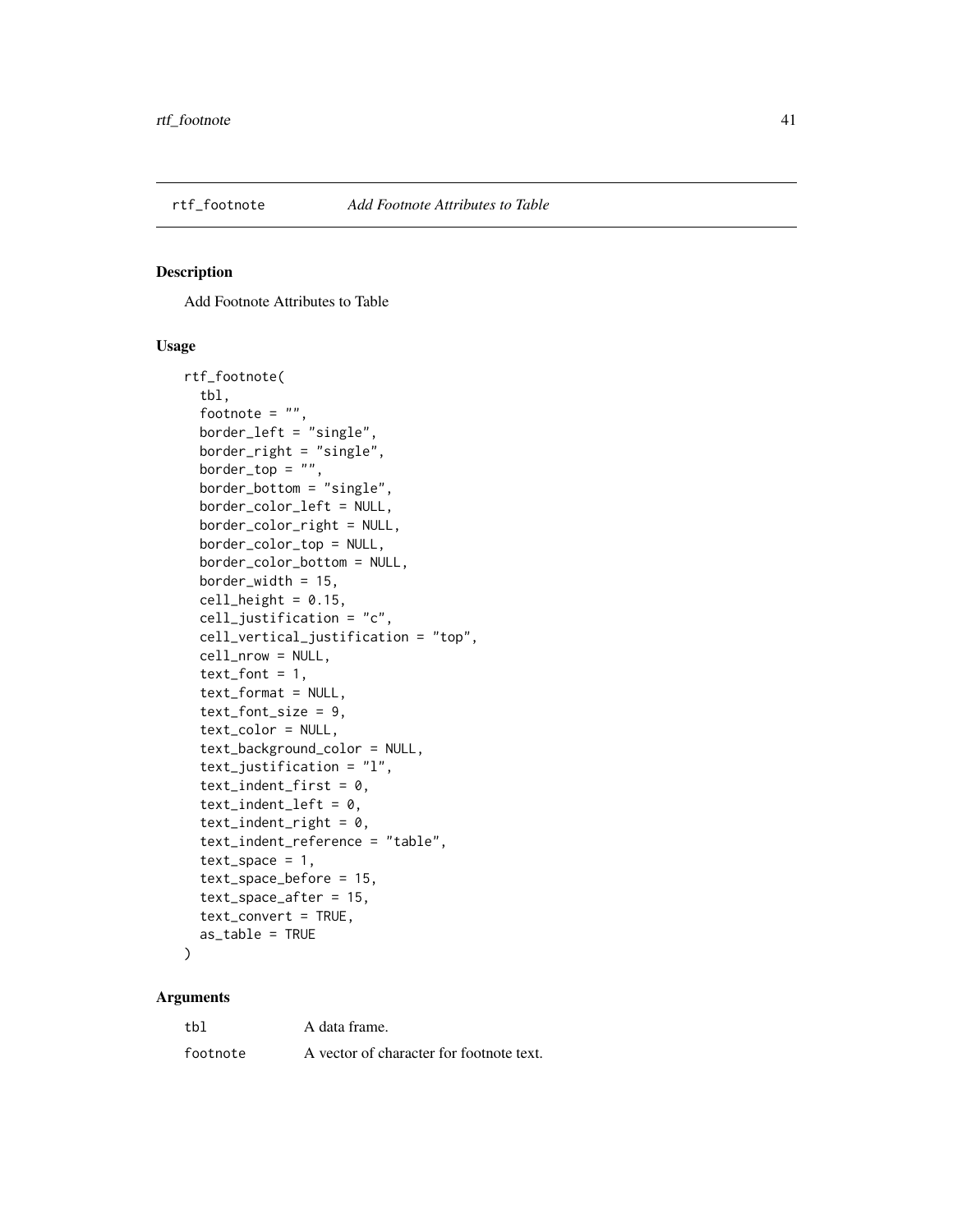| border_left                 | Left border type. To vary left border by column, use character vector with length<br>of vector equal to number of columns displayed e.g. c("single","single","single").<br>All possible input can be found in r2rtf:::border_type()\$name.                                                                                                                                   |
|-----------------------------|------------------------------------------------------------------------------------------------------------------------------------------------------------------------------------------------------------------------------------------------------------------------------------------------------------------------------------------------------------------------------|
| border_right                | Right border type. To vary right border by column, use character vector with<br>length of vector equal to number of columns displayed e.g. c("single","single","single").<br>All possible input can be found in r2rtf:::border_type()\$name.                                                                                                                                 |
| border_top                  | Top border type. To vary top border by column, use character vector with length<br>of vector equal to number of columns displayed e.g. c("single","single","single").<br>If it is the first row in a table for this page, the top border is set to "dou-<br>ble" otherwise the border is set to "single". All possible input can be found<br>in r2rtf:::border_type()\$name. |
| border_bottom               | Bottom border type. To vary bottom border by column, use character vector with<br>length of vector equal to number of columns displayed e.g. c("single","single","single").<br>All possible input can be found in r2rtf:::border_type()\$name.                                                                                                                               |
| border_color_left           |                                                                                                                                                                                                                                                                                                                                                                              |
|                             | Left border color type. Default is NULL for black. To vary left border color by<br>column, use character vector with length of vector equal to number of columns<br>displayed e.g. $c("white", "red", "blue").$ All possible input can be found in gr $Devices::colors()$ .                                                                                                  |
| border_color_right          |                                                                                                                                                                                                                                                                                                                                                                              |
|                             | Right border color type. Default is NULL for black. To vary right border<br>color by column, use character vector with length of vector equal to number<br>of columns displayed e.g. c("white","red","blue"). All possible input can be<br>found in grDevices::colors().                                                                                                     |
| border_color_top            |                                                                                                                                                                                                                                                                                                                                                                              |
|                             | Top border color type. Default is NULL for black. To vary top border color by<br>column, use character vector with length of vector equal to number of columns<br>displayed e.g. c("white","red","blue"). All possible input can be found in grDevices:: colors().                                                                                                           |
| border_color_bottom         |                                                                                                                                                                                                                                                                                                                                                                              |
|                             | Bottom border color type. Default is NULL for black. To vary bottom border<br>color by column, use character vector with length of vector equal to number of<br>columns displayed e.g. c("white","red","blue"). All possible input can be found<br>in grDevices::colors().                                                                                                   |
| border_width                | Border width in twips. Default is 15 for 0.0104 inch.                                                                                                                                                                                                                                                                                                                        |
| cell_height                 | Cell height in inches. Default is 0.15 for 0.15 inch.                                                                                                                                                                                                                                                                                                                        |
| cell_justification          | Justification type for cell. All possible input can be found in r2rtf::: justification()\$type.                                                                                                                                                                                                                                                                              |
| cell_vertical_justification | Vertical justification type for cell. All possible input can be found in r2rtf:::vertical_justification                                                                                                                                                                                                                                                                      |
| cell_nrow                   | Number of rows required in each cell.                                                                                                                                                                                                                                                                                                                                        |
| text_font                   | Text font type. Default is 1 for Times New Roman. To vary text font type by col-<br>umn, use numeric vector with length of vector equal to number of columns dis-<br>played e.g. $c(1,2,3)$ . All possible input can be found in $r2rtf$ :: font_type()\$type.                                                                                                               |
| text_format                 | Text format type. Default is NULL for normal. Combination of format type<br>are permitted as input for e.g. "ub" for bold and underlined text. To vary text<br>format by column, use character vector with length of vector equal to number                                                                                                                                  |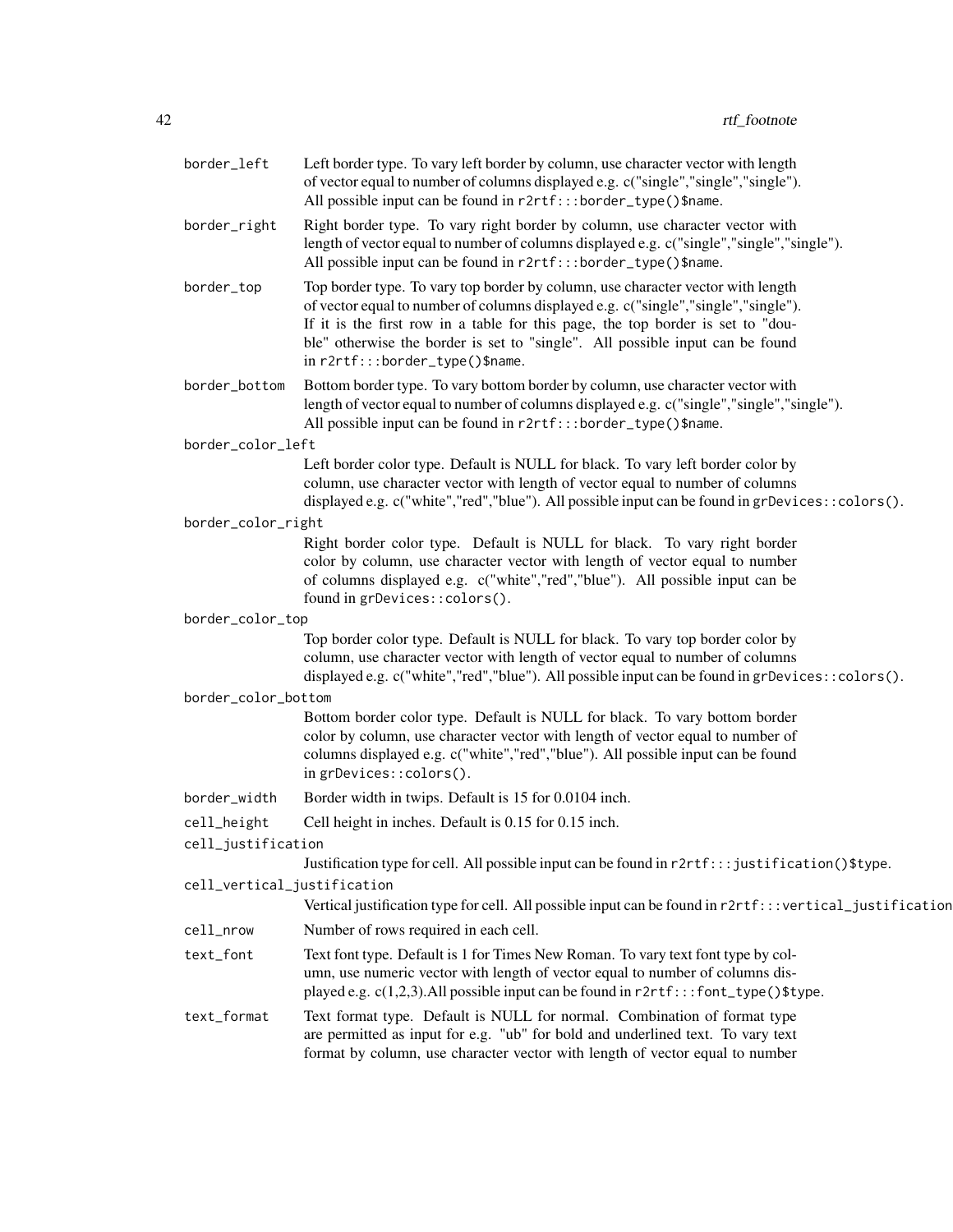|                       | of columns displayed e.g. c("i","u","ib"). All possible input can be found in<br>r2rtf:::font_format()\$type.                                                         |  |
|-----------------------|-----------------------------------------------------------------------------------------------------------------------------------------------------------------------|--|
|                       |                                                                                                                                                                       |  |
|                       | text_font_size Text font size. To vary text font size by column, use numeric vector with length<br>of vector equal to number of columns displayed e.g. $c(9,20,40)$ . |  |
| text_color            | Text color type. Default is NULL for black. To vary text color by column, use                                                                                         |  |
|                       | character vector with length of vector equal to number of columns displayed e.g.                                                                                      |  |
|                       | c("white","red","blue"). All possible input can be found in grDevices:: colors().                                                                                     |  |
| text_background_color |                                                                                                                                                                       |  |
|                       | Text background color type. Default is NULL for white. To vary text color by                                                                                          |  |
|                       | column, use character vector with length of vector equal to number of columns                                                                                         |  |
|                       | displayed e.g. c("white","red","blue"). All possible input can be found in grDevices::colors().                                                                       |  |
| text_justification    |                                                                                                                                                                       |  |
|                       | Justification type for text. Default is "c" for center justification. To vary text                                                                                    |  |
|                       | justification by column, use character vector with length of vector equal to num-                                                                                     |  |
|                       | ber of columns displayed e.g. c("c","l","r"). All possible input can be found in                                                                                      |  |
|                       | r2rtf:::justification()\$type.                                                                                                                                        |  |
| text_indent_first     |                                                                                                                                                                       |  |
|                       | A value of text indent in first line. The unit is twip.                                                                                                               |  |
| text_indent_left      |                                                                                                                                                                       |  |
|                       | A value of text left indent. The unit is twip.                                                                                                                        |  |
| text_indent_right     |                                                                                                                                                                       |  |
|                       | A value of text right indent. The unit is twip.                                                                                                                       |  |
| text_indent_reference |                                                                                                                                                                       |  |
|                       | The reference start point of text indent. Accept table or page_margin                                                                                                 |  |
| text_space            | Line space between paragraph in twips. Default is 0.                                                                                                                  |  |
| text_space_before     |                                                                                                                                                                       |  |
|                       | Line space before a paragraph in twips.                                                                                                                               |  |
| text_space_after      |                                                                                                                                                                       |  |
|                       | Line space after a paragraph in twips.                                                                                                                                |  |
| text_convert          | A logical value to convert special characters.                                                                                                                        |  |
| as_table              | A logical value to display it as a table.                                                                                                                             |  |
|                       |                                                                                                                                                                       |  |

### Value

the same data frame tbl with additional attributes for table footnote

### Specification

- Define footnote attributes of tbl based on the input.
- Return tbl.

### Examples

```
library(dplyr) # required to run examples
data(r2rtf_tbl1)
r2rtf_tbl1 %>%
 rtf_footnote("\\dagger Based on an ANCOVA model.") %>%
  attr("rtf_footnote")
```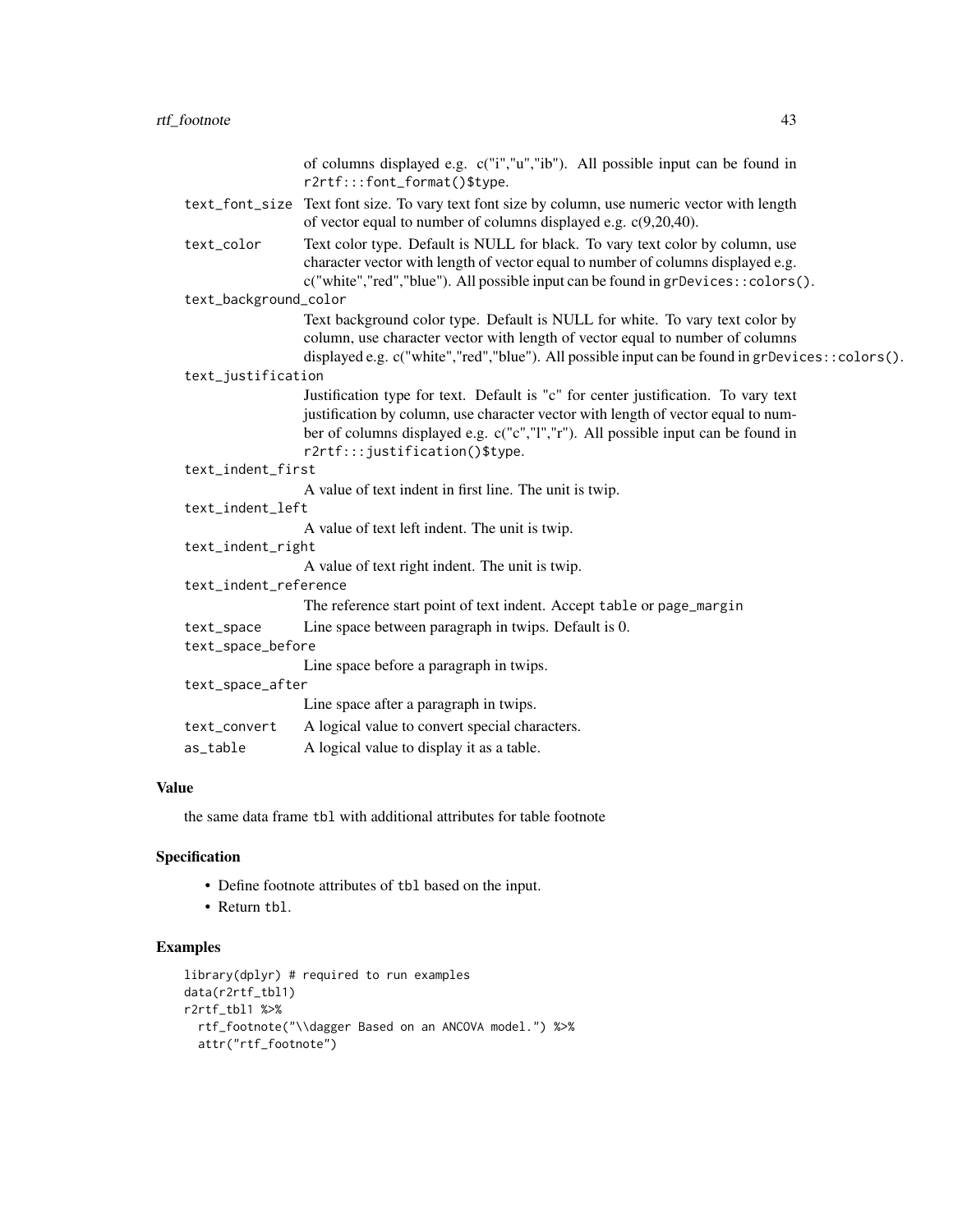<span id="page-43-0"></span>Remove Duplicate Records

### Usage

rtf\_group\_by\_enhance(tbl, group\_by, page\_index)

### Arguments

| tbl        | A data frame.                                |
|------------|----------------------------------------------|
| group_by   | A character vector of variable names in tbl. |
| page_index | A numeric vector of page index.              |

### Value

Return tbl.

### Specification

- Define id variable to split data frame.
- Remove duplicate records within each splitted data frame.

rtf\_nline\_matrix *Calculate Number of Lines of a String Matrix*

### Description

Calculate each string matrix (e.g., table body in matrix format) row's maximum number of lines broken to given a specific cell size

### Usage

rtf\_nline\_matrix(text, strwidth, size)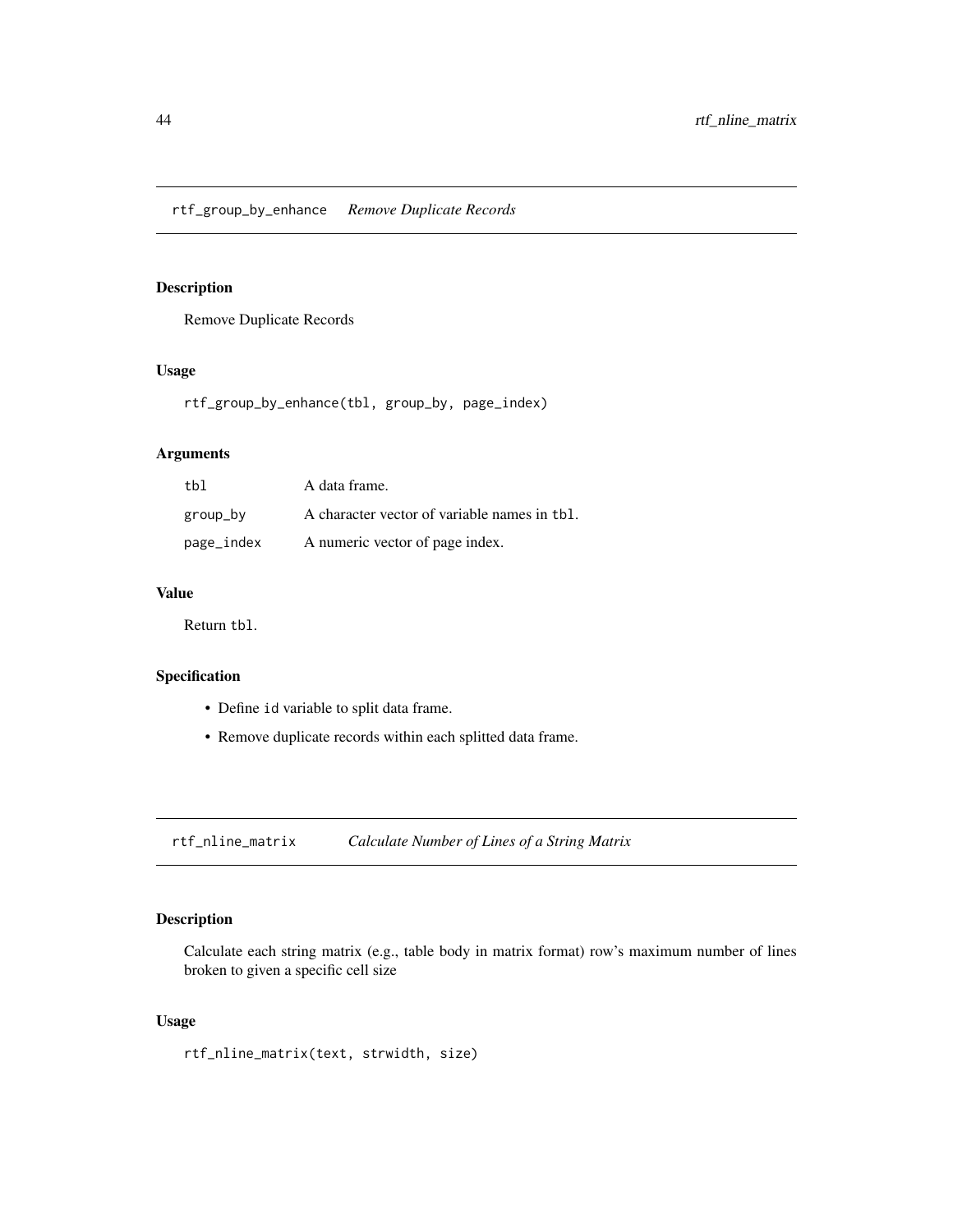### <span id="page-44-0"></span>rtf\_nline\_vector 45

### Arguments

| text     | a matrix of string                 |
|----------|------------------------------------|
| strwidth | a matrix of string width in inches |
| size     | a matrix of cell size in inches    |
|          | #' @section Specification:         |
|          | • text is a matrix of string       |

- strwidth is a matrix of string width in inches
- size is a matrix of cell size in inches
- Return a vector of integer (number of lines)

### Value

a vector of integer (number of lines)

### Examples

```
text \le matrix("this is a sentence", nrow = 2, ncol = 2)
strwidth \leq matrix(6:9, nrow = 2)
size \leq matrix(1:4, nrow = 2)
r2rtf:::rtf_nline_matrix(text = text, strwidth = strwidth, size = size)
```
rtf\_nline\_vector *Calculate Number of Lines of a String Vector*

### Description

Calculate number of lines that a string vector (e.g., title, subline, footnote, source) broken to given a specific cell size

### Usage

rtf\_nline\_vector(text, strwidth, size)

#### Arguments

| text     | a vector of string                 |
|----------|------------------------------------|
| strwidth | a vector of string width in inches |
| size     | a vector of cell size in inches    |

#### Value

a vector of integer (number of lines)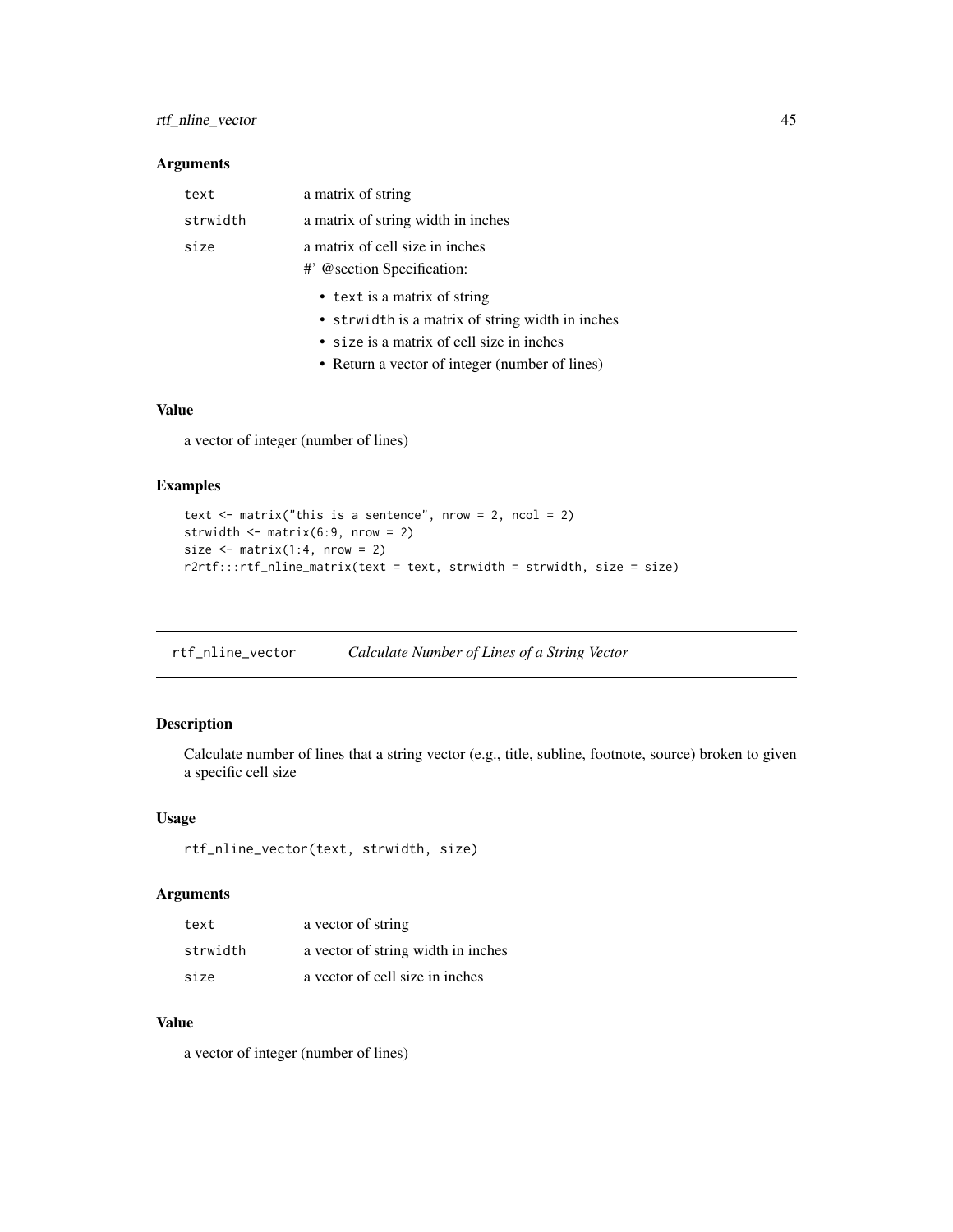<span id="page-45-0"></span>46 rtf\_nrow

### Specification

- text is a vector of string
- strwidth is a vector of string width in inches
- size is a vector of cell size in inches
- Return a vector of integer (number of lines)

### Examples

```
r2rtf:::rtf_nline_vector(
  text = c("title 1", "this is a sentence for title 2"),strwidth = c(0.4, 2),
  size = 0.5)
```
rtf\_nrow *Add Number of Row Attributes for a Table*

### Description

Add number of row attributes for a table

#### Usage

rtf\_nrow(tbl)

### Arguments

tbl A data frame

### Value

a data frame with number of row attributes

### Specification

- tbl is a data frame.
- Return to a data frame with number of row attributes.

### Examples

```
library(dplyr) # required for running example
tbl <- iris[c(1:4, 50:54), ] %>%
  rtf_title(title = "Iris example") %>%
  rtf_body()
r2rtf:::rtf_nrow(tbl)
```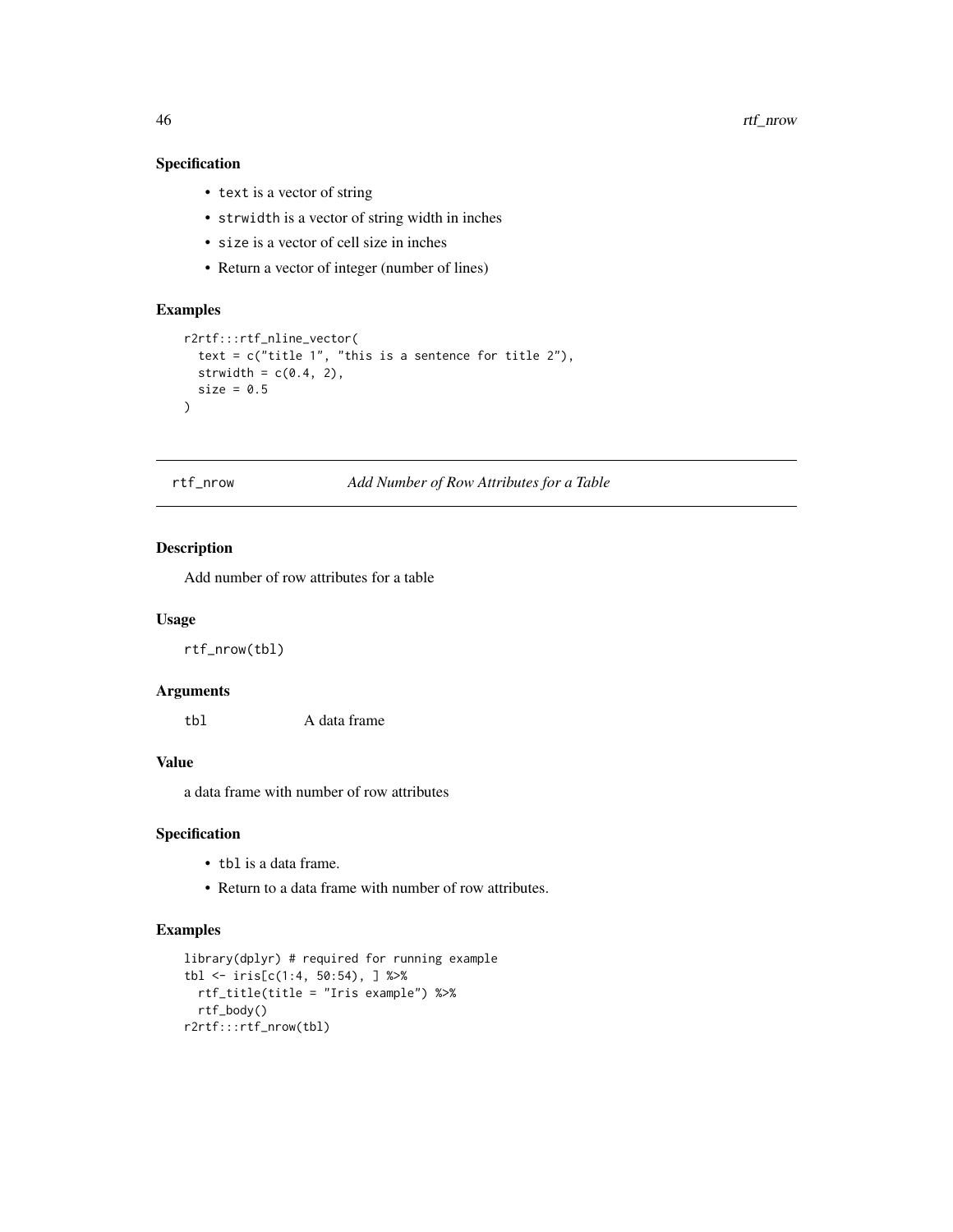<span id="page-46-0"></span>

Add RTF File Page Information

### Usage

```
rtf_page(
  tbl,
  orientation = "portrait",
 width = ifelse(orientation == "portrait", 8.5, 11),
 height = ifelse(orientation == "portrait", 11, 8.5),
 margin = set_margin("wma", orientation),
 nrow = ifelse(orientation == "portrait", 40, 24),
 border_first = "double",
 border_last = "double",
 border_color_first = NULL,
 border_color_last = NULL,
  col_width = width - ifelse(orientation == "portrait", 2.25, 2.5),
 use_color = FALSE
\mathcal{L}
```

| tbl                | A data frame.                                                                                                                                                                                                                  |  |
|--------------------|--------------------------------------------------------------------------------------------------------------------------------------------------------------------------------------------------------------------------------|--|
| orientation        | Orientation in 'portrait' or 'landscape'.                                                                                                                                                                                      |  |
| width              | A numeric value of page width in inches.                                                                                                                                                                                       |  |
| height             | A numeric value of page width in inches.                                                                                                                                                                                       |  |
| margin             | A numeric vector of length 6 for page margin. The value set left, right, top,<br>bottom, header and footer margin in order. Default value depends on the page<br>orientation and set by r2rtf:::set_margin("wma", orientation) |  |
| nrow               | Number of rows in each page.                                                                                                                                                                                                   |  |
| border_first       | First top border type of the whole table. All possible input can be found in<br>r2rtf:::border_type()\$name.                                                                                                                   |  |
| border_last        | Last bottom border type of the whole table. All possible input can be found in<br>r2rtf:::border_type()\$name.                                                                                                                 |  |
| border_color_first |                                                                                                                                                                                                                                |  |
|                    | First top border color type of the whole table. Default is NULL for black. All<br>possible input can be found in grDevices::colors().                                                                                          |  |
| border_color_last  |                                                                                                                                                                                                                                |  |
|                    | Last bottom border color type of the whole table. Default is NULL for black.<br>All possible input can be found in grDevices:: colors().                                                                                       |  |
|                    |                                                                                                                                                                                                                                |  |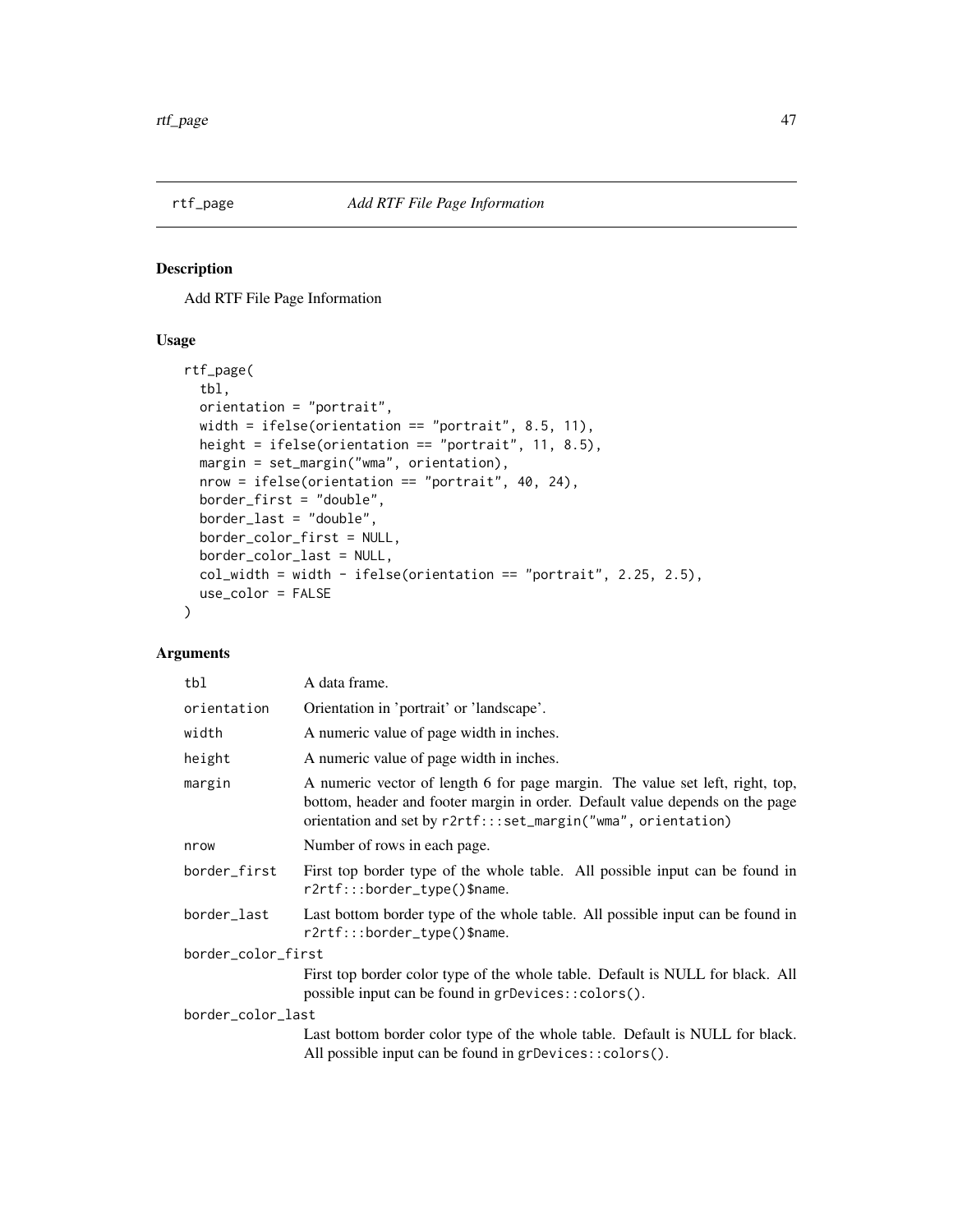<span id="page-47-0"></span>48 rtf\_pageby

| col width | A numeric value of total column width in inch. Default is width - ifelse (orientation<br>$==$ "portrait", 2, 2.5) |
|-----------|-------------------------------------------------------------------------------------------------------------------|
| use color | A logical value to use color in the output.                                                                       |

### Value

the same data frame tbl with additional attributes for page features

### Specification

- Check if all argument types and values are valid inputs.
- Add attributes to 'tbl' based on the inputs.
- Register the use of color in page attributes.
- Return to 'tbl' with page attributes.

### Examples

```
library(dplyr) # required to run examples
data(r2rtf_tbl1)
r2rtf_tbl1 %>%
 rtf_page() %>%
  attr("page")
```
#### rtf\_pageby *Add Pageby Attributes to Table*

### Description

Add Pageby Attributes to Table

#### Usage

```
rtf_pageby(
  tbl,
 page_by = NULL,
 new_page = FALSE,
 pageby_header = TRUE,
 pageby_row = "column"
)
```

| tbl      | A data frame.                                                                                              |
|----------|------------------------------------------------------------------------------------------------------------|
| page_by  | Column names in a character vector to group by table in sections.                                          |
| new_page | A boolean value to indicate whether to separate grouped table into pages by<br>sections. Default is FALSE. |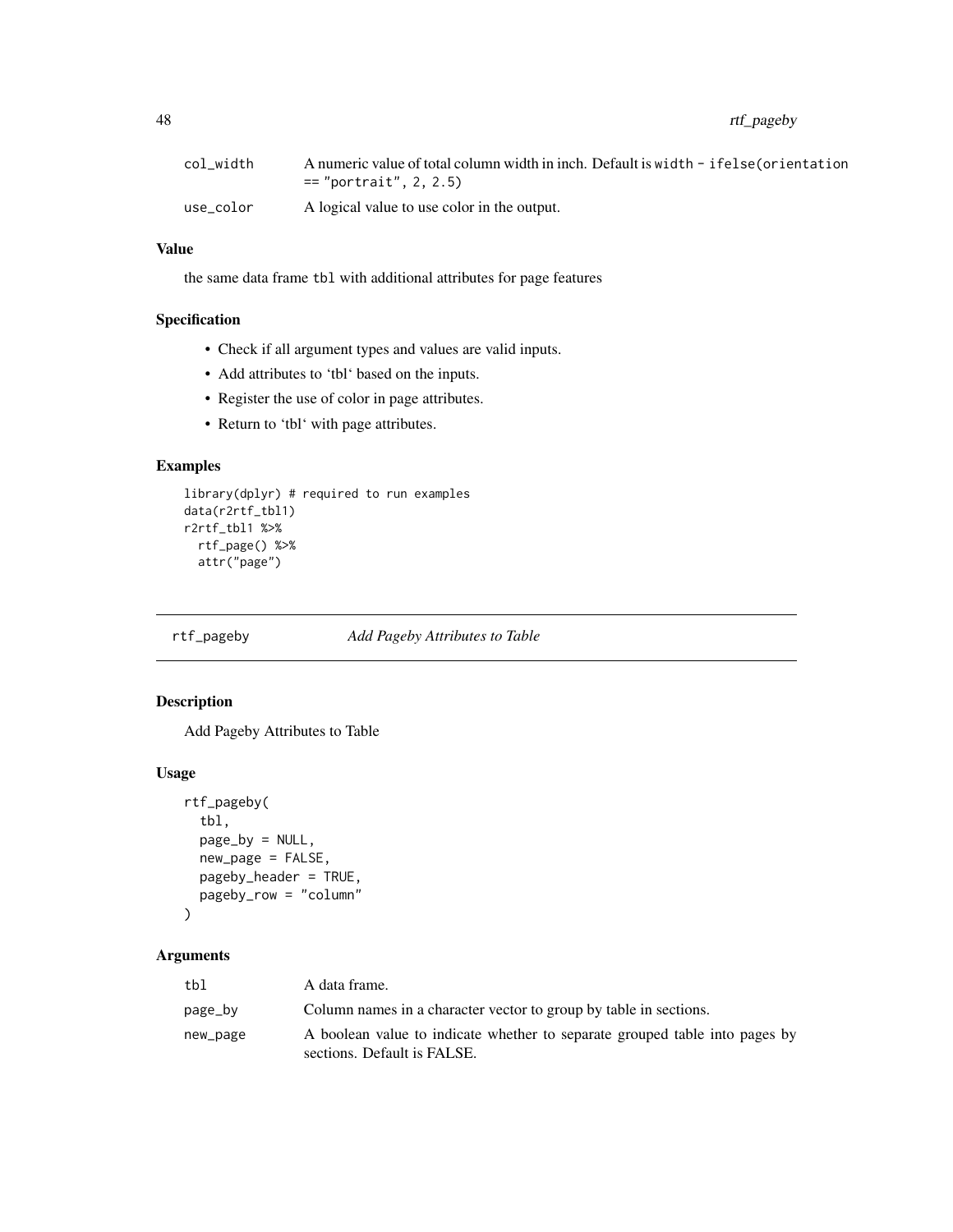### <span id="page-48-0"></span>rtf\_page\_footer 49

| pageby_header | A boolean value to display pageby header at the beginning of each page. Default                              |
|---------------|--------------------------------------------------------------------------------------------------------------|
|               | is TRUE. If the value is FALSE, the pageby header is displayed in the first page of                          |
|               | the pageby group. The special pageby value "-----" is to avoid displaying a<br>pageby header for this group. |
| pageby_row    | A character vector of location of page_by variable. Possible input are 'column'<br>or 'first row'.           |

rtf\_page\_footer *Add RTF Page Footer Information*

### Description

Add RTF Page Footer Information

### Usage

```
rtf_page_footer(
  tbl,
  text,
  text_font = 1,
  text_format = NULL,
  text_font_size = 12,
  text_color = NULL,
  text_background_color = NULL,
  text_justification = "c",
  text_indent_first = 0,
  text_indent_left = 0,
  text\_indent\_right = 0,
  text\_space = 1,
  text_space_before = 15,
  text_space_after = 15,
  text_convert = TRUE
)
```

| tbl         | A data frame.                                                                                                                                                                                                                                                                                                                                                   |
|-------------|-----------------------------------------------------------------------------------------------------------------------------------------------------------------------------------------------------------------------------------------------------------------------------------------------------------------------------------------------------------------|
| text        | A character string.                                                                                                                                                                                                                                                                                                                                             |
| text_font   | Text font type. Default is 1 for Times New Roman. To vary text font type by col-<br>umn, use numeric vector with length of vector equal to number of columns dis-<br>played e.g. $c(1,2,3)$ . All possible input can be found in $r2rtf$ :::font_type()\$type.                                                                                                  |
| text_format | Text format type. Default is NULL for normal. Combination of format type<br>are permitted as input for e.g. "ub" for bold and underlined text. To vary text<br>format by column, use character vector with length of vector equal to number<br>of columns displayed e.g. c("i","u","ib"). All possible input can be found in<br>$r2rtf:::font_format()$ \$type. |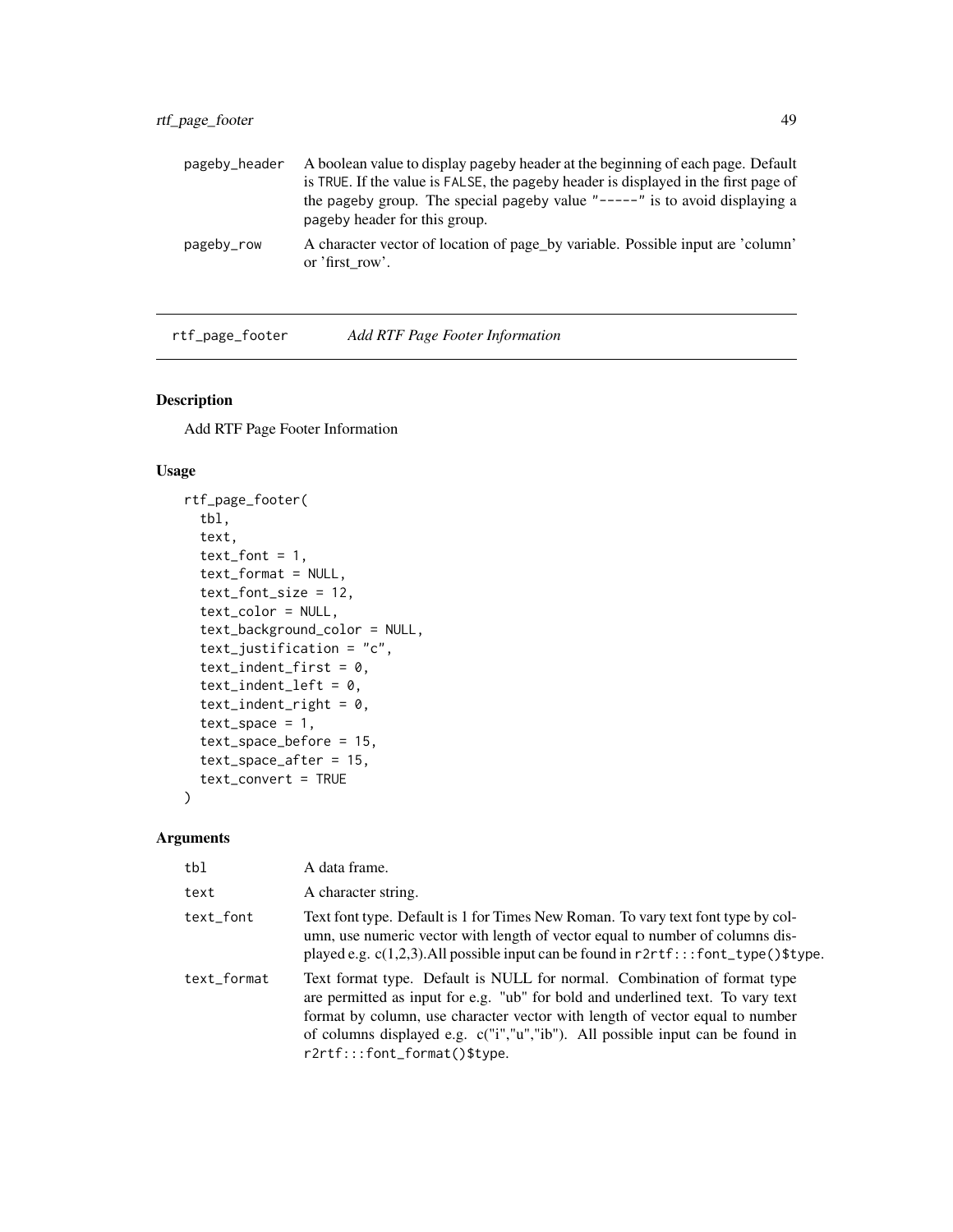<span id="page-49-0"></span>

|                       | text_font_size Text font size. To vary text font size by column, use numeric vector with length<br>of vector equal to number of columns displayed e.g. $c(9,20,40)$ .                                                                                                                         |  |
|-----------------------|-----------------------------------------------------------------------------------------------------------------------------------------------------------------------------------------------------------------------------------------------------------------------------------------------|--|
| text_color            | Text color type. Default is NULL for black. To vary text color by column, use<br>character vector with length of vector equal to number of columns displayed e.g.<br>c("white","red","blue"). All possible input can be found in grDevices:: colors().                                        |  |
| text_background_color |                                                                                                                                                                                                                                                                                               |  |
|                       | Text background color type. Default is NULL for white. To vary text color by<br>column, use character vector with length of vector equal to number of columns<br>displayed e.g. c("white","red","blue"). All possible input can be found in grDevices::colors().                              |  |
| text_justification    |                                                                                                                                                                                                                                                                                               |  |
|                       | Justification type for text. Default is "c" for center justification. To vary text<br>justification by column, use character vector with length of vector equal to num-<br>ber of columns displayed e.g. c("c","l","r"). All possible input can be found in<br>r2rtf:::justification()\$type. |  |
| text_indent_first     |                                                                                                                                                                                                                                                                                               |  |
|                       | A value of text indent in first line. The unit is twip.                                                                                                                                                                                                                                       |  |
| text_indent_left      |                                                                                                                                                                                                                                                                                               |  |
|                       | A value of text left indent. The unit is twip.                                                                                                                                                                                                                                                |  |
| text_indent_right     |                                                                                                                                                                                                                                                                                               |  |
|                       | A value of text right indent. The unit is twip.                                                                                                                                                                                                                                               |  |
| text_space            | Line space between paragraph in twips. Default is 0.                                                                                                                                                                                                                                          |  |
| text_space_before     |                                                                                                                                                                                                                                                                                               |  |
|                       | Line space before a paragraph in twips.                                                                                                                                                                                                                                                       |  |
| text_space_after      |                                                                                                                                                                                                                                                                                               |  |
|                       | Line space after a paragraph in twips.                                                                                                                                                                                                                                                        |  |
| text_convert          | A logical value to convert special characters.                                                                                                                                                                                                                                                |  |

rtf\_page\_header *Add RTF Page Header Information*

### Description

Add RTF Page Header Information

### Usage

```
rtf_page_header(
 tbl,
 text = "Page \\pagenumber of \\pagefield",
 text_font = 1,
 text_format = NULL,
 text_font_size = 12,
 text_color = NULL,
 text_background_color = NULL,
```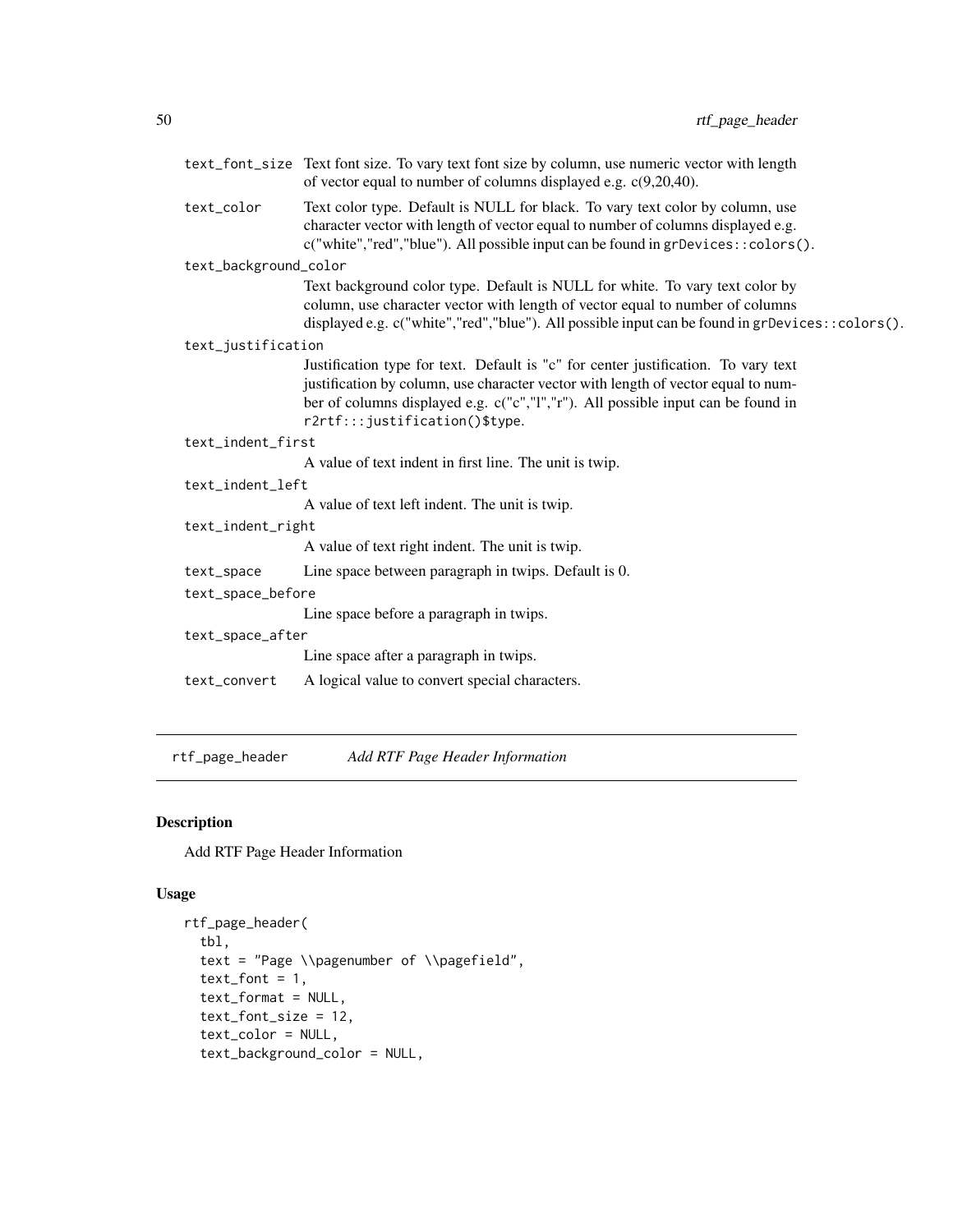### rtf\_page\_header 51

```
text_justification = "r",
 text\_indent\_first = 0,
 text\_indent\_left = 0,
 text\_indent\_right = 0,
  text\_space = 1,
 text_space_before = 15,
 text_space_after = 15,
  text_convert = TRUE
\mathcal{L}
```

| tbl                   | A data frame.                                                                                                                                                                                                                                                                                                                                                |
|-----------------------|--------------------------------------------------------------------------------------------------------------------------------------------------------------------------------------------------------------------------------------------------------------------------------------------------------------------------------------------------------------|
| text                  | A character string.                                                                                                                                                                                                                                                                                                                                          |
| text_font             | Text font type. Default is 1 for Times New Roman. To vary text font type by col-<br>umn, use numeric vector with length of vector equal to number of columns dis-<br>played e.g. c(1,2,3). All possible input can be found in r2rtf:::font_type()\$type.                                                                                                     |
| text_format           | Text format type. Default is NULL for normal. Combination of format type<br>are permitted as input for e.g. "ub" for bold and underlined text. To vary text<br>format by column, use character vector with length of vector equal to number<br>of columns displayed e.g. c("i","u","ib"). All possible input can be found in<br>r2rtf:::font_format()\$type. |
|                       | text_font_size Text font size. To vary text font size by column, use numeric vector with length<br>of vector equal to number of columns displayed e.g. $c(9,20,40)$ .                                                                                                                                                                                        |
| text_color            | Text color type. Default is NULL for black. To vary text color by column, use<br>character vector with length of vector equal to number of columns displayed e.g.<br>c("white","red","blue"). All possible input can be found in grDevices::colors().                                                                                                        |
| text_background_color |                                                                                                                                                                                                                                                                                                                                                              |
|                       | Text background color type. Default is NULL for white. To vary text color by<br>column, use character vector with length of vector equal to number of columns<br>displayed e.g. $c("white", "red", "blue").$ All possible input can be found in gr $Devices::colors()$ .                                                                                     |
| text_justification    |                                                                                                                                                                                                                                                                                                                                                              |
|                       | Justification type for text. Default is "c" for center justification. To vary text<br>justification by column, use character vector with length of vector equal to num-<br>ber of columns displayed e.g. c("c","l","r"). All possible input can be found in<br>r2rtf:::justification()\$type.                                                                |
| text_indent_first     |                                                                                                                                                                                                                                                                                                                                                              |
|                       | A value of text indent in first line. The unit is twip.                                                                                                                                                                                                                                                                                                      |
| text_indent_left      |                                                                                                                                                                                                                                                                                                                                                              |
|                       | A value of text left indent. The unit is twip.                                                                                                                                                                                                                                                                                                               |
| text_indent_right     |                                                                                                                                                                                                                                                                                                                                                              |
|                       | A value of text right indent. The unit is twip.                                                                                                                                                                                                                                                                                                              |
| text_space            | Line space between paragraph in twips. Default is 0.                                                                                                                                                                                                                                                                                                         |
| text_space_before     |                                                                                                                                                                                                                                                                                                                                                              |
|                       | Line space before a paragraph in twips.                                                                                                                                                                                                                                                                                                                      |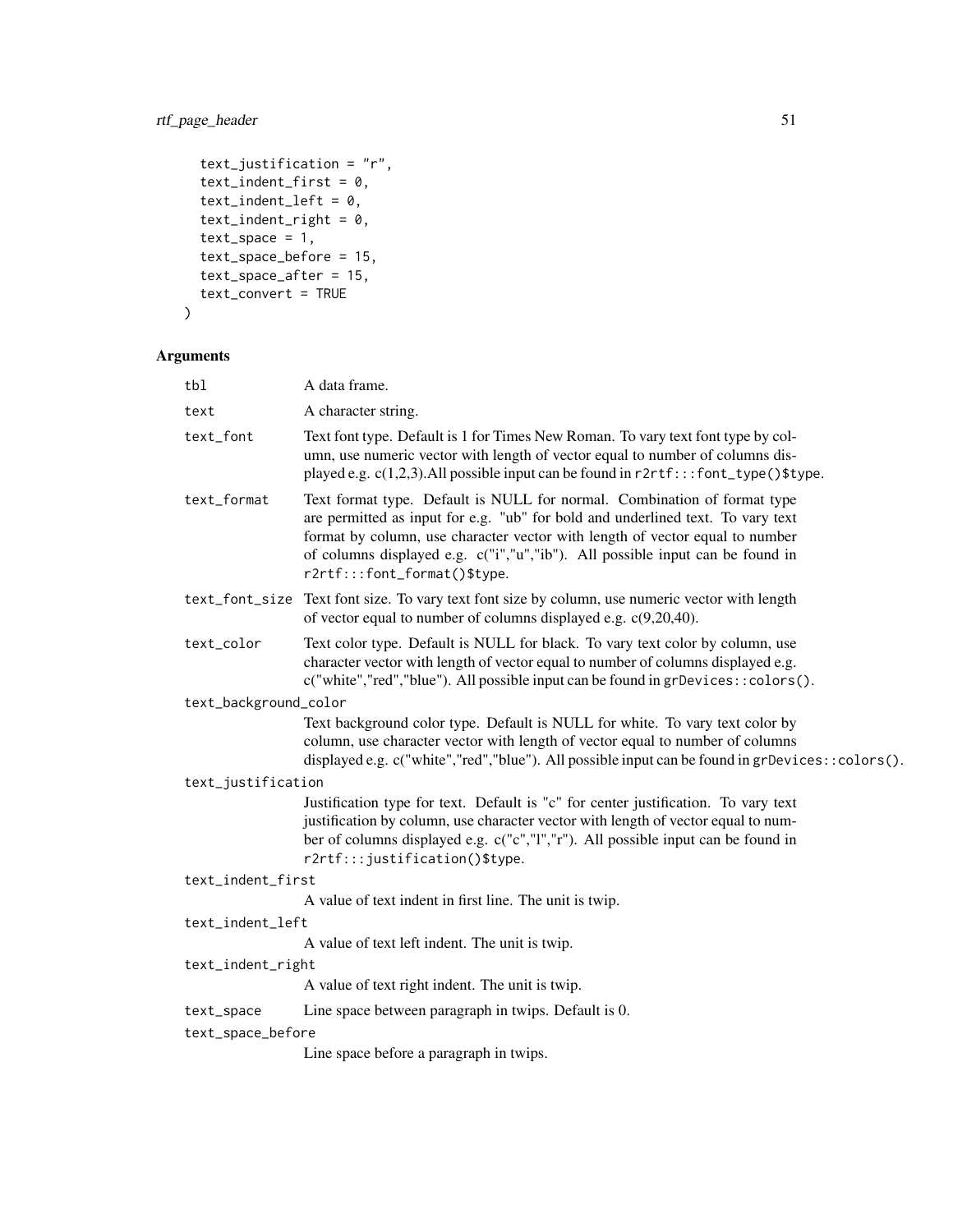text\_space\_after Line space after a paragraph in twips. text\_convert A logical value to convert special characters.

rtf\_paragraph *Paragraph to RTF Encode*

### Description

Paragraph to RTF Encode

### Usage

```
rtf_paragraph(
  text,
  justification = "c",
  indent\_first = 0,indent_{left} = 0,
  indent\_right = 0,space = 1,
  space_before = 180,
  space_after = 180,
  new_page = FALSE,
 hyphenation = TRUE,
  cell = FALSE\mathcal{L}
```

| text          | rtf text obtained using rtf_text() function.               |
|---------------|------------------------------------------------------------|
| justification | Justification for text.                                    |
| indent_first  | First indent. The unit is twip.                            |
| indent_left   | Left indent. The unit is twip.                             |
| indent_right  | Right indent. The unit is twip.                            |
| space         | Paragraph space.                                           |
| space_before  | Line space before text.                                    |
| space_after   | Line space after text.                                     |
| new_page      | A boolean value to indicate whether to start a new page.   |
| hyphenation   | A boolean value to indicate whether to use hyphenation.    |
| cell          | A boolean value to indicate if paragraph is in table cell. |

<span id="page-51-0"></span>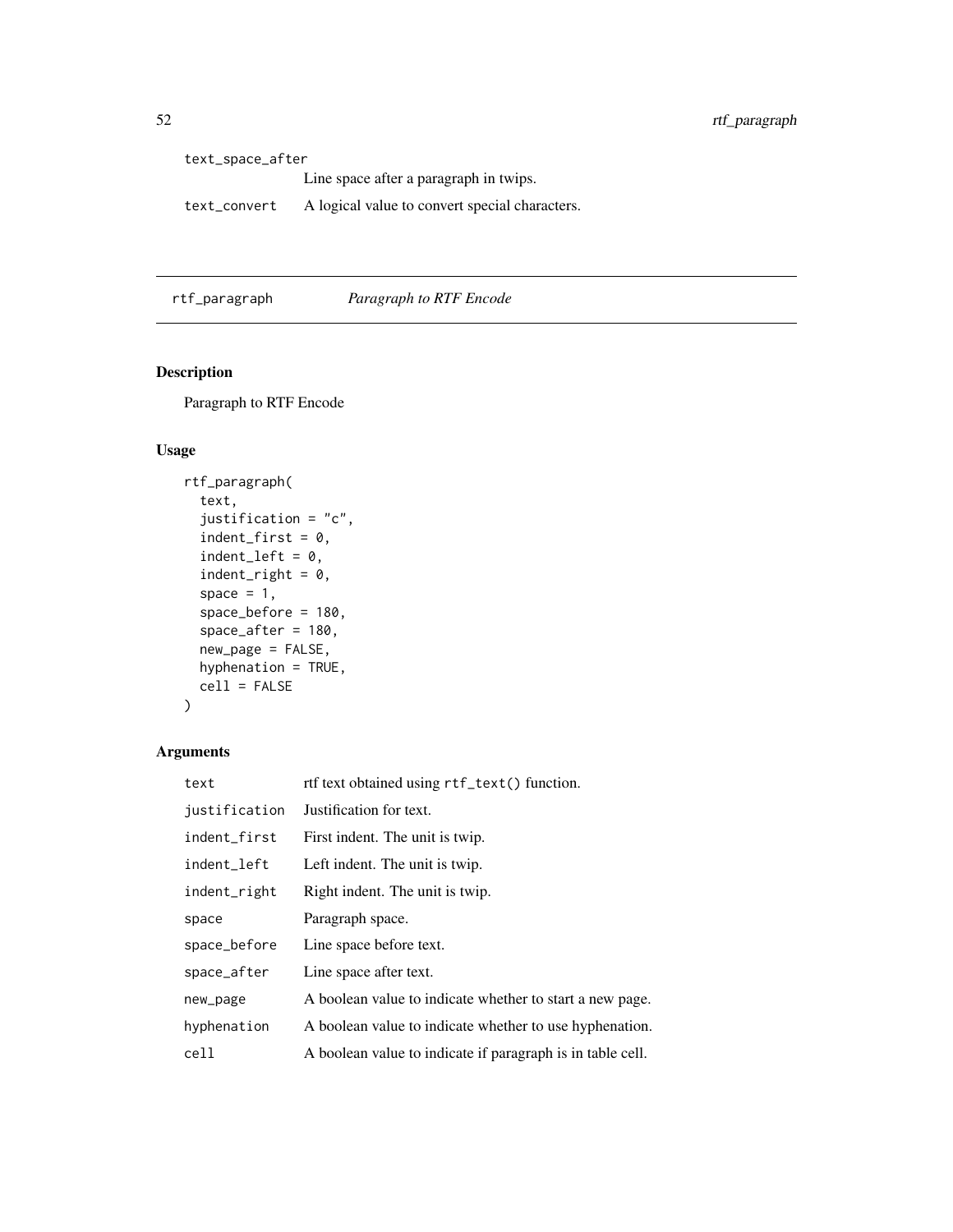#### <span id="page-52-0"></span>rtf\_read\_figure 53

#### Specification

- Validate if input paragraph justification is valid using justification().
- Validate if input paragraph spacing is valid using spacing().
- Validate if input indent and space arguments are numeric.
- Add left curly bracket followed by RTF syntax: two backward slashes followed by pard, to start of code.
- Add RTF syntax: two backward slashes followed by pagebb, if new\_page argument is TRUE.
- Add RTF syntax: two backward slashes followed by sb, at start of line space\_before argument.
- Add RTF syntax: two backward slashes followed by sa, at start of line space\_after argument.
- Define paragraph space based on input argument for space and spacing().
- Add RTF syntax: two backward slashes followed by fi, at start of line indent\_first argument.
- Add RTF syntax: two backward slashes followed by li, at start of line indent\_left argument.
- Add RTF syntax: two backward slashes followed by ri, at start of line indent\_right argument.
- Define paragraph justification based on input argument for justification and justification().
- Add RTF syntax: two backward slashes followed by hyphpar, if hyphenation argument is TRUE.
- Add RTF syntax: two backward slashes followed by hyphpar0, if hyphenation argument is FALSE.
- Add RTF syntax: two backward slashes followed by par, followed by right curly bracket to end of code.
- Combine all components into a single RTF code string.

rtf\_read\_figure *Read Figures into Binary Files*

#### Description

Supported format is listed in r2rtf:::fig\_format().

#### Usage

```
rtf_read_figure(file)
```
### Arguments

file A character vector of figure file paths.

#### Value

a list of binary data vector returned by readBin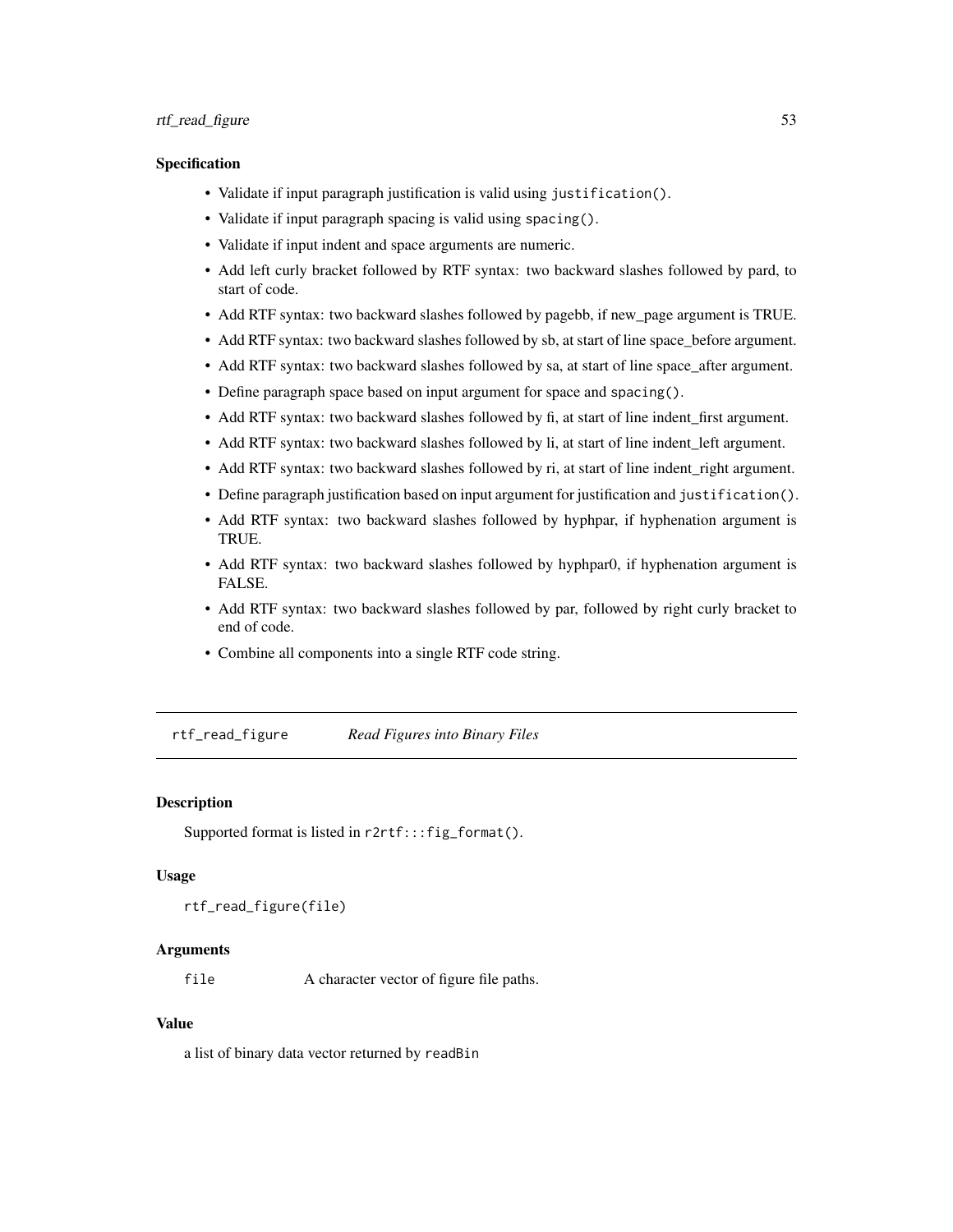### Specification

• Read PNG figures into binary file using lapply and readBin

#### Examples

```
## Not run:
# Read in PNG file in binary format
file <- tempfile("figure",fileext=".png")
png(file)
plot(1:10)
dev.off()
rtf_read_figure(file)
# Read in EMF file in binary format
library(devEMF)
file <- tempfile("figure",fileext=".emf")
emf(file)
plot(1:10)
dev.off()
rtf_read_figure(file)
## End(Not run)
```
rtf\_read\_png *Read PNG Figures into Binary Files*

### Description

Read PNG Figures into Binary Files

### Usage

```
rtf_read_png(file)
```
### Arguments

file A character vector of PNG file paths.

### Value

a list of binary data vector returned by readBin

### Specification

• Deprecated: rtf\_read\_png. Use rtf\_read\_figure instead

<span id="page-53-0"></span>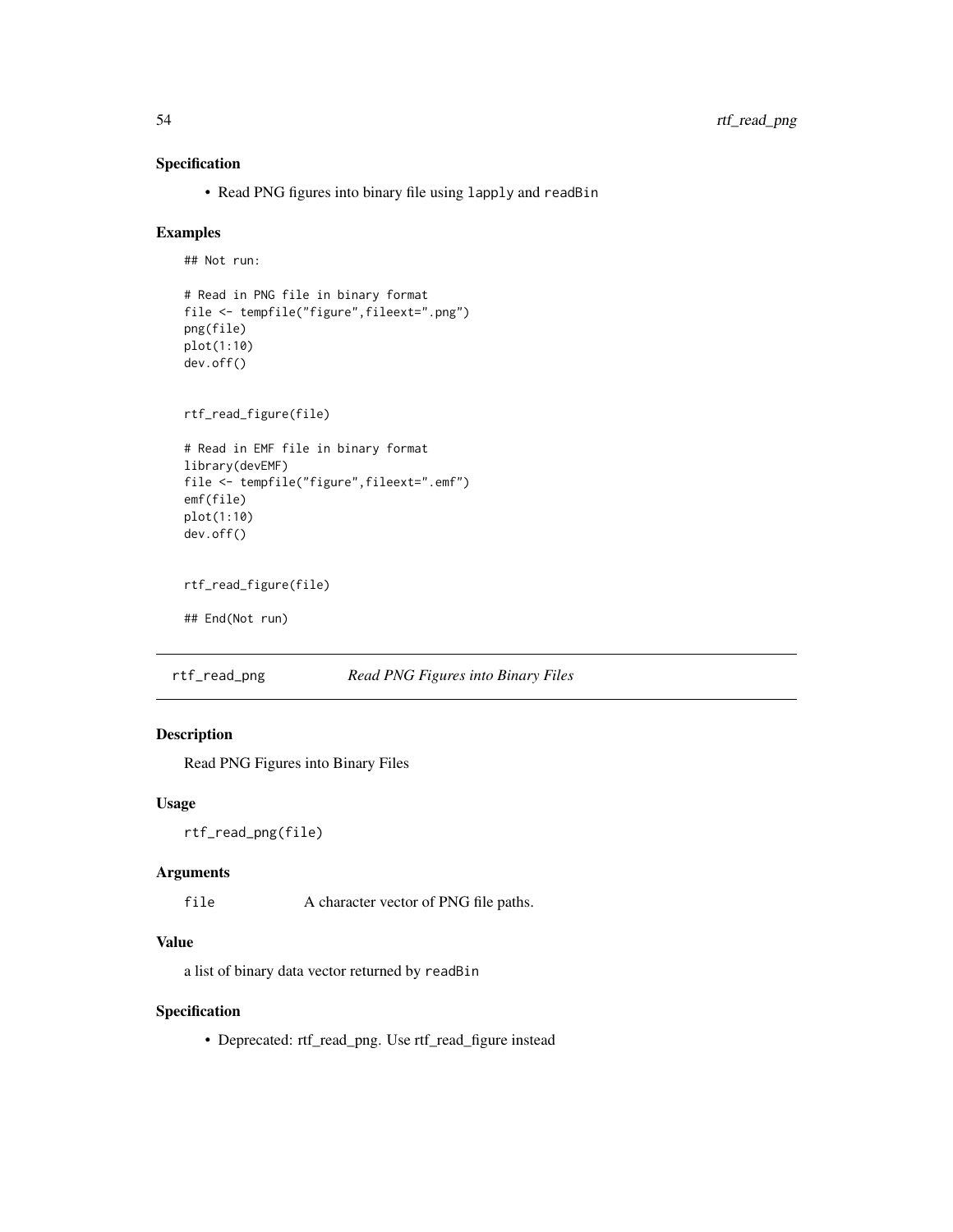<span id="page-54-0"></span>

Add Data Source Attributes to the Table

#### Usage

```
rtf_source(
  tbl,
  source = ",
  border_left = "single",
 border_right = "single",
 border\_top = "",border_bottom = "single",
  border_color_left = NULL,
  border_color_right = NULL,
  border_color_top = NULL,
  border_color_bottom = NULL,
  border_width = 15,
  cell\_height = 0.15,
  cell_justification = "c",
  cell_vertical_justification = "top",
  cell_nrow = NULL,
  text_font = 1,
  text_format = NULL,
  text_font_size = 9,
  text_color = NULL,
  text_background_color = NULL,
  text_justification = "c",
  text_indent_first = 0,
  text\_indent\_left = 0,
  text\_indent\_right = 0,
  text_indent_reference = "table",
  text\_space = 1,
  text_space_before = 15,
  text_space_after = 15,
  text_convert = TRUE,
  as_table = FALSE
)
```

| tbl    | A data frame.       |
|--------|---------------------|
| source | A character string. |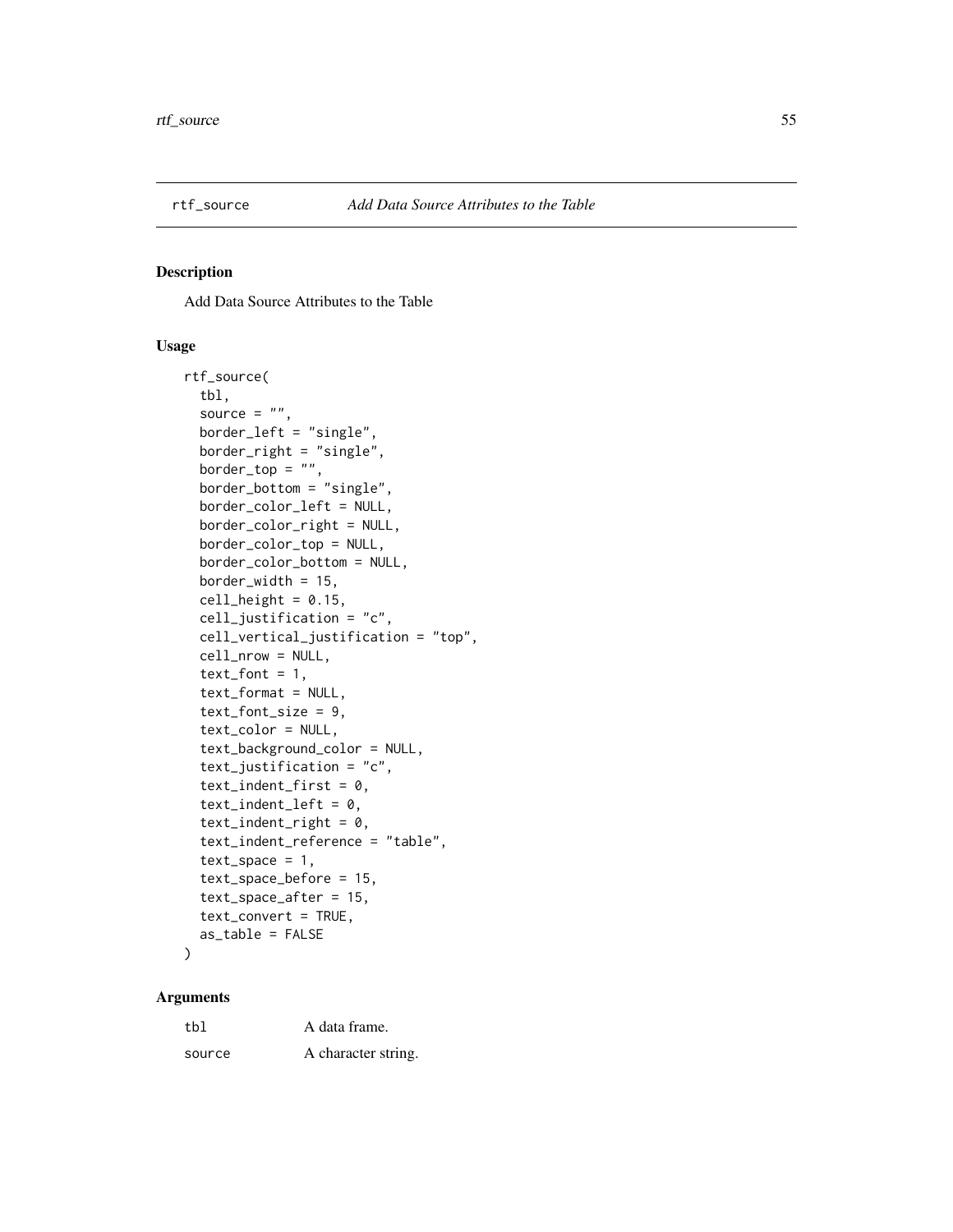| border_left                 | Left border type. To vary left border by column, use character vector with length<br>of vector equal to number of columns displayed e.g. c("single","single","single").<br>All possible input can be found in r2rtf:::border_type()\$name.                                                                                                                                   |
|-----------------------------|------------------------------------------------------------------------------------------------------------------------------------------------------------------------------------------------------------------------------------------------------------------------------------------------------------------------------------------------------------------------------|
| border_right                | Right border type. To vary right border by column, use character vector with<br>length of vector equal to number of columns displayed e.g. c("single","single","single").<br>All possible input can be found in r2rtf:::border_type()\$name.                                                                                                                                 |
| border_top                  | Top border type. To vary top border by column, use character vector with length<br>of vector equal to number of columns displayed e.g. c("single","single","single").<br>If it is the first row in a table for this page, the top border is set to "dou-<br>ble" otherwise the border is set to "single". All possible input can be found<br>in r2rtf:::border_type()\$name. |
| border_bottom               | Bottom border type. To vary bottom border by column, use character vector with<br>length of vector equal to number of columns displayed e.g. c("single","single","single").<br>All possible input can be found in r2rtf:::border_type()\$name.                                                                                                                               |
| border_color_left           |                                                                                                                                                                                                                                                                                                                                                                              |
|                             | Left border color type. Default is NULL for black. To vary left border color by<br>column, use character vector with length of vector equal to number of columns<br>displayed e.g. $c("white", "red", "blue").$ All possible input can be found in gr $Devices::colors()$ .                                                                                                  |
| border_color_right          |                                                                                                                                                                                                                                                                                                                                                                              |
|                             | Right border color type. Default is NULL for black. To vary right border<br>color by column, use character vector with length of vector equal to number<br>of columns displayed e.g. c("white","red","blue"). All possible input can be<br>found in grDevices::colors().                                                                                                     |
| border_color_top            |                                                                                                                                                                                                                                                                                                                                                                              |
|                             | Top border color type. Default is NULL for black. To vary top border color by<br>column, use character vector with length of vector equal to number of columns<br>displayed e.g. c("white","red","blue"). All possible input can be found in grDevices:: colors().                                                                                                           |
| border_color_bottom         |                                                                                                                                                                                                                                                                                                                                                                              |
|                             | Bottom border color type. Default is NULL for black. To vary bottom border<br>color by column, use character vector with length of vector equal to number of<br>columns displayed e.g. c("white","red","blue"). All possible input can be found<br>in grDevices::colors().                                                                                                   |
| border_width                | Border width in twips. Default is 15 for 0.0104 inch.                                                                                                                                                                                                                                                                                                                        |
| cell_height                 | Cell height in inches. Default is 0.15 for 0.15 inch.                                                                                                                                                                                                                                                                                                                        |
| cell_justification          | Justification type for cell. All possible input can be found in r2rtf::: justification()\$type.                                                                                                                                                                                                                                                                              |
| cell_vertical_justification | Vertical justification type for cell. All possible input can be found in r2rtf:::vertical_justification                                                                                                                                                                                                                                                                      |
| cell_nrow                   | Number of rows required in each cell.                                                                                                                                                                                                                                                                                                                                        |
| text_font                   | Text font type. Default is 1 for Times New Roman. To vary text font type by col-<br>umn, use numeric vector with length of vector equal to number of columns dis-<br>played e.g. $c(1,2,3)$ . All possible input can be found in $r2rtf$ :: font_type()\$type.                                                                                                               |
| text_format                 | Text format type. Default is NULL for normal. Combination of format type<br>are permitted as input for e.g. "ub" for bold and underlined text. To vary text<br>format by column, use character vector with length of vector equal to number                                                                                                                                  |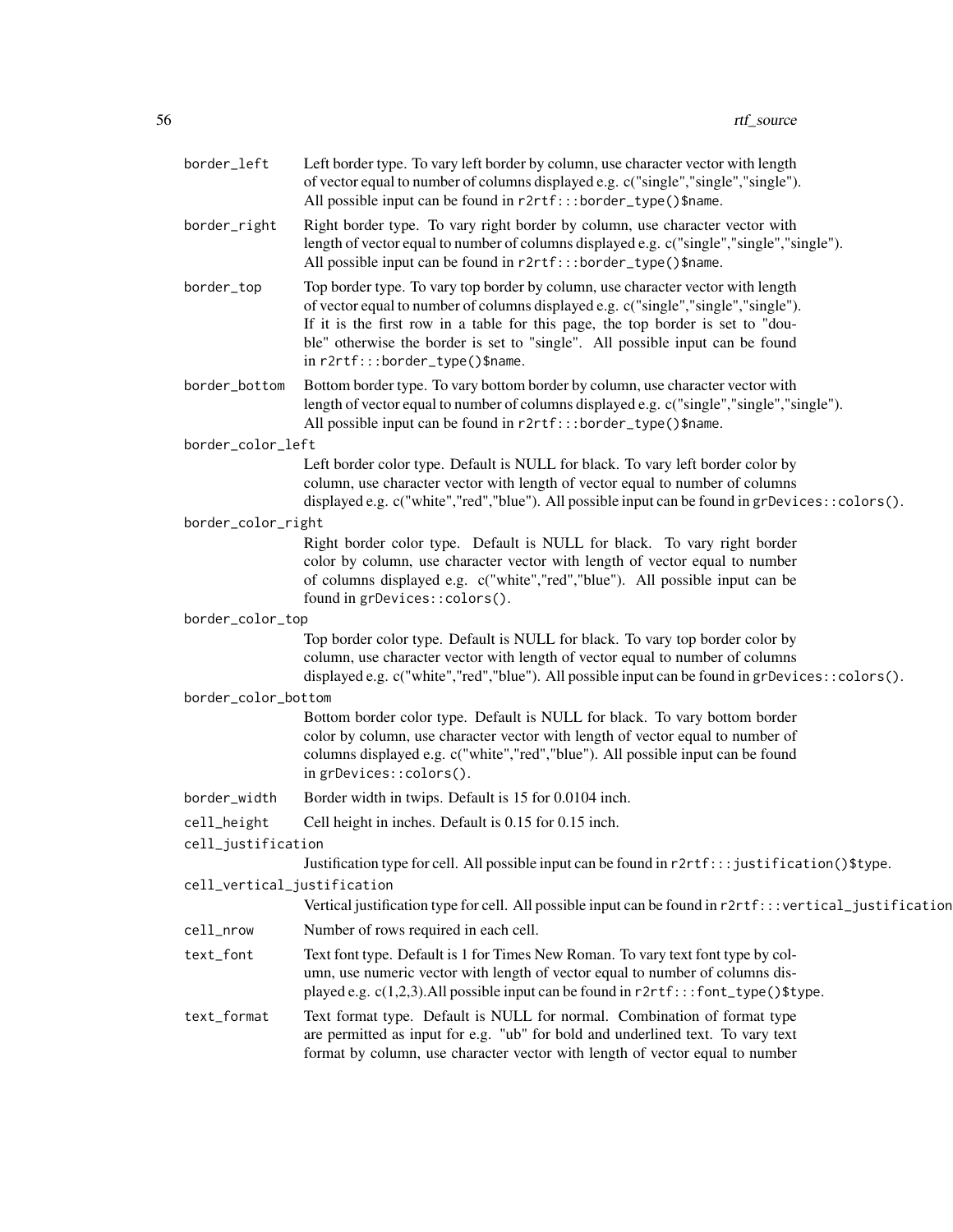|                       | of columns displayed e.g. c("i","u","ib"). All possible input can be found in                                                                                         |
|-----------------------|-----------------------------------------------------------------------------------------------------------------------------------------------------------------------|
|                       | r2rtf:::font_format()\$type.                                                                                                                                          |
|                       | text_font_size Text font size. To vary text font size by column, use numeric vector with length<br>of vector equal to number of columns displayed e.g. $c(9,20,40)$ . |
| text_color            | Text color type. Default is NULL for black. To vary text color by column, use<br>character vector with length of vector equal to number of columns displayed e.g.     |
| text_background_color | c("white","red","blue"). All possible input can be found in grDevices::colors().                                                                                      |
|                       | Text background color type. Default is NULL for white. To vary text color by                                                                                          |
|                       | column, use character vector with length of vector equal to number of columns                                                                                         |
|                       | displayed e.g. c("white","red","blue"). All possible input can be found in grDevices::colors().                                                                       |
| text_justification    |                                                                                                                                                                       |
|                       | Justification type for text. Default is "c" for center justification. To vary text                                                                                    |
|                       | justification by column, use character vector with length of vector equal to num-                                                                                     |
|                       | ber of columns displayed e.g. c("c","l","r"). All possible input can be found in                                                                                      |
|                       | r2rtf:::justification()\$type.                                                                                                                                        |
| text_indent_first     |                                                                                                                                                                       |
|                       | A value of text indent in first line. The unit is twip.                                                                                                               |
| text_indent_left      |                                                                                                                                                                       |
|                       | A value of text left indent. The unit is twip.                                                                                                                        |
| text_indent_right     |                                                                                                                                                                       |
|                       | A value of text right indent. The unit is twip.                                                                                                                       |
| text_indent_reference |                                                                                                                                                                       |
|                       | The reference start point of text indent. Accept table or page_margin                                                                                                 |
| text_space            | Line space between paragraph in twips. Default is 0.                                                                                                                  |
| text_space_before     |                                                                                                                                                                       |
|                       | Line space before a paragraph in twips.                                                                                                                               |
| text_space_after      |                                                                                                                                                                       |
|                       | Line space after a paragraph in twips.                                                                                                                                |
| text_convert          | A logical value to convert special characters.                                                                                                                        |
| as_table              | A logical value to display it as a table.                                                                                                                             |
|                       |                                                                                                                                                                       |

### Value

the same data frame tbl with additional attributes for data source of a table

### Specification

- Define data source attributes of tbl based on the input.
- Return tbl.

### Examples

```
library(dplyr) # required to run examples
data(r2rtf_tbl1)
r2rtf_tbl1 %>%
  rtf_source("Source: [study999:adam-adeff]") %>%
  attr("rtf_source")
```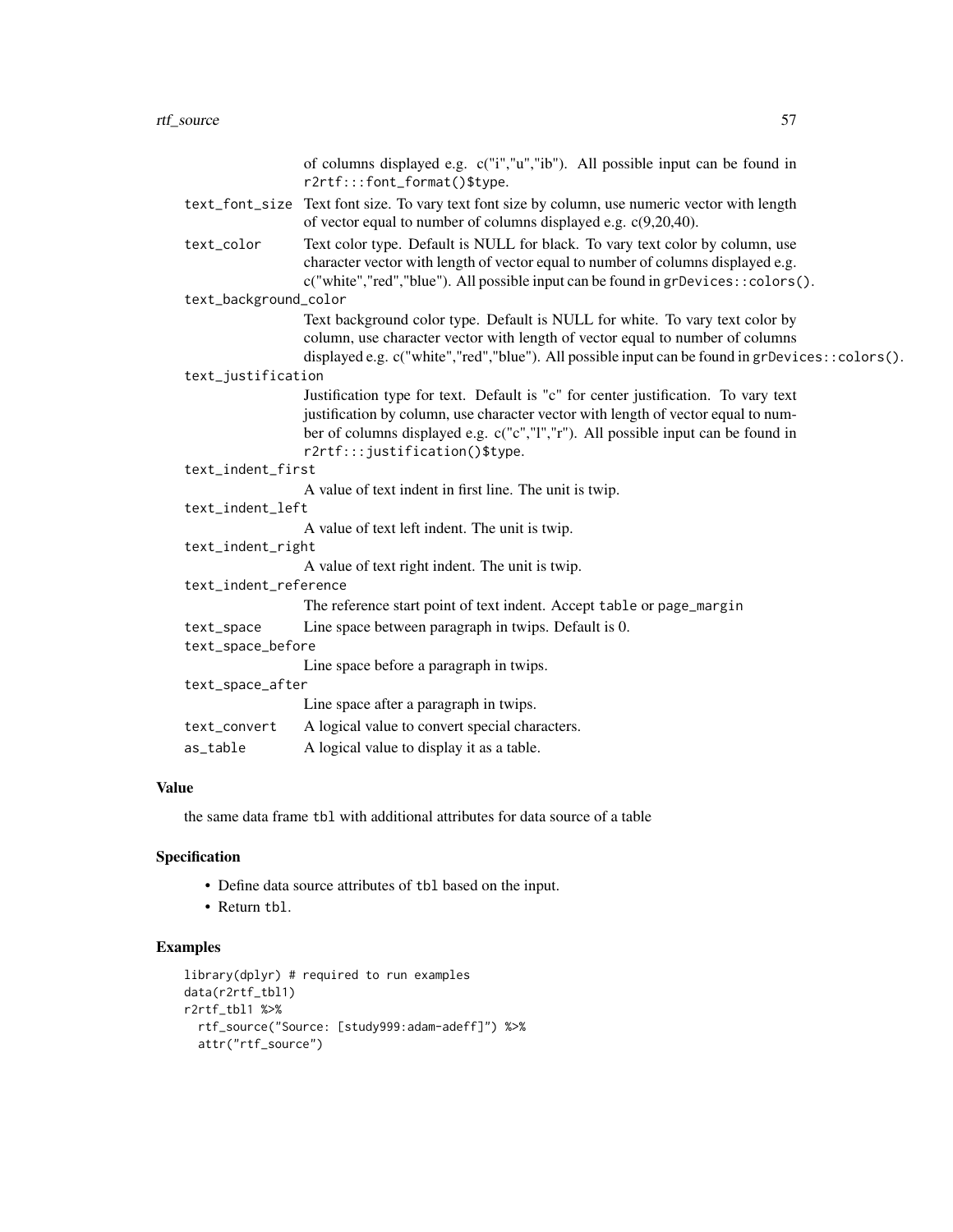<span id="page-57-0"></span>

Calculate string width in inches based on font (Times New Roman, Arial, etc.), font size, font style (bold, italic, bold-italic etc.), and text indent.

#### Usage

```
rtf_strwidth(tbl)
```
### Arguments

tbl A data frame

### Value

an object with string width corresponding to each cell in the data frame tbl

#### Specification

- tbl is a data frame.
- Return an object with string width corresponding to each cell in the data frame tbl.

### Examples

```
library(dplyr)
tbl <- data.frame(
  x = rep("This is a long sentence", 5),y = "short"\lambdatbl %>%
  rtf_{body}(text_{font} = c(1, 3)) %>%
  r2rtf:::rtf_strwidth()
```
rtf\_subline *Add Subline Attributes to Table*

#### Description

Add subline attributes to the object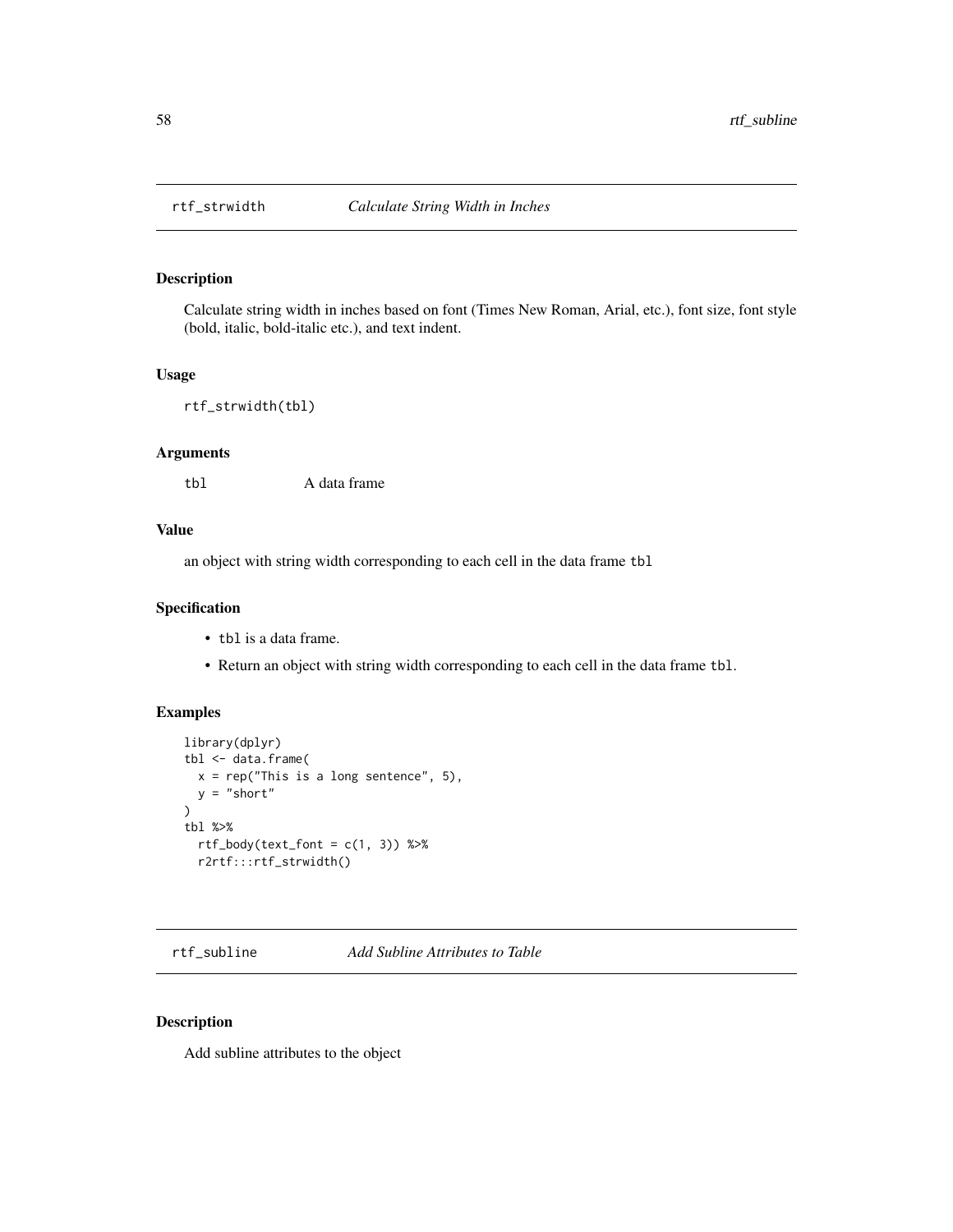### rtf\_subline 59

### Usage

```
rtf_subline(
  tbl,
  text,
  text_font = 1,
  text_format = NULL,
  text_font_size = 12,
  text_color = NULL,
  text_background_color = NULL,
  text_justification = "l",
  text\_indent\_first = 0,
  text_indent_left = 0,
  text\_indent\_right = 0,
  text_indent_reference = "table",
  text\_space = 1,
  text_space_before = 180,
  text_space_after = 180,
  text_convert = TRUE
\mathcal{L}
```

| tbl                   | A data frame.                                                                                                                                                                                                                                                                                                                                                |
|-----------------------|--------------------------------------------------------------------------------------------------------------------------------------------------------------------------------------------------------------------------------------------------------------------------------------------------------------------------------------------------------------|
| text                  | A character vector of subline                                                                                                                                                                                                                                                                                                                                |
| text_font             | Text font type. Default is 1 for Times New Roman. To vary text font type by col-<br>umn, use numeric vector with length of vector equal to number of columns dis-<br>played e.g. c(1,2,3). All possible input can be found in r2rtf:::font_type()\$type.                                                                                                     |
| text_format           | Text format type. Default is NULL for normal. Combination of format type<br>are permitted as input for e.g. "ub" for bold and underlined text. To vary text<br>format by column, use character vector with length of vector equal to number<br>of columns displayed e.g. c("i","u","ib"). All possible input can be found in<br>r2rtf:::font_format()\$type. |
|                       | text_font_size Text font size. To vary text font size by column, use numeric vector with length<br>of vector equal to number of columns displayed e.g. $c(9,20,40)$ .                                                                                                                                                                                        |
| text_color            | Text color type. Default is NULL for black. To vary text color by column, use<br>character vector with length of vector equal to number of columns displayed e.g.<br>c("white","red","blue"). All possible input can be found in grDevices:: colors().                                                                                                       |
| text_background_color |                                                                                                                                                                                                                                                                                                                                                              |
|                       | Text background color type. Default is NULL for white. To vary text color by<br>column, use character vector with length of vector equal to number of columns<br>displayed e.g. c("white","red","blue"). All possible input can be found in grDevices::colors().                                                                                             |
| text_justification    |                                                                                                                                                                                                                                                                                                                                                              |
|                       | Justification type for text. Default is "c" for center justification. To vary text<br>justification by column, use character vector with length of vector equal to num-<br>ber of columns displayed e.g. c("c","l","r"). All possible input can be found in<br>r2rtf:::justification()\$type.                                                                |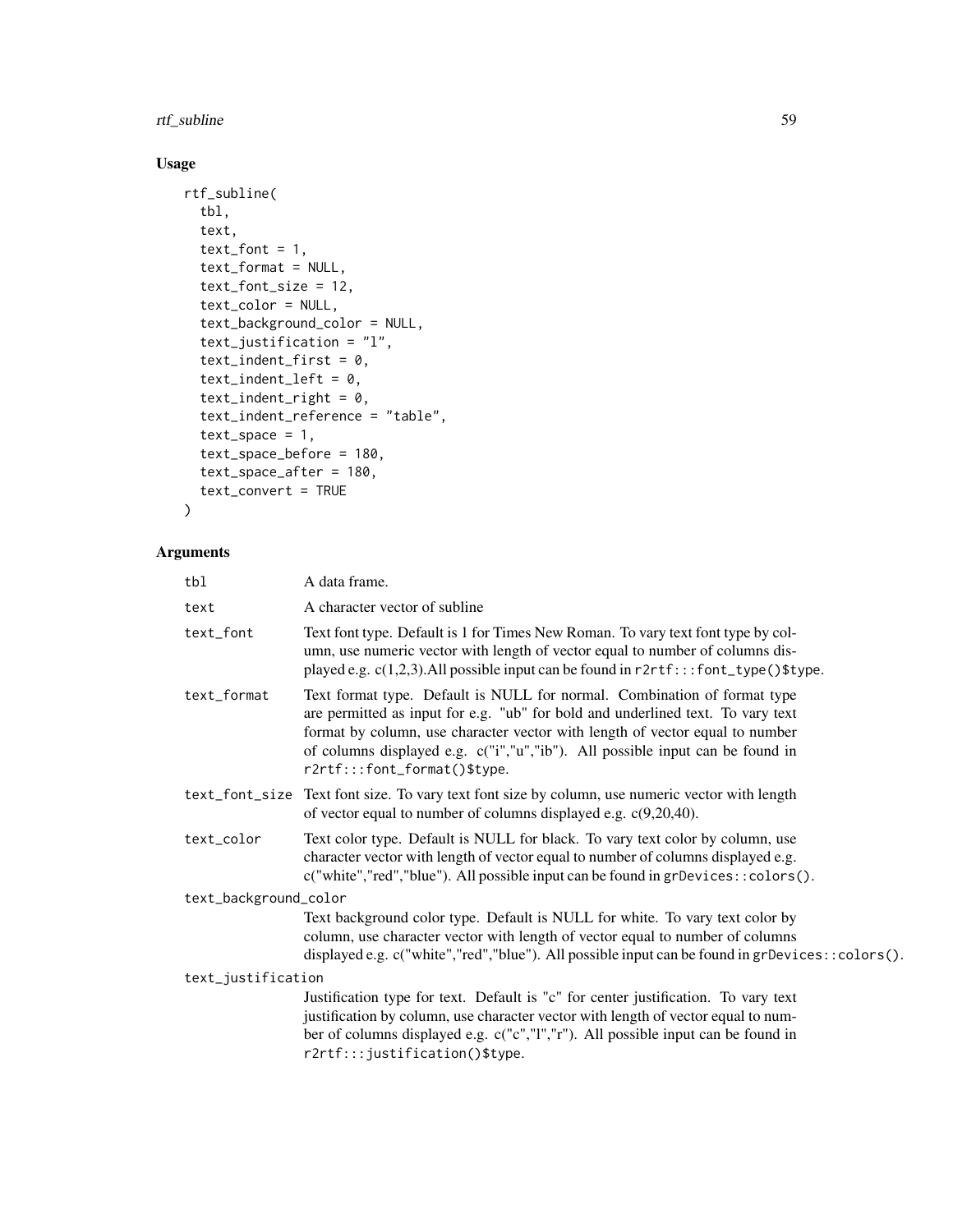<span id="page-59-0"></span>

| text_indent_first     |                                                                       |
|-----------------------|-----------------------------------------------------------------------|
|                       | A value of text indent in first line. The unit is twip.               |
| text_indent_left      |                                                                       |
|                       | A value of text left indent. The unit is twip.                        |
| text_indent_right     |                                                                       |
|                       | A value of text right indent. The unit is twip.                       |
| text_indent_reference |                                                                       |
|                       | The reference start point of text indent. Accept table or page_margin |
| text_space            | Line space between paragraph in twips. Default is 0.                  |
| text_space_before     |                                                                       |
|                       | Line space before a paragraph in twips.                               |
| text_space_after      |                                                                       |
|                       | Line space after a paragraph in twips.                                |
| text_convert          | A logical value to convert special characters.                        |

### Value

the same data frame tbl with additional attributes for table title

### Specification

- Define title attributes of tbl based on the input.
- Return tbl.

| rtf subset | Pass Table Attributes to Subset Table |
|------------|---------------------------------------|
|------------|---------------------------------------|

### Description

Pass original table attributes assigned through like rtf\_page, rtf\_title, rtf\_body... to subsetted table because original attributes won't be automatically carried over.

#### Usage

rtf\_subset(tbl, row = 1:nrow(tbl), col = 1:ncol(tbl))

### Arguments

| tbl | A data frame with attributes.                                        |
|-----|----------------------------------------------------------------------|
| row | a numeric vector for the row index to keep in the subsetted data.    |
| col | a numeric vector for the column index to keep in the subsetted data. |

### Value

the subsetted data frame tbl\_sub with original attributes from tbl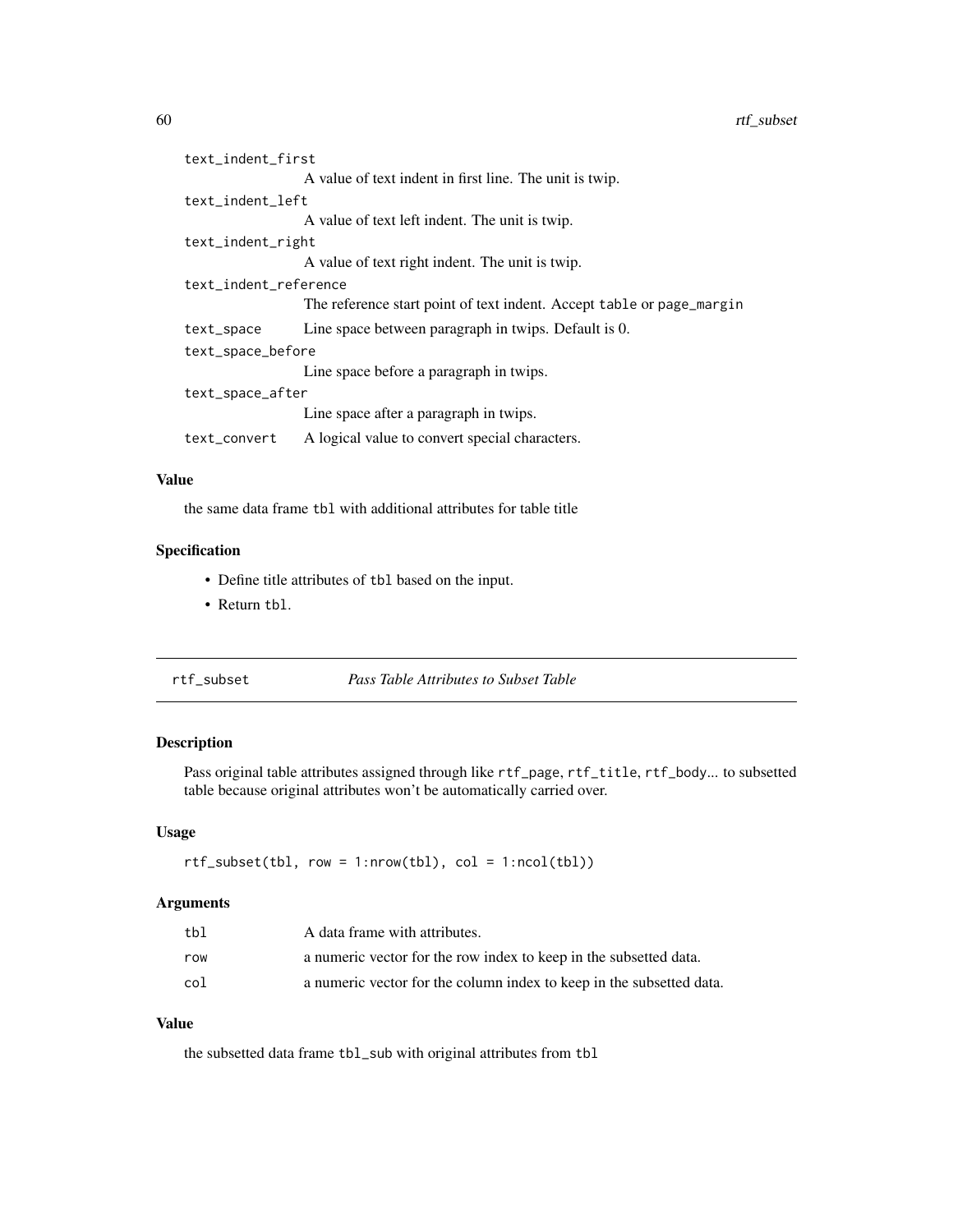<span id="page-60-0"></span>rtf\_table\_content 61

#### Specification

- tbl is a data frame with attributes to be subsetted.
- Return a data frame tbl\_sub subsetted from tbl with original table attributes.

#### Examples

```
library(dplyr)
data(r2rtf_tbl1)
sub_table <- r2rtf_tbl1 %>%
 rtf_body() %>%
 r2rtf::rtf\_subset(row = 1:2, col = c(1, 4:5))
```
attributes(sub\_table)

rtf\_table\_content *Create RTF Table Body Encode*

#### Description

Create RTF Table Body Encode

#### Usage

```
rtf_table_content(
  tbl,
  col_total_width = attr(tbl, "page")$col_width,
  use_border_bottom = FALSE
)
```
#### Arguments

tbl A data frame.

col\_total\_width

Column total width for the table. Default is the corresponding attribute from tbl.

use\_border\_bottom

A logical value of using the bottom border. Default is the corresponding attribute from tbl.

- Define table begin and end in RTF syntax.
- Define cell justification using 'justification()' and 'vertical\_justification', then covert the cell from inch to twip using 'inch\_to\_twip()' in RTF syntax.
- Define cell border type using 'border\_type()' and cell border width in RTF syntax.
- Define cell border color using 'color\_table()' in RTF syntax.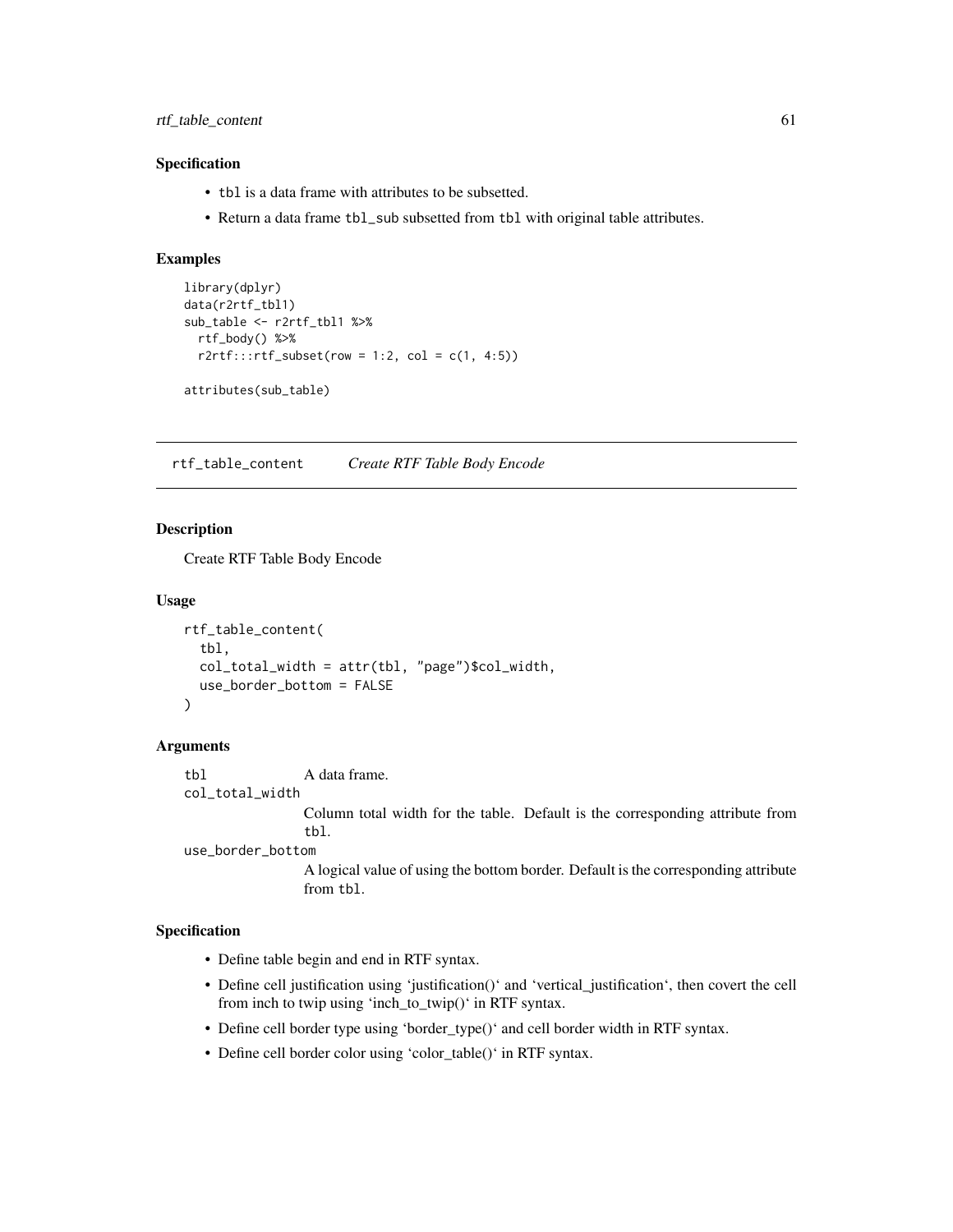- <span id="page-61-0"></span>• Define cell background color using input variable text\_background\_color in RTF syntax.
- Define cell size using 'cell\_size()' in RTF syntax.
- Combine cell component attributes into a single code string.
- Define cell content in encoded RTF syntax.
- Check if cell content format is a valid value.
- Combine cell content and content component attributes into a single code string.

rtf\_text *Text to RTF Encode*

### Description

Text to RTF Encode

#### Usage

```
rtf_text(
  text,
  font = 1,
  font_size = 12,
  format = NULL,color = NULL,
 background_color = NULL,
  text_convert = TRUE
\lambda
```
### Arguments

| text             | Plain text.                                    |
|------------------|------------------------------------------------|
| font             | Text font type.                                |
| font_size        | Text font size.                                |
| format           | Text format.                                   |
| color            | Text color.                                    |
| background_color |                                                |
|                  | Text background color.                         |
| text_convert     | A logical value to convert special characters. |

- Set font color default value to black if background color value is not NULL and color value is NULL.
- Validate if input font type is valid using font\_type().
- Validate if input font format is valid using font\_format().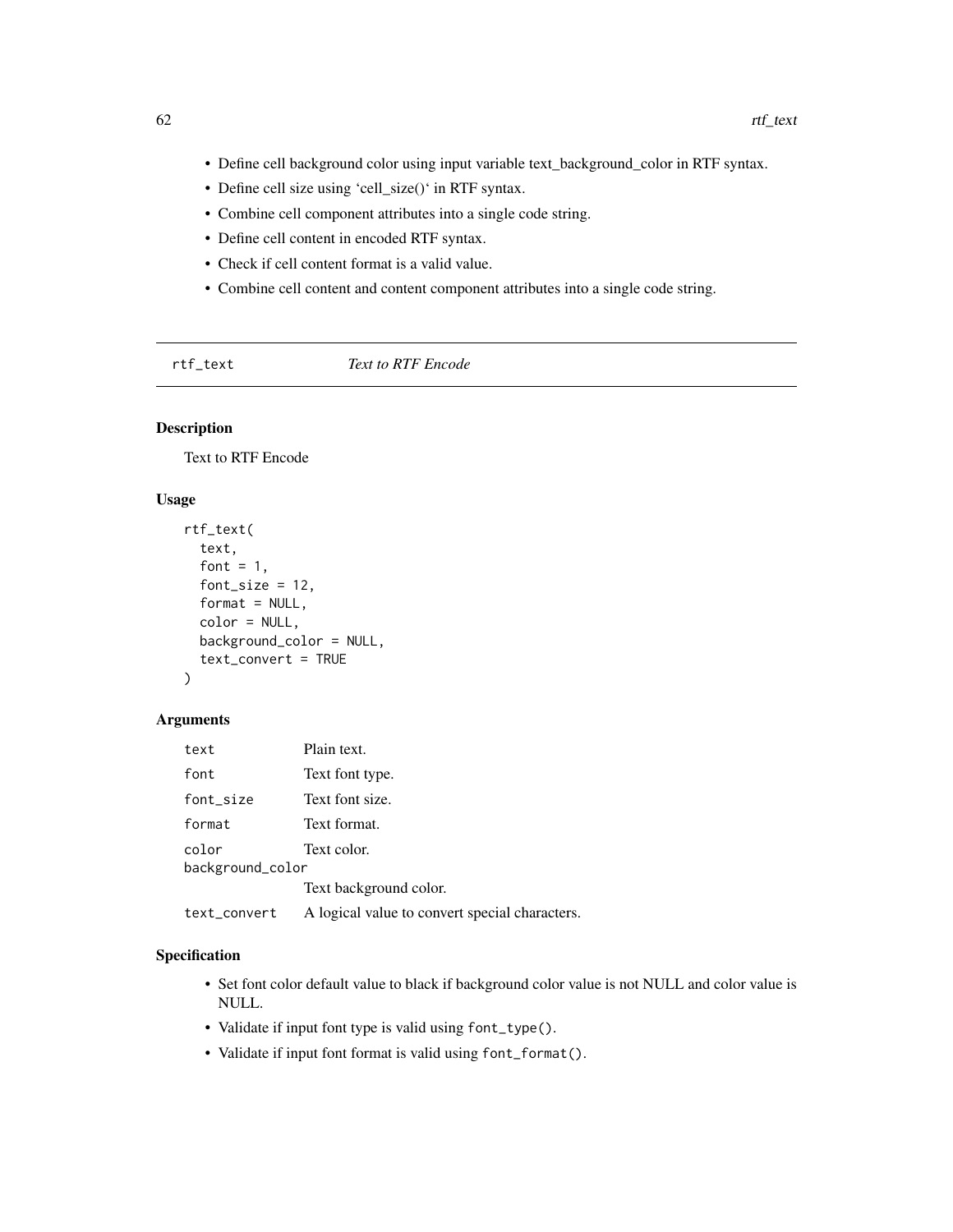#### <span id="page-62-0"></span>rtf\_title 63

- Validate if input table color is valid using color\_table().
- Convert latex character to Unicode using convert().
- Add left curly bracket to start of code and right curly bracket to the end of code.
- Combine all components into a single code string.

| title |  |
|-------|--|
|       |  |

### **Add Title Attributes to Table**

### Description

Add title, subtitle, and other attributes to the object

#### Usage

```
rtf_title(
  tbl,
  title = NULL,
  subtitle = NULL,
  text_font = 1,
  text_format = NULL,
  text_font_size = 12,
  text_color = NULL,
  text_background_color = NULL,
  text_justification = "c",
  text_indent_first = 0,
  text\_indent\_left = 0,
  text\_indent\_right = 0,
  text_indent_reference = "table",
  text\_space = 1,
  text_space_before = 180,
  text_space_after = 180,
  text_convert = TRUE
)
```

| tbl         | A data frame.                                                                                                                                                                                                                                                                                                                                                |
|-------------|--------------------------------------------------------------------------------------------------------------------------------------------------------------------------------------------------------------------------------------------------------------------------------------------------------------------------------------------------------------|
| title       | Title in a character string.                                                                                                                                                                                                                                                                                                                                 |
| subtitle    | Subtitle in a character string.                                                                                                                                                                                                                                                                                                                              |
| text_font   | Text font type. Default is 1 for Times New Roman. To vary text font type by col-<br>umn, use numeric vector with length of vector equal to number of columns dis-<br>played e.g. $c(1,2,3)$ . All possible input can be found in $r2rtf$ :: font_type()\$type.                                                                                               |
| text_format | Text format type. Default is NULL for normal. Combination of format type<br>are permitted as input for e.g. "ub" for bold and underlined text. To vary text<br>format by column, use character vector with length of vector equal to number<br>of columns displayed e.g. c("i","u","ib"). All possible input can be found in<br>r2rtf:::font_format()\$type. |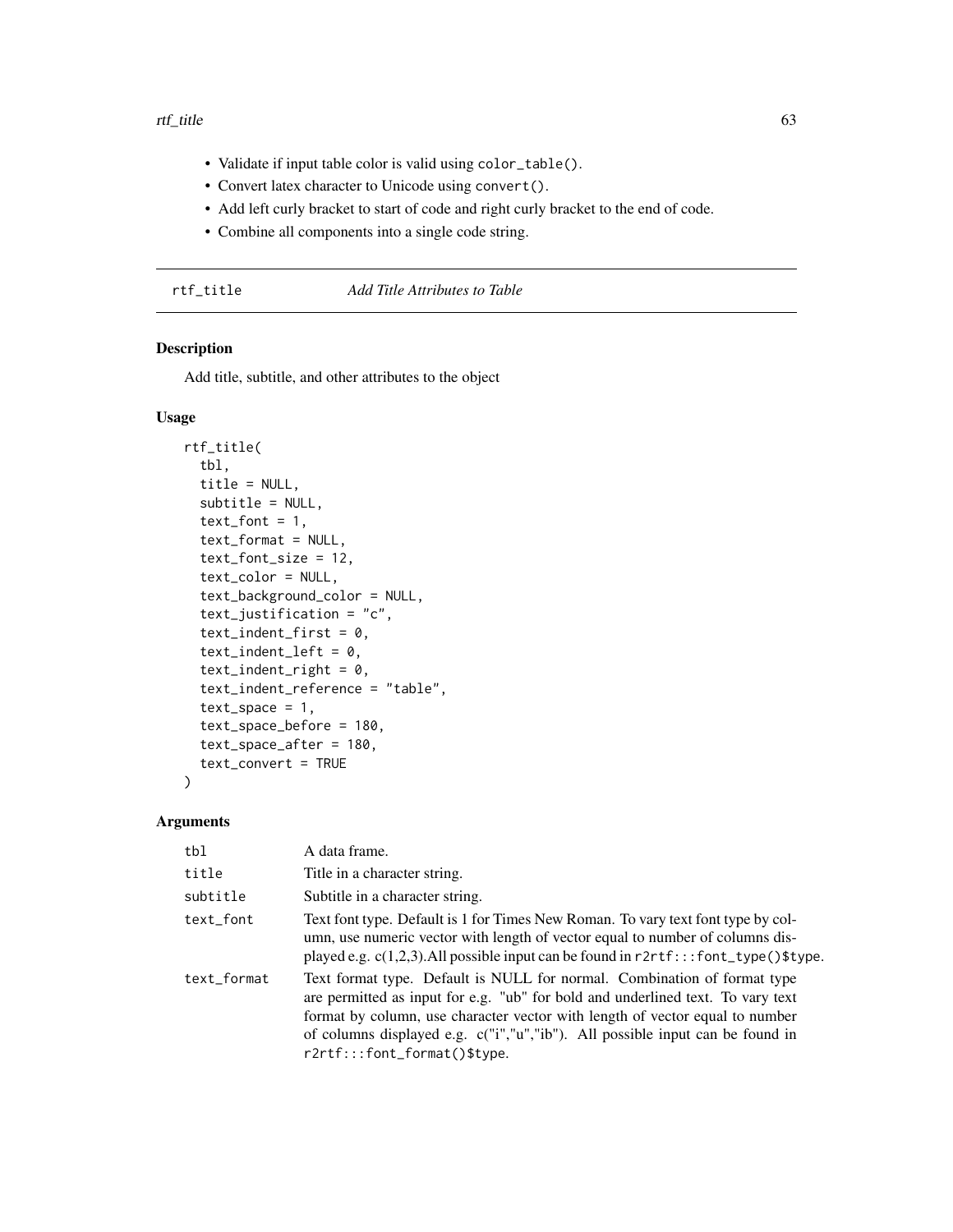|                       | text_font_size Text font size. To vary text font size by column, use numeric vector with length |
|-----------------------|-------------------------------------------------------------------------------------------------|
|                       | of vector equal to number of columns displayed e.g. $c(9,20,40)$ .                              |
| text_color            | Text color type. Default is NULL for black. To vary text color by column, use                   |
|                       | character vector with length of vector equal to number of columns displayed e.g.                |
|                       | c("white","red","blue"). All possible input can be found in grDevices::colors().                |
| text_background_color |                                                                                                 |
|                       | Text background color type. Default is NULL for white. To vary text color by                    |
|                       | column, use character vector with length of vector equal to number of columns                   |
|                       | displayed e.g. c("white","red","blue"). All possible input can be found in grDevices::colors(). |
| text_justification    |                                                                                                 |
|                       | Justification type for text. Default is "c" for center justification. To vary text              |
|                       | justification by column, use character vector with length of vector equal to num-               |
|                       | ber of columns displayed e.g. c("c","l","r"). All possible input can be found in                |
|                       | r2rtf:::justification()\$type.                                                                  |
| text_indent_first     |                                                                                                 |
|                       | A value of text indent in first line. The unit is twip.                                         |
| text_indent_left      |                                                                                                 |
|                       | A value of text left indent. The unit is twip.                                                  |
| text_indent_right     |                                                                                                 |
|                       | A value of text right indent. The unit is twip.                                                 |
| text_indent_reference |                                                                                                 |
|                       | The reference start point of text indent. Accept table or page_margin                           |
| text_space            | Line space between paragraph in twips. Default is 0.                                            |
| text_space_before     |                                                                                                 |
|                       | Line space before a paragraph in twips.                                                         |
| text_space_after      |                                                                                                 |
|                       | Line space after a paragraph in twips.                                                          |
| text_convert          | A logical value to convert special characters.                                                  |

### Value

the same data frame tbl with additional attributes for table title

### Specification

- Input checks using check\_args(), match\_arg() and stopifnot(). The required argument is tbl, i.e. A data frame must define by tbl.
- Set default page attributes and register use\_color attribute.
- Define title attributes of tbl based on the input.
- Return tbl.

### Examples

```
library(dplyr) # required to run examples
data(r2rtf_tbl1)
r2rtf_tbl1 %>%
  rtf_title(title = "ANCOVA of Change from Baseline at Week 8") %>%
  attr("rtf_title")
```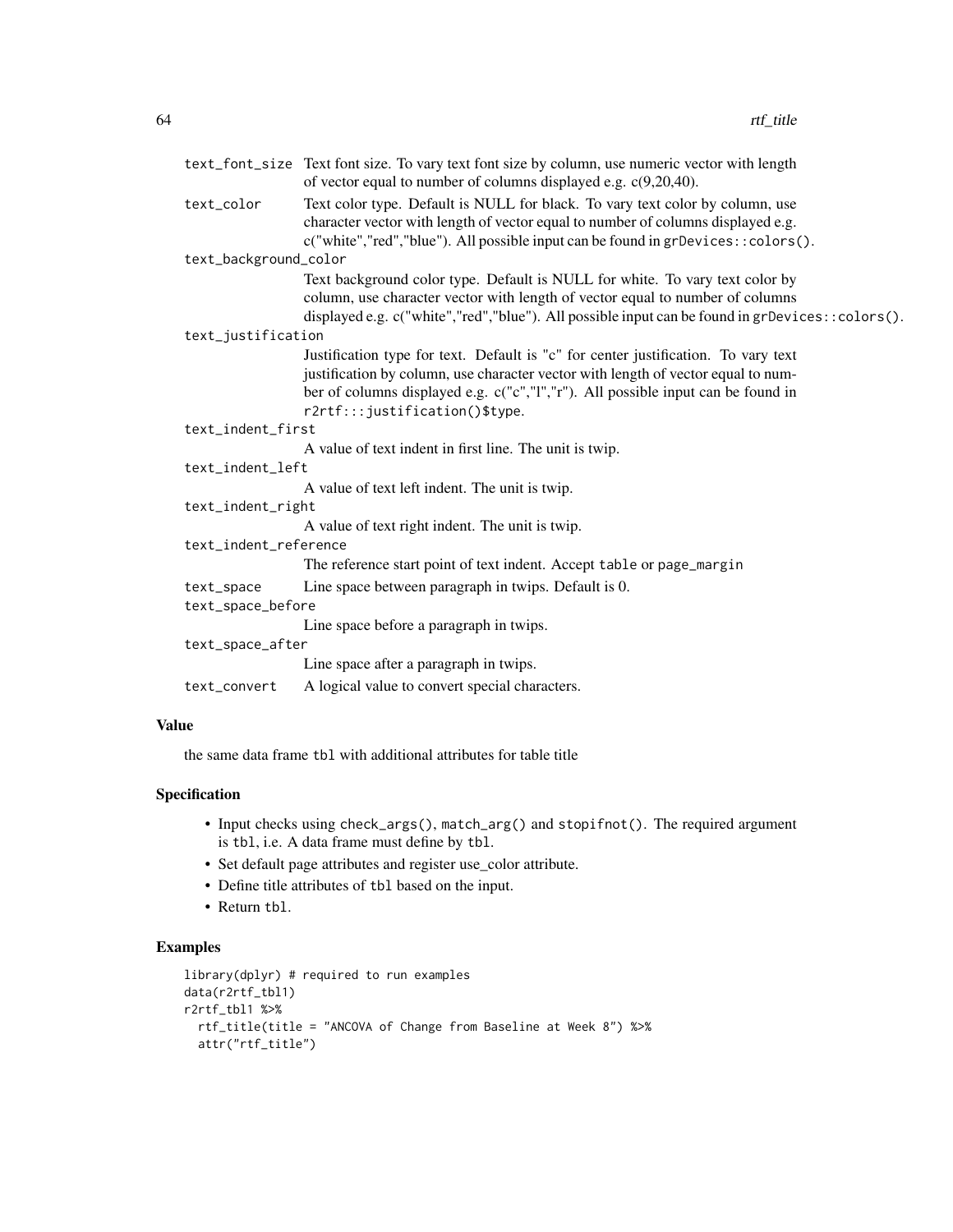<span id="page-64-0"></span>

Define Margin Type

### Usage

set\_margin(doc\_type, orientation)

### Arguments

| doc_type    | doc_type in 'csr', 'wma', 'wmm' or 'narrow' |
|-------------|---------------------------------------------|
| orientation | Orientation in 'portrait' or 'landscape'.   |

### Specification

- Define document margin by assigning margin values for left, right, top, bottom, header and footer.
- Define document orientation.

### spacing *RTF Paragraph Spacing Dictionary*

### Description

RTF Paragraph Spacing Dictionary

#### Usage

spacing()

- Collect most commonly used paragraph spacing (single-space, double-space, and 1.5-space).
- Define the paragraph spacing type in 1, 2, 1.5.
- Create a mapping between paragraph spacing and their RTF code.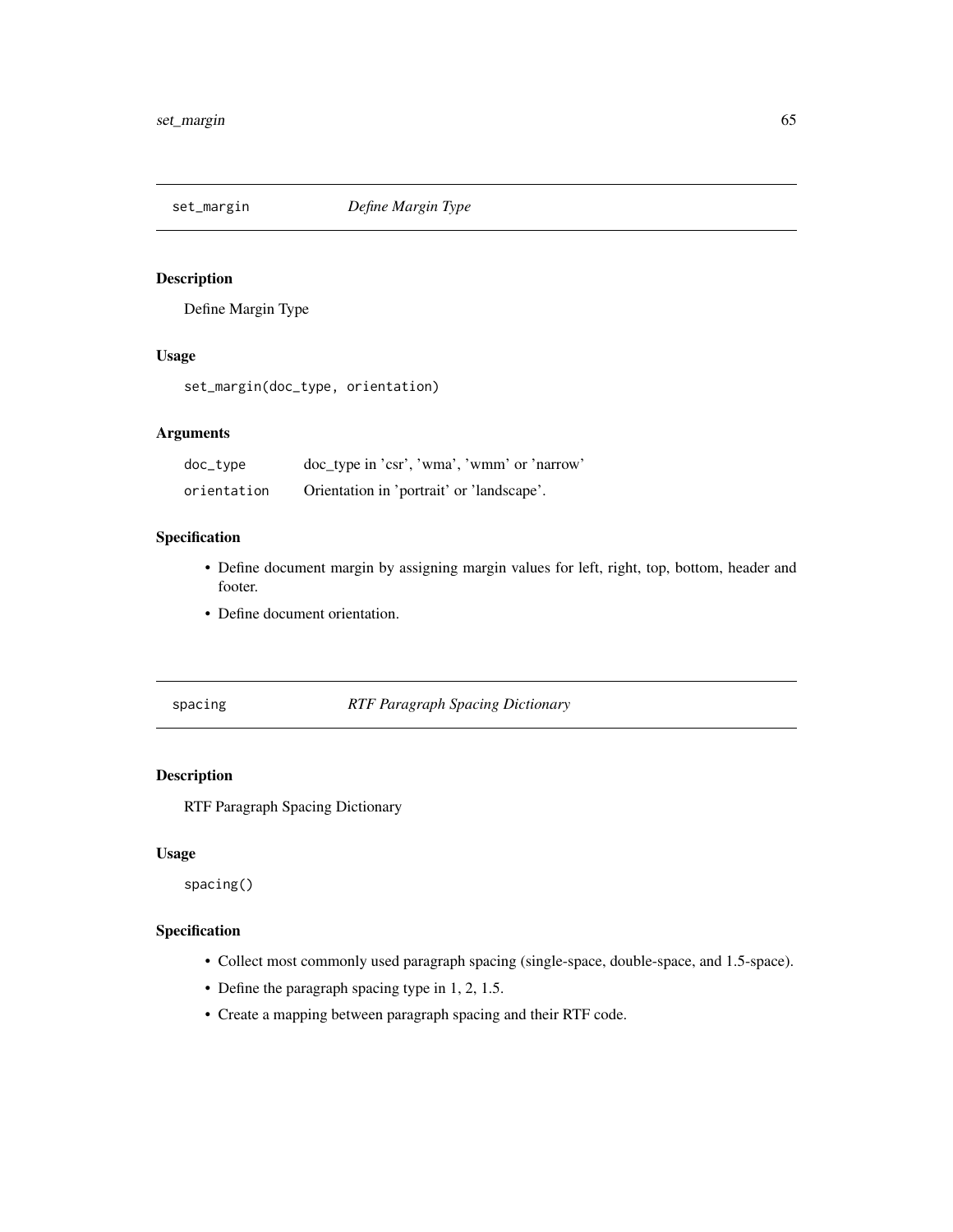<span id="page-65-0"></span>

A dataset containing the mapping between unicode and latex code.

#### Usage

unicode\_latex

### Format

A data frame with 681 rows and 3 variables.

unicode unicode, UTF-8 code latex latex, latex code int int, Converted integer of the UTF-8 code

#### Source

<http://milde.users.sourceforge.net/LUCR/Math/data/unimathsymbols.txt>

update\_border\_first *Update First Border Line Based on Page Information*

### Description

Update first border line type and color type based on page information.

#### Usage

```
update_border_first(tbl)
```
### Arguments

tbl A data frame

### Value

a data frame tbl with updated top border type and top border color type attributes

- tbl is a data frame.
- Return a data frame tbl with updated top border type and top border color type attributes.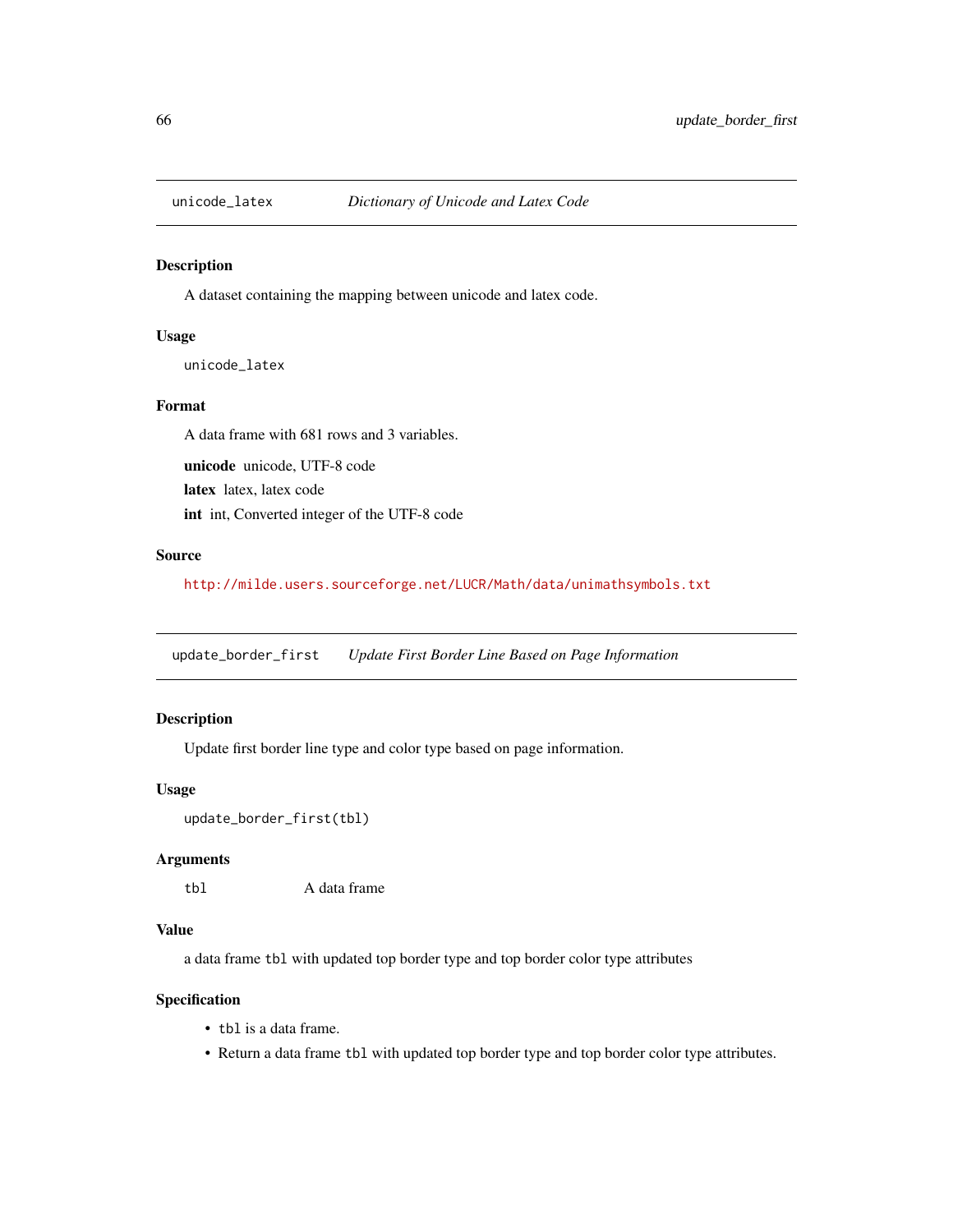### <span id="page-66-0"></span>update\_border\_last 67

### Examples

```
library(dplyr)
tbl <- iris[c(1:3, 51:54), ] %>%
  rtf_body(page_by = "Species") %>%
  r2rtf:::update_border_first()
```
update\_border\_last *Update Last Border Line Based on Page Information*

### Description

Update last border line type and color type based on page information.

### Usage

```
update_border_last(tbl)
```
### Arguments

tbl A data frame

### Value

a data frame tbl with updated last border type and last border color type attributes

### Specification

- tbl is a data frame.
- Return a data frame tbl with updated last border type and last border color type attributes.

### Examples

```
library(dplyr)
tbl <- iris[c(1:3, 51:54), ] %>%
  rtf_body(page_by = "Species") %>%
  r2rtf:::update_border_last()
```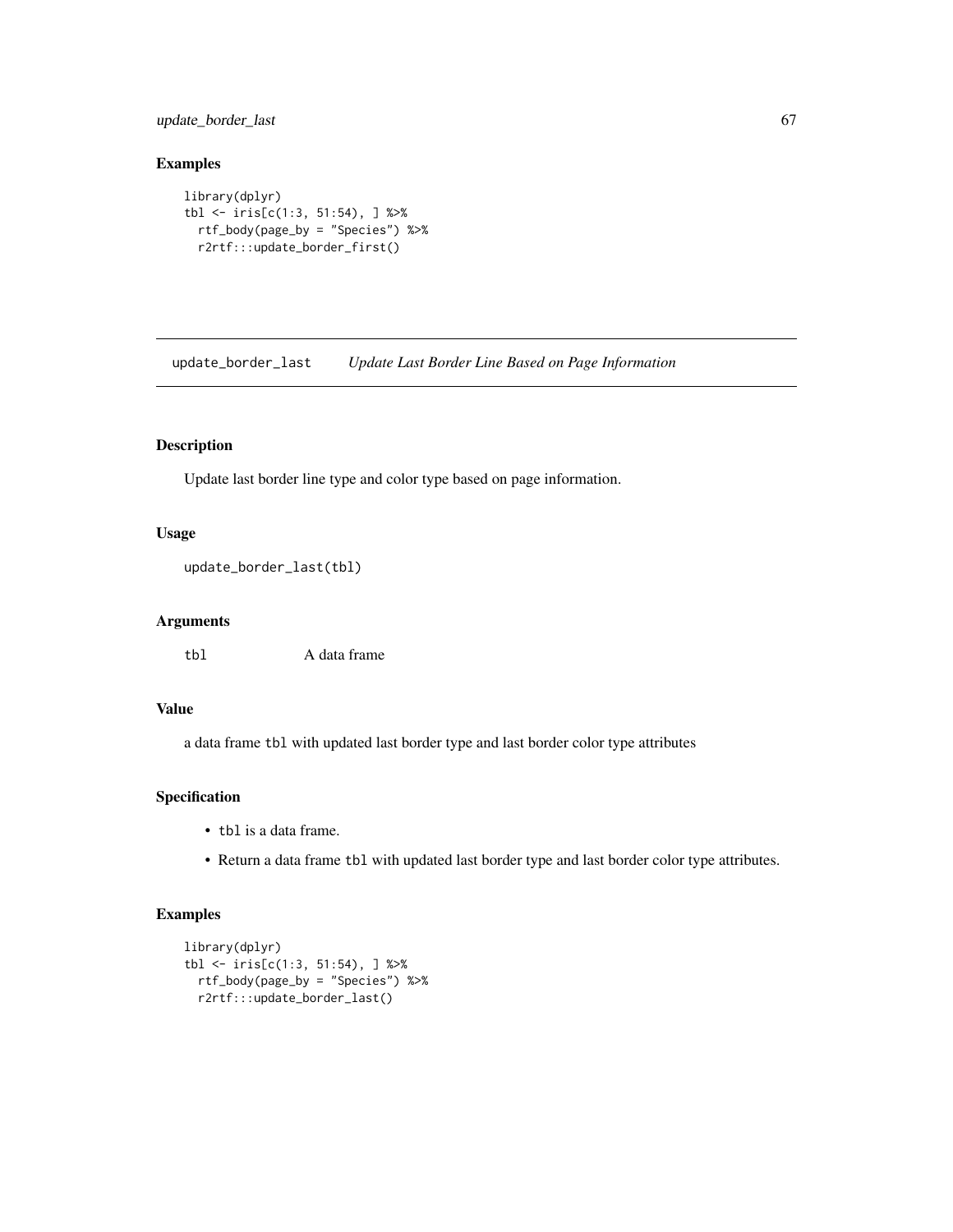<span id="page-67-0"></span>

Convert a UTF-8 Encoded Character String to a RTF Encoded String

#### Usage

```
utf8Tortf(text)
```
#### Arguments

text A string to be converted. If the unicode of a character is 255 or under (including all character on a keyboard), the character is as is. If the unicode of a character is larger than 255, the character will be encoded.

### Specification

- Define rules for character by setting 255 as cutoff.
- If the unicode of a character is 255 or under (including all character on a keyboard), the character is as is.
- If the unicode of a character is larger than 255, the character will be encoded.

### References

Burke, S. M. (2003). RTF Pocket Guide. " O'Reilly Media, Inc.".

vertical\_justification

*RTF Text Vertical Justification Dictionary*

#### Description

RTF Text Vertical Justification Dictionary

#### Usage

```
vertical_justification()
```
- Collect most commonly used vertical alignments for texts or rows (top and bottom).
- Create a mapping between justifications and their RTF code.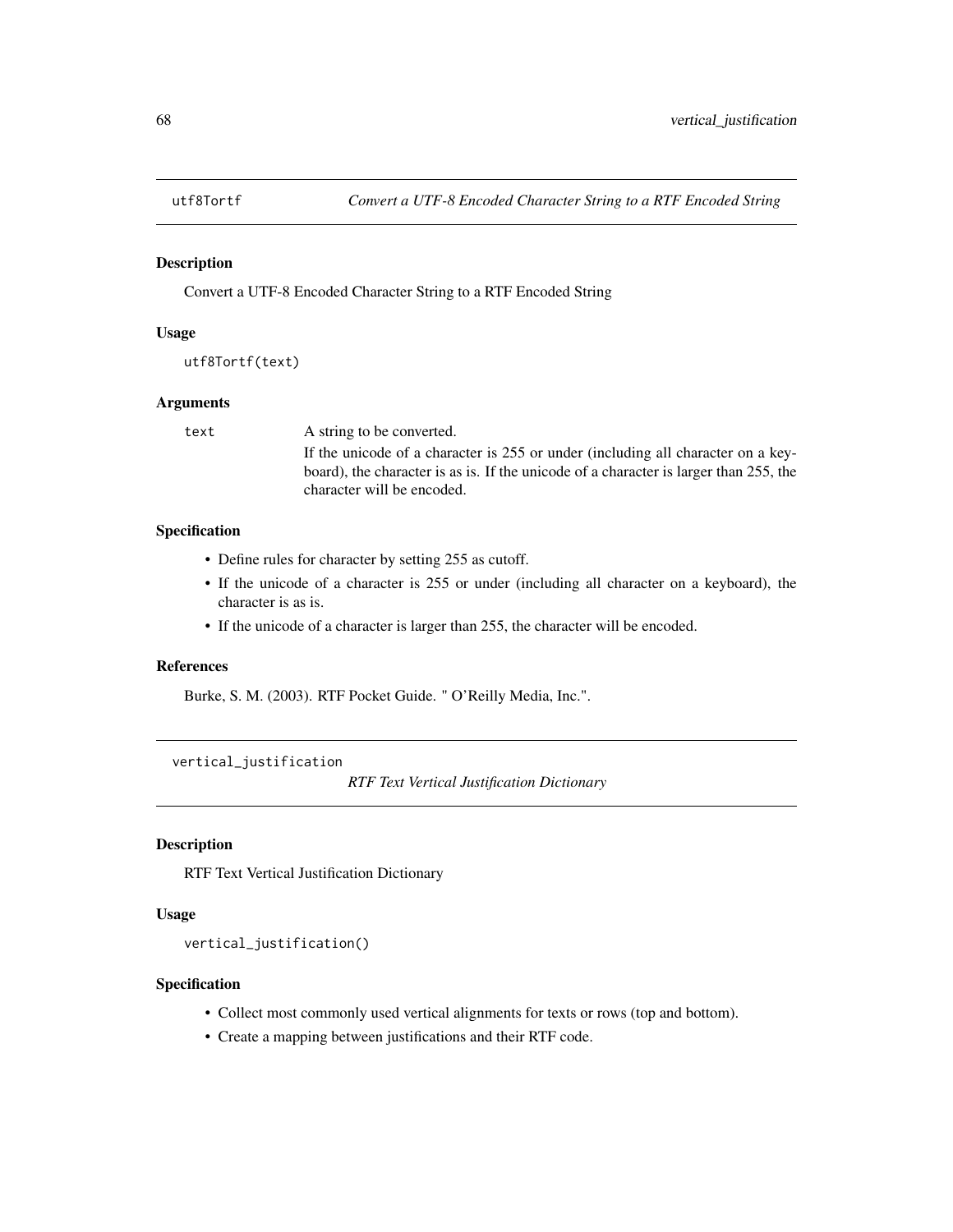<span id="page-68-0"></span>

The write\_rtf function writes rtf encoding string to an .rtf file

### Usage

```
write_rtf(rtf, file)
```
### Arguments

| rtf  | A character rtf encoding string rendered by rtf_encode(). |
|------|-----------------------------------------------------------|
| file | A character string naming a file to save rtf file.        |

### Specification

• Export a single RTF string into an file using write function.

| write_rtf_para | Write a Paragraph to an RTF File |
|----------------|----------------------------------|
|                |                                  |

#### Description

Write a Paragraph to an RTF File

### Usage

```
write_rtf_para(rtf, file)
```
### Arguments

| rtf  | rtf code for text paragraph, obtained using rtf_paragraph(text, ) function |
|------|----------------------------------------------------------------------------|
| file | file name to save rtf text paragraph, eg. filename.rtf                     |

- Define table color using color\_table() and translate in RTF syntax.
- Initiate rtf using as\_rtf\_init() and as\_rtf\_font().
- Combine the text with other components into a single RTF code string.
- Output the paragraph into a file.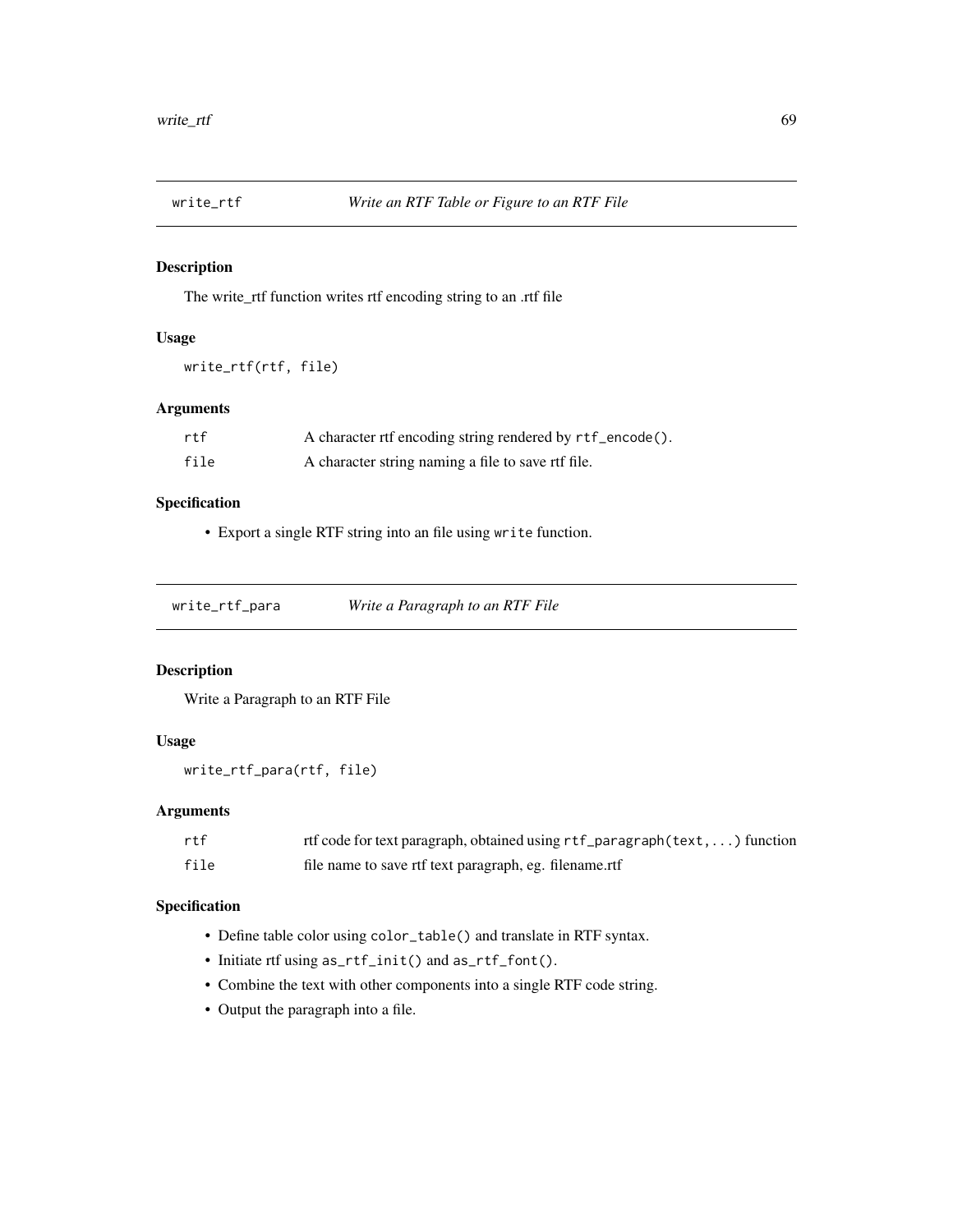# <span id="page-69-0"></span>Index

∗ datasets r2rtf\_adae , [24](#page-23-0) r2rtf\_adsl , [24](#page-23-0) r2rtf\_HAMD17 , [25](#page-24-0) r2rtf\_tbl1 , [25](#page-24-0) r2rtf\_tbl2 , [26](#page-25-0) r2rtf\_tbl3 , [26](#page-25-0) unicode\_latex , [66](#page-65-0) as\_rtf\_colheader , [3](#page-2-0) as\_rtf\_color , [4](#page-3-0) as\_rtf\_end , [4](#page-3-0) as\_rtf\_font , [5](#page-4-0) as\_rtf\_footnote , [5](#page-4-0) as\_rtf\_init , [6](#page-5-0) as\_rtf\_margin,[6](#page-5-0) as\_rtf\_new\_page , [7](#page-6-0) as\_rtf\_page , [7](#page-6-0) as\_rtf\_pageby , [8](#page-7-0) as\_rtf\_paragraph , [8](#page-7-0) as\_rtf\_source , [9](#page-8-0) as\_rtf\_subline , [9](#page-8-0) as\_rtf\_table , [10](#page-9-0) as\_rtf\_title , [10](#page-9-0) border\_type , [11](#page-10-0) cell\_size , [11](#page-10-0) check\_args , [12](#page-11-0) color\_table , [13](#page-12-0) convert , [13](#page-12-0) fig\_format , [14](#page-13-0) font\_format , [14](#page-13-0) font\_type, [15](#page-14-0) footnote\_source\_space , [15](#page-14-0) inch\_to\_twip , [16](#page-15-0) justification , [16](#page-15-0)

match\_arg , [17](#page-16-0) nrow\_paragraph , [18](#page-17-0) nrow\_table , [19](#page-18-0) obj\_rtf\_border , [20](#page-19-0) obj\_rtf\_text , [22](#page-21-0) r2rtf\_adae , [24](#page-23-0) r2rtf\_adsl , [24](#page-23-0) r2rtf\_HAMD17 , [25](#page-24-0) r2rtf\_tbl1 , [25](#page-24-0) r2rtf\_tbl2 , [26](#page-25-0) r2rtf\_tbl3 , [26](#page-25-0) rtf\_body , [26](#page-25-0) rtf\_by\_subline , [31](#page-30-0) rtf\_colheader , [32](#page-31-0) rtf\_convert\_format , [35](#page-34-0) rtf\_encode , [36](#page-35-0) rtf\_encode\_figure , [37](#page-36-0) rtf\_encode\_list , [38](#page-37-0) rtf\_encode\_table , [39](#page-38-0) rtf\_figure , [40](#page-39-0) rtf\_footnote , [41](#page-40-0) rtf\_group\_by\_enhance , [44](#page-43-0) rtf\_nline\_matrix , [44](#page-43-0) rtf\_nline\_vector , [45](#page-44-0) rtf\_nrow , [46](#page-45-0) rtf\_page , [47](#page-46-0) rtf\_page\_footer , [49](#page-48-0) rtf\_page\_header , [50](#page-49-0) rtf\_pageby , [48](#page-47-0) rtf\_paragraph , [52](#page-51-0) rtf\_read\_figure , [53](#page-52-0) rtf\_read\_png , [54](#page-53-0) rtf\_source , [55](#page-54-0) rtf\_strwidth , [58](#page-57-0) rtf\_subline , [58](#page-57-0) rtf\_subset , [60](#page-59-0) rtf\_table\_content , [61](#page-60-0)